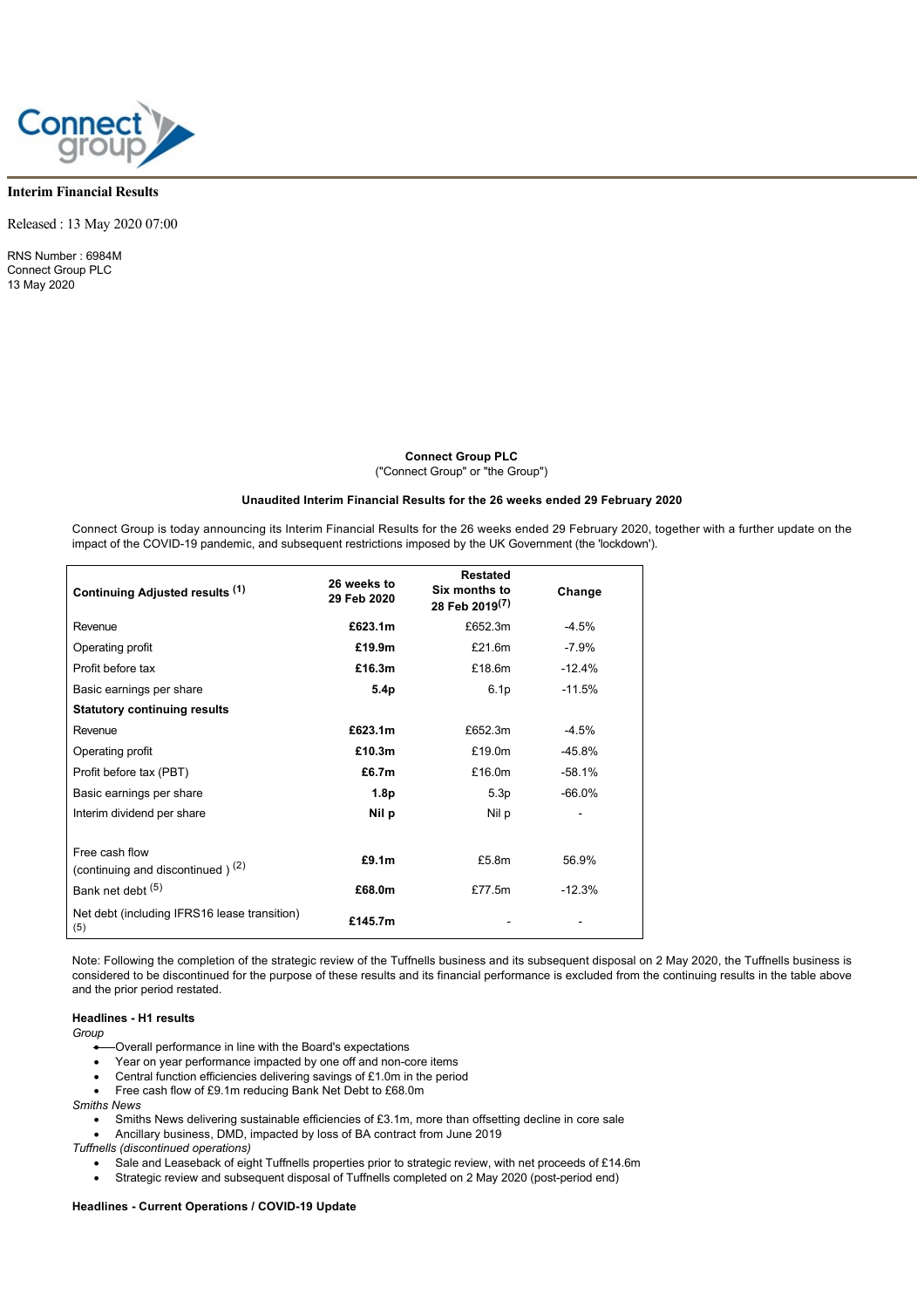- · Ongoing operations continue to be profitable and cash generative
- Smiths News maintaining vital service to its retailers and their communities
- Up to 10% of retail customer outlets have closed, predominantly at high volume stores
- Sales further impacted by lockdown restrictions, with newspapers more resilient than magazines
- Substantial mitigating actions taken, but insufficient to offset reduced sales and additional safety costs
- · Operations of DMD and InStore are operating with skeleton staff and limited services
- Over 500 employees furloughed across Group Functions, Smiths News, DMD and InStore
- · Maintaining liquidity prioritised, prudently no interim dividend will be paid
- As previously communicated the Group cannot quantify with any certainty the impact on full year Adjusted profit before tax

#### **Immediate priorities for the Group**

Despite the ongoing uncertainty caused by the COVID-19 Pandemic the Group is clear on its immediate priorities

- · Maintaining service and mitigating the impact of the lockdown without damage to long term capability
- Carefully managing the gradual return towards more normal trading patterns as restrictions ease
- Resizing the support functions to deliver central savings following the sale of Tuffnells
- The renewal of our banking facilities at commercially acceptable terms during the autumn of 2020.
- Defining a transparent roadmap to deliver shareholder value

#### **Group Chairman**

As confirmed on 15 April 2020 Gary Kennedy will step down from his role as Chairman following today's announcement. The Board would like to thank Gary for his invaluable contribution in steering the Group through a difficult period and his resolute leadership in the recent strategic review of Tuffnells. As announced on 7 May 2020 David Blackwood will assume the role of Chairman with immediate effect.

#### **Jonathan Bunting, Interim Chief Executive Officer, commented:**

*The Group has made good progress in the delivery of its core objectives in the period, continuing to drive efficiencies in Smiths News while completing the strategic review of the Tuffnells business and its subsequent disposal on 2 May 2020. The removal of the drag on profitability and cash, and the alignment to our core expertise, will strengthen and focus the Group going forward.*

*The COVID-19 pandemic will clearly have a material impact on the Group's performance in the second half of the year, the quantum of which remains unclear. However, our markets and business model are well placed to recover as lockdown restrictions ease. In the current environment, we are applying that same focus to our vital role in supplying our retailers and their communities across the UK. Colleagues across the Group have been steadfast in their commitment to these goals; their safety and wellbeing, together with that of our customers, remains our top priority at this time.* 

*I would like to thank Gary Kennedy for his unstinting support since my appointment as interim CEO. In what has been a challenging six months, his experience and counsel have been invaluable in assessing and in deciding upon our strategic choices. I'm now looking forward to working with David Blackwood and the Board as we refresh our strategy to deliver value for shareholders, based firmly on our expertise in newspaper and magazine wholesaling.* 

#### **Notes**

.....<br>The Group uses certain performance measures for internal reporting purposes and employee incentive arrangements. The terms 'bank net debt', 'free cash flow', 'Adjusted revenue', 'Adjusted operating profit', 'Adjusted profit before tax', 'Adjusted earnings per share' 'Adjusted EBITDA' and 'Adjusted items' are not defined terms under IFRS and may not be comparable with similar measures disclosed by other companies.

(1) The following are key non-IFRS measures identified by the Group in the consolidated financial statements as Adjusted results:

Continuing Adjusted operating profit - is defined as operating profit including the operating profit of businesses from the date of acquisition and excludes adjusted items and operating profit of businesses disposed of in the year or treated as held for sale.

Continuing Adjusted profit before tax - is defined as Continuing Adjusted operating profit less finance costs attributable to Continuing Adjusted operating profit and before adjusted items; including<br>amortisation of intang

Continuing Adjusted earnings per share - is defined as continuing adjusted PBT, less taxation attributable to adjusted PBT and including any adjustment for minority interest to result in adjusted PAT attributable to shareholders; divided by the basic weighted average number of shares in issue.

Adjusted items; are items of income or expense that are considered significant, in nature or value, and are excluded in arriving at Adjusted operating profit. The purpose of excluding these items from adjusted measures is to provide additional performance metrics to users of the financial statements that exclude the impact of the items the directors consider to have a significant impact on reported results and do not relate to the underlying trading activity of the Group. The specific items vary between financial years, and may include certain disposal related costs, legal provisions, amortisation of intangibles, integration costs, business restructuring costs and network re-organisation costs including those relating to strategy changes which are not normal operating costs of the underlying business. They are disclosed and described separately in Note 4 of the financial statements to provide further understanding of the financial performance of the Group. A reconciliation of adjusted profit to statutory profit is presented on the income statement

- (2) Free cash flow is defined as cash flow excluding the following: payment of the dividend, acquisitions and disposals, the repayment of bank loans, EBT share purchases and cash flows relating<br>to pension deficit repair.
- (3) Operating cash flow is defined as operating profit adding back non-cash items amortisation, depreciation, share based payments, share of profits of jointly controlled entities, and non-cash pension costs, adjusting the increase/ decrease in working capital then deducting pension contributions and tax payments in accordance with presentation in Note 11.
- (4) Adjusted EBITDA is calculated as Adjusted operating profit before depreciation and amortisation. In line with loan agreements Adjusted Bank EBITDA used for covenant calculations is calculated as Adjusted operating profit before depreciation, amortisation, Adjusted items and share based payments charge but after adjusting for the last 12 months of profits/(losses) for any acquisitions or disposals made in the year.
- (5) Bank net debt is calculated as total debt less cash and cash equivalents. Total debt includes loans and borrowings, overdrafts and obligations under finance leases (excluding the adoption of IFRS16 lease accounting standards), as bank covenants are tested under frozen GAAP. Net debt is calculated as total debt less cash and cash equivalents. Total debt includes loans and borrowings, overdrafts and obligations under leases.
	- (6) HY2020 refers to the 26 weeks ended 29 February 2020 and FY2020 refers to the full year ended 29 August 2020. HY2019 refers to the half year ended 28 February 2019 and FY2019 refers to the full year ended 31 August 2019.
	- (7) The Interim Results have been prepared and presented on a continuing operations basis after adjusting for the discontinued operations of the Tuffnells business. The prior year period has been restated accordingly.
	- (8) External revenue excludes intercompany sales, see Note 3: Segmental Analysis of Results for reconciliation.

## **Enquiries:**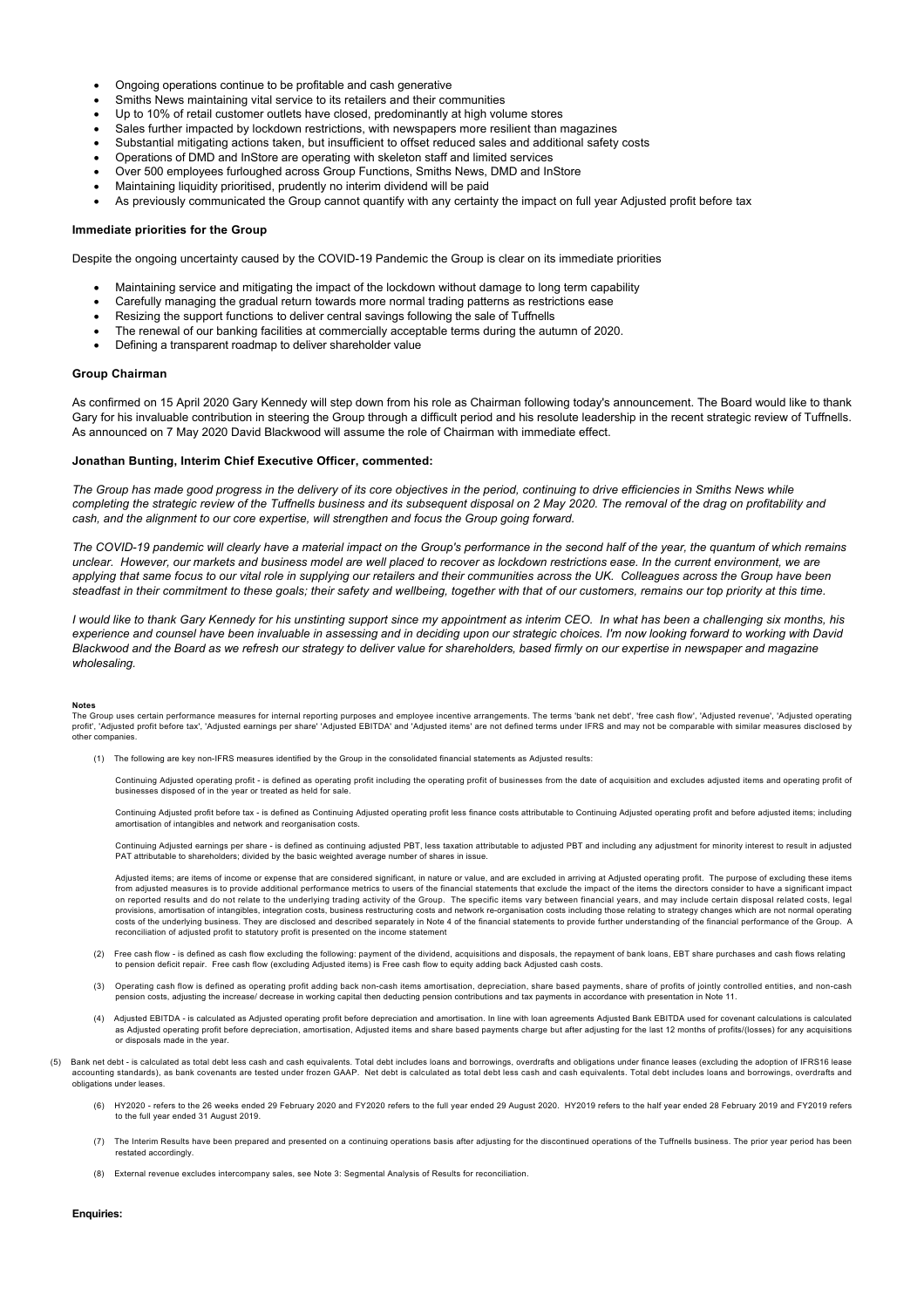**Connect Group PLC** Jonathan Bunting, Interim Chief Executive Officer Tony Grace, Chief Financial Officer [www.connectgroupplc.com](http://www.connectgroupplc.com)

Via Buchanan

#### **Buchanan**

Richard Oldworth / Jamie Hooper [connect@buchanan.uk.com](mailto:connect@buchanan.uk.com) [www.buchanan.uk.com](http://www.buchanan.uk.com)

020 7466 5000

An audiocast of the presentation for analysts will be made available on the Group's website from 11.00am 13 May 2020 - see the Investor Relations section.

#### **About Connect Group**

Connect Group PLC and its core business, Smiths News, is the UK's largest newspaper and magazine wholesaler, with an approximate 55 per cent. market share. It distributes newspapers and magazines on behalf of the major national and regional publishers, delivering to approximately 25,500 customers across England and Wales on a daily basis. The speed of turnaround and density of Smiths News' coverage is critical to one of the world's fastest physical supply chains.

Ancillary businesses include: Dawson Media Direct (DMD) which supplies newspapers, magazines and inflight entertainment to airlines and travel points in the UK; and InStore, which supplies field marketing services to retailers and suppliers across the UK.

#### **Notes to Editors**

This document contains certain forward-looking statements with respect to Connect Group PLC's financial condition, its results of operations and businesses, strategy, plans, objectives and performance. Words such as 'anticipates', 'expects', 'intends', 'plans', 'believes', 'seeks', 'estimates', 'targets', 'may', 'will', 'continue', 'project' and similar expressions, as well as statements in the future tense, identify forward-looking statements. These forward-looking statements are not guarantees of Connect Group PLC's future performance and relate to events and depend on circumstances that may occur in the future and are therefore subject to risks, uncertainties and assumptions. There are a number of factors which could cause actual results and developments to differ materially from those expressed or implied by such forward looking statements, including, among others the enactment of legislation or regulation that may impose costs or restrict activities; the re-negotiation of contracts or licences; fluctuations in demand and pricing in the industry; fluctuations in exchange controls; changes in government policy and taxations; industrial disputes; war and terrorism. These forward-looking statements<br>speak only as at t forward-looking statements whether as a result of new information, future developments or otherwise. Nothing in this document should be construed as a profit forecast or profit estimate. This document may contain earnings enhancement statements which are not intended to be profit forecasts and so should not be interpreted to mean that earnings per share will necessarily be greater than those for the may contain earnings relevant preceding financial period. The financial information referenced in this document does not contain sufficient detail to allow a full understanding of the results of Connect Group PLC. For more detailed information, please see the Interim Financial Results for the half-year ended 29 February 2020 and the Report and Accounts for the year ended 31 August 2019 which can be found on the Investor<br>Relations section of

#### **OPERATING REVIEW**

#### **Group**

Overall Group performance in H1 was in line with the Board's expectations.

Adjusted profit before tax of £16.3m (H1 2019: £18.6m) was down by 12.4% after the impacts of a material decline in the market rate for waste paper  $(E1.0m)$ , a national discount retailer removing the news and magazine category from its stores  $(E1.0m)$ , the anticipated flow through of the BA contract loss in DMD from June 2019 (£0.8m), and the incremental cost of new IFRS16 lease accounting standards on operating and finance costs(£0.5m).

The core Smiths News business continued to deliver a good performance and the Group made positive progress in its strategic priorities, particularly the strategic review and subsequent disposal of the loss making Tuffnells business. Following the sale, the Group's more focused operations mean it is better placed to deliver shareholder value, trade through the current lockdown and focus on a swifter recovery thereafter**.**

Following the period end, Smiths News has traded throughout the lockdown and continues to run a range of scenarios for the purposes of monitoring and planning. Which of these scenarios materialises in the second half of the financial year will depend on the duration of current restrictions, the arrangement for the lifting of these and any additional measures that may be implemented. Whilst there will inevitably be a material impact on performance in the remainder of the financial year, as previously communicated to the market, the Group cannot quantify with any certainty the impact on full year adjusted profit before tax.

#### **Smiths News**

Adjusted operating profit in H1 of £19.9m (H1 2019: £21.6m) reflects the benefit of network and process efficiencies continuing to mitigate the impact of sales declines, which at (-4.5%) remain within our strategic forecast. Sales of newspapers were down by 2.1% and sales of magazines were down by 4.5%.

Sustainable cost saving initiatives of £3.1m continue to deliver efficiencies sufficient to offset the margin impact of the decline in core sales. In the period, these included reviews of network, trunking and contractor arrangements, route consolidation, revisions to packing processes and the introduction of smaller totes which facilitate distribution efficiencies.

While these initiatives will deliver long term benefits their impact in the period was offset by a substantial reduction in the sale price of waste paper (impacting income from recycling of unsold copies) and the decision by a national discount retailer to remove newspapers and magazines from its stores. These factors combined to impact operating profit adversely by £2.0m in the period.

We remain confident that Smiths News can continue to deliver savings sufficient to offset the historically typical annual decline in net margin across its core sales. Progress to this goal will be helped by the disposal of Tuffnells and the removal of its draw on management time. In addition, the reduced and more focused Group will provide an opportunity for further central savings.

In the immediate future, the UK wide lockdown will inevitably have a significant impact on sales and performance in the second half of the year. The Board is, however, confident that Smiths News can continue to operate on a profitable and cash generative basis throughout this period. As and when the lockdown restrictions are lifted, the business will continue its pursuit of service excellence, supply chain efficiencies and central cost reductions, while remaining market leader.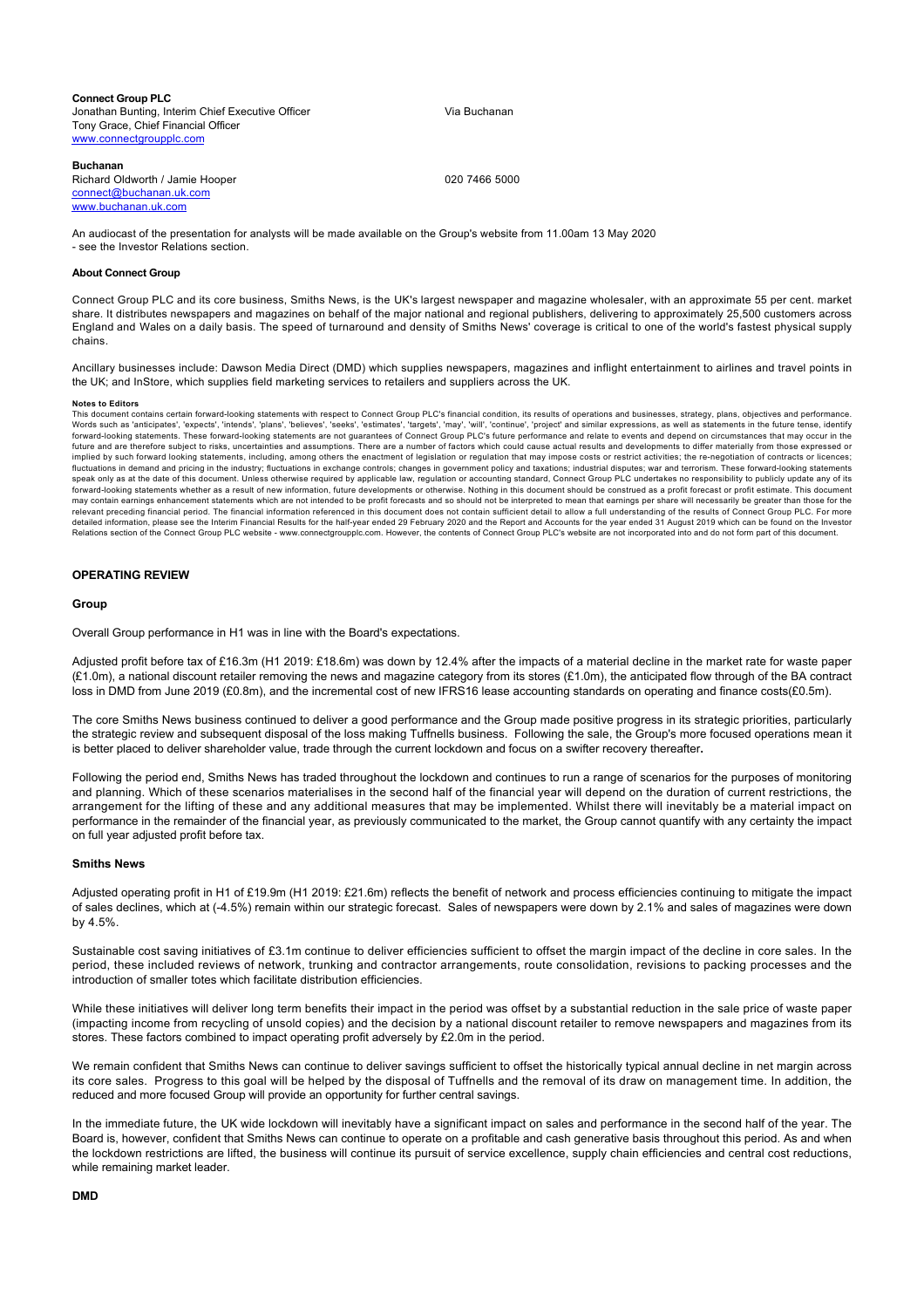DMD's sales and operating profit were below last year following the loss of the British Airways contract in June 2019. Despite good progress in introducing a leaner structure, efficiencies have not been sufficient to fully mitigate the loss of sales, with a net year-on-year adverse impact of £1.0m. The COVID-19 pandemic across the Globe also affected airline travel earlier than other sectors of the UK economy, resulting in further softening of demand towards the end of the period. Currently, the operations of DMD is operating with only a skeleton staff and limited services until international lockdown restrictions are eased and air travel returns to more normal patterns.

In light of the reduced performance following contract losses in FY2019 and the limited prospects for recovery in the foreseeable future given the expected prolonged impact of the COVID-19 pandemic on the airline and international travel sector, an impairment to the assets of DMD to the value of £5.7m has been made.

#### **Group central savings**

Savings across Group central services amounted to £1.0m in the period. The sale of Tuffnells will deliver immediate annualised savings of circa £4m p.a. from colleagues transferred under TUPE and other central efficiencies. We have also identified opportunities that are expected to deliver in the region of £4m additional annualised savings and we are working to deliver these as soon as practical in the current trading environment. Looking forward, we believe there is further substantial opportunity to restructure and reduce overall support costs in line with the more focused Group operations.

### **Tuffnells (discontinued operations)**

Tuffnells delivered an operating loss in the period of £9.2m (H1 2019: operating loss of £8.7m). The sale of the business for deferred consideration of £15.0m, with the provision by the Group of a £10.5m term loan secured against seven Tuffnells properties was completed on 2 May 2020 after receiving approval by shareholders. This removes the drag on profit and cash from Tuffnells' loss making operations and, strategically, draws a line under the former diversification strategy, allowing the Group to focus on its core expertise of newspaper and magazine wholesaling.

In light of its disposal, the performance of Tuffnells in the period has been recorded as discontinued operations in the accounts.

#### **Refinancing**

In light of the more focused Group, the Board expects to enter discussions with a view to renewing, or extending the current term of, its banking facilities which are due to mature on 31 January 2021. A range of options will be explored to ensure an optimal debt structure is put in place, with the aim of completing the refinancing during the autumn of 2020.

Following the disposal of Tuffnells, the Group's principal trading business remains Smiths News, which has a robust track record of profitable and highly cash generative trading. While the Board is mindful of the current uncertainty and volatility in the debt markets as a result of the onset of the COVID-19 pandemic, we anticipate securing a refinancing agreement on commercially acceptable terms and at an adequate level to support debt requirements, which are expected to be lower than our previous facilities.

#### **Capital Management**

The underlying financial position of the Group has remained strong throughout the period, with free cash flow of £9.1m, and bank net debt of £68.0m. Our Bank net debt: EBITDA ratio of 2.0x is comfortably within our main leverage covenant ratio of 2.75x (set out within our current banking facilities).

The sale and leaseback of seven Tuffnells freehold and long leasehold properties was completed in the period with net sales proceeds of £14.6m being used to fund Tuffnells' ongoing trading cash outflows during Group ownership and indirectly lower the Group's borrowings.

The Company has a £175m committed bank facility comprising a £50m term facility and a £125m revolving credit facility. Smiths News cash cycle has significant and predictable cash swings within each month of around £40.0m, which utilises the Revolving Credit Facility of £125.0m. Following the disposal of Tuffnells on 2 May 2020 the Company had available £58.8m of undrawn committed borrowing facilities and cash.

In light of the uncertainty caused by the COVID-19 pandemic, the Group's priority is to maintain liquidity and therefore, prudently, no interim dividend will be paid in FY2020.

#### **Group focus and rebrand**

The Group is now focused on its expertise in newspaper and magazine wholesaling, delivered through its core business of Smiths News. In order to draw a line under the previous strategy of diversification and to give clarity on its future direction the Board proposes to return the Group to its former name and brand of Smiths News PLC, before the end of October 2020.

#### **Update on measures taken by the Group in response to Lockdown**

The COVID-19 pandemic and subsequent UK and international lockdown has significantly impacted the newspaper and magazine supply chain, however, we are taking appropriate and responsible action to maintain service and protect the long-term interests of the Company.

The Group is proud that Smiths News has been able to continue operations, overcoming significant logistical challenges to meet its service KPIs for customers and communities across the UK. Our colleagues have been designated as key workers and we pay tribute to their unstinting commitment to customers, their wider communities and each other.

Performance will nonetheless be impacted by the contraction of the UK economy and further headwinds in the newspaper and magazine market in particular. Approximately 10% of our customers' retail outlets have closed, including high-volume travel point and high street retailers. Consumer demand at retailers which have remained open has also been impacted by social restrictions on movement and consequently reduced number of visits to local stores for regular and impulse purchases.

Prior to the recent announcement on the gradual easing of restrictions and moves to reinvigorate the wider UK economy, combined sales of newspapers and magazines were down by 25% over the period of the lockdown. While there has been some transfer of sales to smaller retailers and an increase in home delivery, this has not been sufficient to compensate for the absence of high-volume outlets at which sales are driven by customer traffic flow. The deferment of the UEFA European Football Championships and the Olympics will further impact sales of stickers and associated publications in H2, although we would expect to see a compensating transfer of these sales to FY2021 which were not otherwise forecasted. It should be noted that due to the revenue mix of Smiths News and the mitigating actions already taken the impact on net margin is considerably lower than a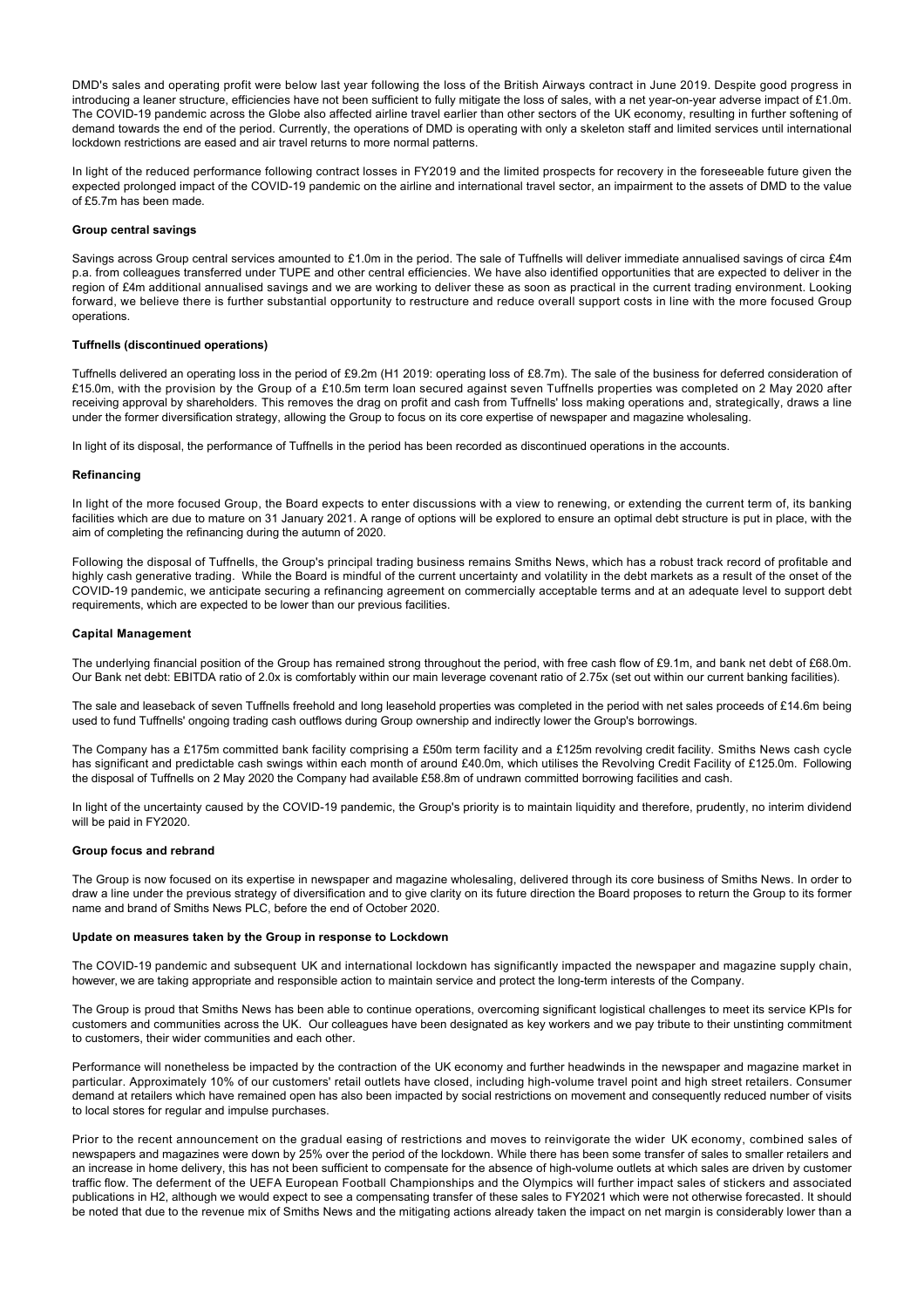linear flow through of these lost sales.

Thanks to the close cooperation of our supply chain partners we have revised in-bound delivery times to ensure service KPIs for our customers can be met and the need for any re-runs and further additional costs minimised. The physical operation is, however, incurring additional costs from necessary changes to working practices to comply with social distancing guidelines and ensure the health, safety and welfare of our colleagues. There have also been additional costs in customer services following the lockdown in India which temporarily impacted our outsourced service centre operations. While these costs have been mitigated by savings elsewhere the overall cost per copy delivered has risen as a consequence of reduced sales.

In response to the unprecedented events, we are taking responsible measures to reduce non-essential costs without impacting our distribution capability or damaging the long-term interests of the Group. These include changes to routing, the restructure of contractor and staffing arrangements, and the deferment of service improvement and longer-term cost initiatives that can be restarted at a later date. Approximately 500 colleagues in roles not critical to the physical operations have been placed on furlough to date.

The operations of DMD and InStore are operating with only skeleton staff and limited services until trading in those markets returns to more normal patterns - colleagues who have not been redeployed elsewhere have been furloughed. It is not yet clear how the lifting of restrictions will impact the future of these ancillary businesses.

The full impact of the COVID-19 pandemic on the Group will depend on a variety of factors including the length of time the restrictions on social movement are in place and the extent to which further measures are required.

Meanwhile, the Group continues to stress test a range of scenarios that consider the length of current restrictions, the lifting of these and any additional measures which may be necessary, and differing levels of recovery against pre-lockdown volumes over varying time periods.

While it is not possible to quantify the impact of the lockdown on FY2020 full year Adjusted PBT, the Board is of the opinion that Smiths News can continue to trade profitably through this sustained period of disruption and that its markets and business model mean it is relatively well placed to recover as and when restrictions are lifted.

## **Immediate priorities for the Group**

In what remains an uncertain period for trading, the Group has five clear priorities:

- 1. Managing through the lockdown as successfully as possible maintaining service while preserving the safety and wellbeing of our colleagues, and seeking to mitigate the financial impact without damage to long term capability
- 2. Preparing each of our businesses for the easing of the lockdown restrictions and the gradual return to more normal trading patterns. The implications of the Government's exit strategy for the news supply chain are not wholly clear but we expect there to be a need for ongoing safety measures for some time, while high traffic flow retailers such as those in airport and train stations may require more permanent solutions.
- 3. Resizing the support functions following the sale of Tuffnells and pressing ahead with those actions that can be taken now while scoping those that would be better actioned after the supply chain returns to more normal trading patterns.
- 4. The renewal of our banking facilities at commercially acceptable terms during the autumn of 2020.
- **5.** Defining our strategy to deliver shareholder value including clear deliverables for all stakeholders which give confidence to the chosen route and progress made.

### **Outlook**

The COVID-19 pandemic and subsequent restrictions imposed by the UK Government continue to cause significant uncertainty for the Group and will of course adversely impact the Group's performance in the second half of the year.

Smiths News has maintained its service and capability throughout the crisis and we expect sales to gradually improve as the current lockdown restrictions are eased. The business continues to trade on a profitable and cash generative basis, however the timing and pace of any return to previous sales levels remains inherently uncertain.

As previously communicated to the market, it is therefore not possible currently to quantify with any certainty the impact on full year adjusted profit before tax, however, the Group continues to monitor the situation and will update the market as appropriate in due course.

## **FINANCIAL REVIEW**

## **GROUP INCOME STATEMENT EXTRACTS - CONTINUING ADJUSTED**

| £m                         |                         | Restated                |          |
|----------------------------|-------------------------|-------------------------|----------|
|                            | 26 weeks to<br>Feb 2020 | 6 months to<br>Feb 2019 | Change   |
| Revenue                    | 623.1                   | 652.3                   | $-4.5%$  |
| Adjusted operating profit  | 19.9                    | 21.6                    | $-7.9%$  |
| Net finance costs          | (3.6)                   | (3.0)                   | $-20.0%$ |
| Adjusted profit before tax | 16.3                    | 18.6                    | $-12.4%$ |
| Taxation                   | (3.1)                   | (3.6)                   | 13.9%    |
| Tax rate                   | 19.0%                   | 19.4%                   |          |
| Adjusted profit after tax  | 13.2                    | 15.0                    | $-12.0%$ |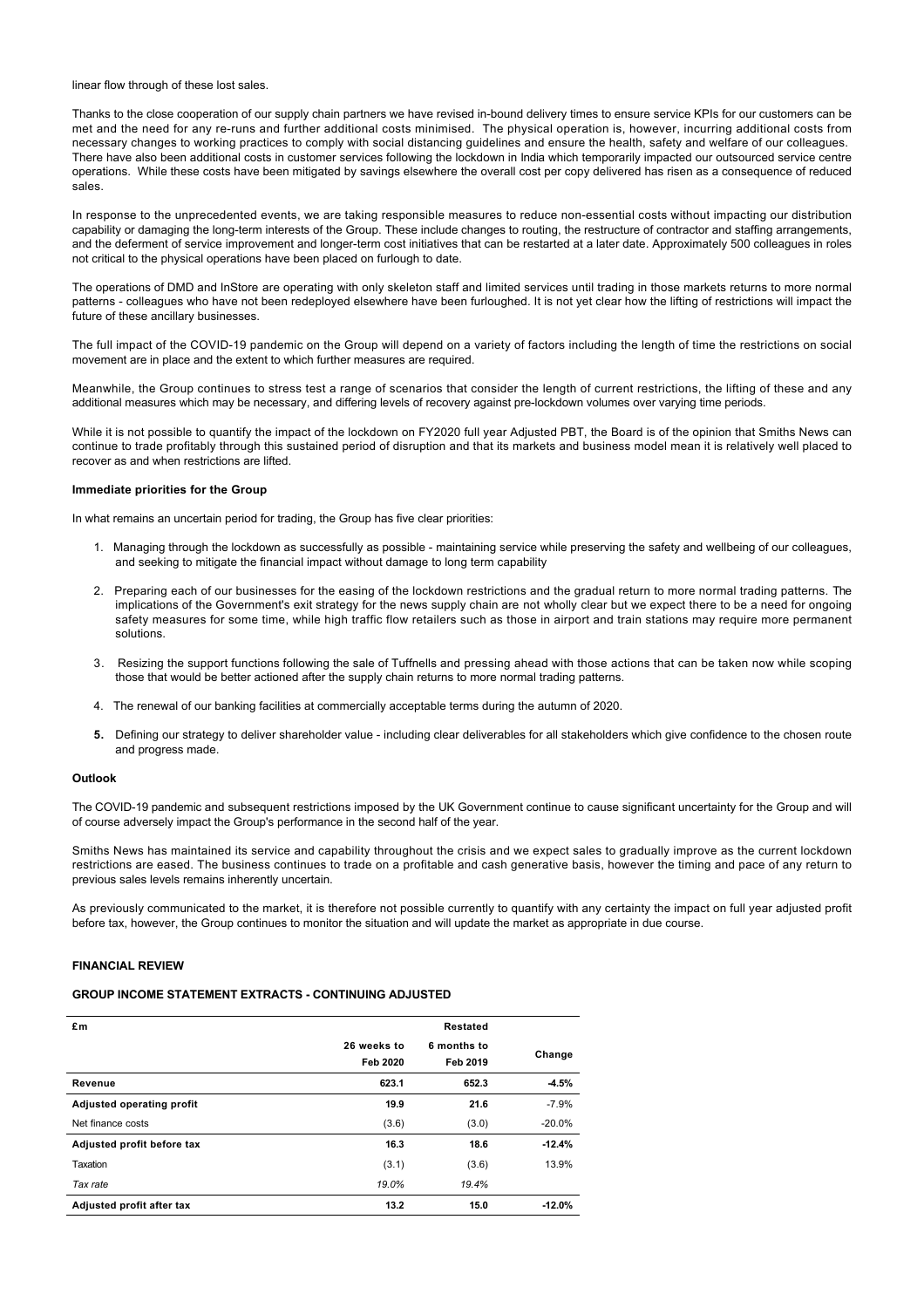Overall revenue of £623.1m was down by 4.5%, driven by structural decline in newspaper and magazine print sales.

Smiths News' revenue declined by £25.6m, (4.1%) and DMD's revenue fell £3.6m (28.1%), both in line with expectations.

Adjusted operating profit of £19.9m was down by £1.7m (7.9%) on the prior year period. Of this, Smiths News' Adjusted operating profit of £19.4m was down £0.9m (4.4%) and DMD's Adjusted operating profit of £0.5m was down by £0.8m which is the annualising impact of the loss of the British Airways contract in June 2019.

Net finance costs of £3.6m were up by £0.6m (20.0%) on the prior year period. The main variance of £0.9m resulted from the application of the new accounting standard IFRS16 'Leases'. After allowing for this change, the underlying net finance costs fell marginally. The interest cost on borrowings incurred was £2.4m compared to £2.5m in the prior year period.

Adjusted profit before tax of £16.3m was down by 12.4%.

The tax charge for the period of £3.1m was £0.5m down on the prior year period, reflecting an effective tax rate of 19.0% (H1 2019: 19.4%).

Consequently, Adjusted profit after tax of £13.2m was down £1.8m (12.0%) on the prior year period.

#### **EPS AND DIVIDEND**

|                                                      | <b>Continuing Adjusted</b> |                                     | <b>Continuing Statutory</b> |                                     |
|------------------------------------------------------|----------------------------|-------------------------------------|-----------------------------|-------------------------------------|
|                                                      | 26 weeks to<br>Feb 2020    | Restated<br>6 months to<br>Feb 2019 | 26 weeks to<br>Feb 2020     | Restated<br>6 months to<br>Feb 2019 |
| Profit after tax (£m)                                | 13.2                       | 15.00                               | 4.4                         | 13.0                                |
| Basic weighted average number of shares (millions)   | 245.9                      | 246.2                               | 245.9                       | 246.2                               |
| Basic EPS (p)                                        | 5.4                        | 6.1                                 | 1.8                         | 5.3                                 |
| Diluted weighted average number of shares (millions) | 247.1                      | 246.6                               | 247.1                       | 246.6                               |
| Diluted EPS (p)                                      | 5.3                        | 6.1                                 | 1.8                         | 5.3                                 |
| Dividend per share                                   | Nil p                      | Nil p                               | Nil p                       | Nil p                               |

### **EPS (continued)**

On a continuing adjusted basis, profit after tax of £13.2m resulted in a basic EPS of 5.4p, a decrease of 11.5% on the prior year period. Including Adjusted items, a statutory continuing profit after tax of £4.4m was attributable to equity shareholders. This resulted in a basic continuing statutory EPS of 1.8p, a decrease of 3.5p on the prior year period.

The weighted average number of shares decreased by 0.3m to 245.9m.

Dilutive shares increased the basic number of shares at 29 February 2020 by 1.2m to 247.1m. This resulted in a diluted adjusted EPS of 5.3p, a decrease of 13.1% on the prior year period.

The calculation of diluted EPS includes the potential dilutive effect of employee incentive schemes of 1.2m shares (H1 2019: 0.4m).

The statutory continuing EPS was 1.8p (H1 2019: 5.3p), down 66.0%.

The Board has decided not to pay an interim dividend in FY 2020.

## **SMITHS NEWS INCOME STATEMENT (includes DMD)**

| £m                        |                         |                         |         |  |
|---------------------------|-------------------------|-------------------------|---------|--|
|                           | 26 weeks to<br>Feb 2020 | 6 months to<br>Feb 2019 | Change  |  |
| Revenue <sup>(7)</sup>    | 623.1                   | 652.3                   | $-4.5%$ |  |
| Adjusted operating profit | 19.9                    | 21.6                    | $-7.9%$ |  |
| Operating margin          | 3.2%                    | 3.3%                    | (10bps) |  |

Smiths News' revenue of £613.8m declined 4.5% on the prior year period. Newspaper revenue was down by 2.1% with cover price inflation mitigating volume declines. Magazine revenue was down by 8.5%, with weekly magazines again performing more strongly than monthlies and the period had fewer partwork collector magazines issued. Revenue decline continues in line with our long term projections.

DMD's revenue of £9.3m was down by £3.6m (27.9%) on the prior year period. The reduction reflects the loss of the British Airways contract in June 2019 and a softening of sales in the final month of the period as airport traffic began to decline following the spread of COVID-19.

Smiths News' Adjusted operating profit of £19.9m was £1.7m adverse to the prior year period driven by primarily five factors:

- The impact of ongoing reduction in newspaper and magazine sales on margin of  $£1.8m$  has been successfully mitigated by the implementation of compensating network cost savings to the labour and distribution cost base of £2.1m.
- Reduction in waste paper rates by 50% compared to the prior year period resulted in £1.0m less margin.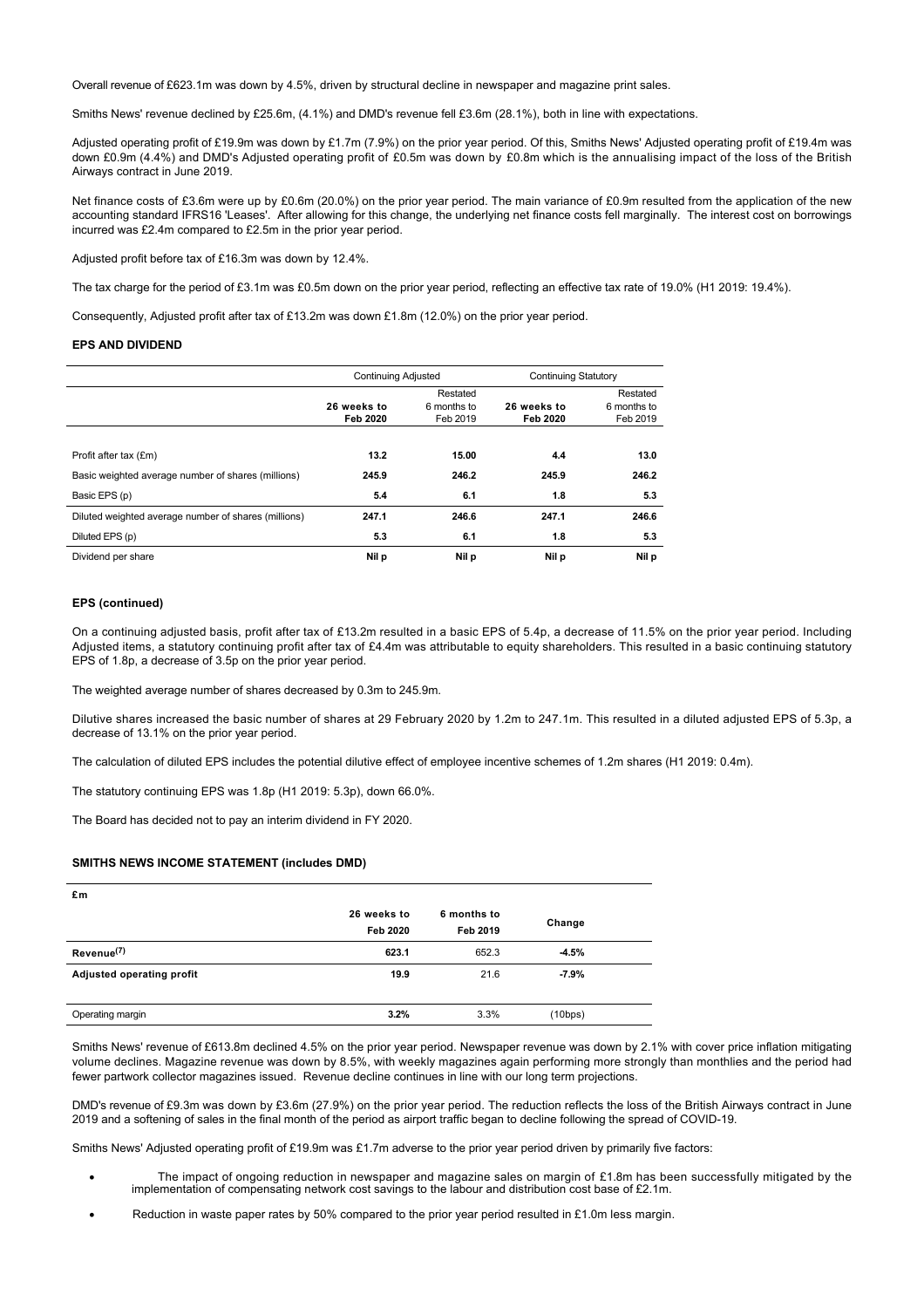- · A national discount retailer removed the newspaper and magazine category from its stores impacting £1.0m of margin
- · DMD Adjusted operating profits fell by £0.8m in the period following the loss of the British Airways contract in June 2019.
- · Central cost overheads were reduced by £0.8m from continuation of cost saving initiatives, implementation of shared service model.

These have been the primary factors have maintaining the operating margin in the period at 3.2% (H1 2019: 3.3%).

### **ADJUSTED ITEMS(1)**

| £m                                        |     | 26 weeks to Feb<br>2020 | 6 months to Feb<br>2019 |
|-------------------------------------------|-----|-------------------------|-------------------------|
| <b>Continuing operations</b>              |     |                         |                         |
| Network and re-organisation costs         | (a) | (2.3)                   | (1.2)                   |
| Goodwill impairment                       | (b) | (5.7)                   |                         |
| Provision for expected credit losses      | (c) | (0.9)                   |                         |
| Impairment of investment in joint venture | (d) | (0.3)                   |                         |
| Pension                                   | (e) | (0.4)                   | (1.5)                   |
| <b>IPR</b> settlement income              | (f) |                         | 0.3                     |
| Amortisation of acquired intangibles      | (g) |                         | (0.2)                   |
| Pass my parcel exit costs                 | (h) |                         |                         |
| <b>Total before tax</b>                   |     | (9.6)                   | (2.6)                   |
| Taxation                                  |     | 0.8                     | 0.6                     |
| <b>Total after taxation</b>               |     | (8.8)                   | (2.0)                   |

Adjusted items on a continuing basis for the period totalled £8.8m after tax, compared to £2.0m (restated) in the prior year period.

Adjusting items are defined in the accounting policies in the glossary, in the Directors' opinion the impact of removing these items from the adjusted profit give the true underlying performance of the Group and comprises:

#### **Continuing operations**

#### **a) Network and re-organisation costs: £2.3m (H1 2019: £1.2m)**

These are analysed as follows:

- Executive Team redundancies of £0.2m (H1 2019: £0.9m)
- · Outsourcing of the shared service centre £1.9m (H1 2019: £nil)
- DMD restructuring £0.2m (H1 2019: £nil)
- Other redundancy and reorganisation costs of £nil (H1 2019: £0.3m)

#### *Executive Team redundancies*

Costs of £0.2m have been incurred as a result of the departure of the former CEO in November 2019. In H1 2019 the Group incurred £0.9m relating to the restructure of the Group's previous Executive Team. These costs are considered to be adjusting given the size and they enable comparability between years with equivalent costs of the Executive Team.

### *Outsourcing central functions*

£1.9m (H1 2019: £nil) of the current year cost relates to the off-shoring of selected technology, customer services and finance functions. This process was communicated to employees in the previous financial year and a provision was created for the impact.

£1.9m comprises £0.5m related to redundancy costs as part of this transition and £1.4m related to set up costs which include the cost of parallel running the previous finance team when the shared service centre was up and running. Further costs of the offshoring are expected to be incurred during the financial year. These costs are considered adjusting as the impact of the transition to an off shored central function is considered a one off. The running costs of the parts of the centre which are fully operational are being treated as non-adjusting.

#### **Adjusted Items (continued)**

#### *DMD Restructure costs*

In June 2019, DMD's biggest contract with British Airways expired. As soon as it became apparent that its contract would not be renewed, the business set about a change programme to right size the operations, close sites and reduce teams to reflect the loss of this contract. This was designed to ensure the business was able to continue to deliver profits in future with its smaller customer contract base. Costs of £0.2m (H1 2019: £nil) have been incurred in the current year and in total, costs of £1.4m (FY 2019: £1.2m) have been incurred on redundancies, transferring operations into the Smiths News Slough depot and changing overseas operating models.

These costs are considered to be adjusting given the size and they enable comparability between years with equivalent costs of the day to day operations of the business.

#### *Other redundancy and re-organisation costs*

In H1 2019, £0.4m (current year £nil) was incurred in redundancy and other re-organisation costs to streamline the Smiths News businesses.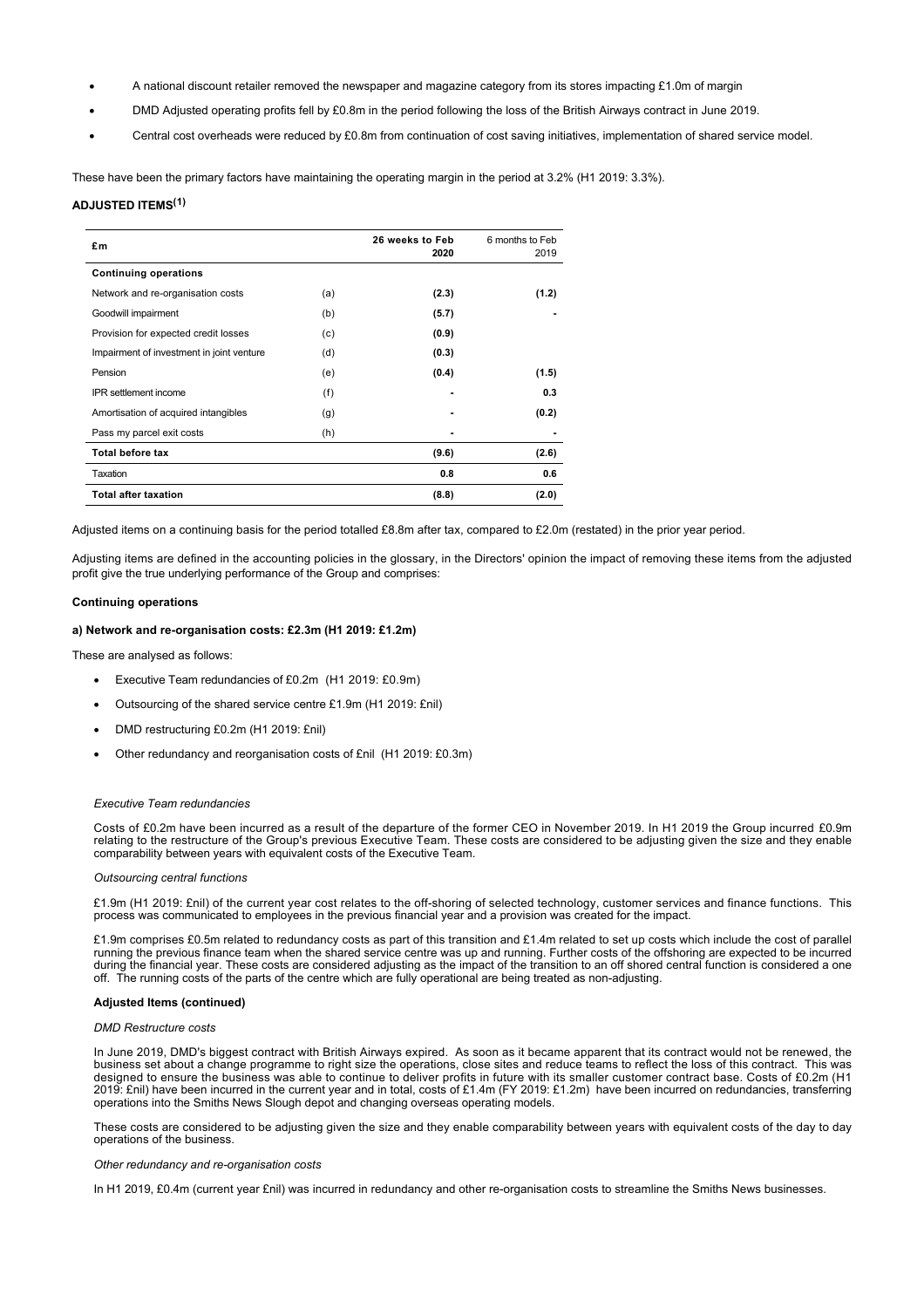Costs associated with the reorganisation programmes are considered Adjusting items given they are part of a strategic programme to drive future cost savings and therefore the impact of the costs in the current year distorts the true underlying performance of the Group.

## **(b) Goodwill impairment: £5.7m (H1 2019: £nil)**

By 29 February 2020, the impact of the COVID-19 pandemic had already impacted trading, triggering an impairment review of DMD. See key accounting judgements for more details in Note 2. As a result, the Goodwill relating to DMD has been written off to £nil incurring a £5.7m impairment charge. For further details of this review see Note 11.

#### **(c) Provision for expected credit losses: £0.9m (H1 2019: £nil)**

The COVID-19 pandemic started to impact the DMD business unit during February 2020 which increased the risk of recovery. The following month a number of the key customers of the DMD business unit requested extensions and delayed payment terms which is consistent with the increase in risk. As a consequence, to reflect the Group's underlying risk of collection it has recognised an increased provision resulting in a charge of £0.9m.

#### **(d) Impairment of investment**

The impact of the COVID-19 pandemic has triggered a review of the viability of Bluebox Avionics Limited (Bluebox); a joint venture of the Group. As a result the outlook of Bluebox remains uncertain and consequently the investment has been written off incurring a £0.3m impairment charge.

The Group consider the impact of the above to be adjusting given the unprecedented situation and the significant value.

#### **(e) Pensions: £0.4m (H1 2019: £1.5m)**

In H1 2019, the Group incurred £1.5m, as a result of the WH Smith Pension Trust (one of the Group's defined benefit pension schemes) entering into an insurance backed annuity 'buy-in' of the Scheme assets, within the section of the Trust sponsored by Smiths News, which minimises the Group's exposure to future pension obligations.

In H1 2020, the Group incurred professional costs of £0.4m in rationalising the Groups pension portfolio which was triggered by the buy-in of an insurance backed annuity relating to WH Smith Pension Trust. The impact should streamline the cost of administrating the Group's defined contribution schemes.

These pension charges are not considered to be part of normal operations due to their size and nature and are therefore considered to be an Adjusted item.

#### **Adjusted Items (continued)**

## **(f) IPR settlement income: £nil (H1 2019: £0.3m income)**

In H1 2019, the Group received £0.3m of one-off income in relation to the settlement of an IPR dispute concerning the proposed use of a similar brand to one of the Group's brands. This is considered adjusting given its size and one-off nature.

#### **(g) Amortisation of acquired intangibles: £nil (H1 2019: £0.2m)**

The Group incurred amortisation of continuing intangibles for acquisitions, for which there is no associated cash cost, of £0.2m in H1 2019, there is no cost in the current year. This is considered an adjusting item as it allows comparison between segments and therefore consistency of results at a consolidated level.

#### **FREE CASH FLOW**

| £m                                           |                |                |
|----------------------------------------------|----------------|----------------|
|                                              | 26 weeks<br>to | 6 months<br>to |
|                                              | Feb 2020       | Feb 2019       |
| Adjusted Operating profit - continuing       | 19.9           | 21.6           |
| Adjusted Operating loss - discontinued       | (9.2)          | (8.7)          |
| Depreciation & amortisation                  | 10.5           | 5.1            |
| <b>Adjusted EBITDA</b>                       | 21.2           | 18.0           |
| Working capital movement                     | (2.7)          | 2.4            |
| Capital expenditure                          | (5.9)          | (2.7)          |
| Net proceeds of sale and leaseback disposals | 14.6           |                |
| Lease payments                               | (9.3)          | (1.5)          |
| Net interest paid                            | (4.4)          | (2.6)          |
| Taxation                                     | 0.3            | (1.2)          |
| Other movements                              | 0.3            | 0.2            |
| Free cash flow (excluding adjusted items)    | 14.1           | 12.6           |
| Adjusted items                               | (5.0)          | (6.8)          |
| Free cash flow (including adjusted items)    | 9.1            | 5.8            |
| Free cash flow - continuing                  | 5.0            | 19.4           |
| Free cash flow - discontinued                | 4.1            | (13.6)         |
| Free cash flow                               | 9.1            | 5.8            |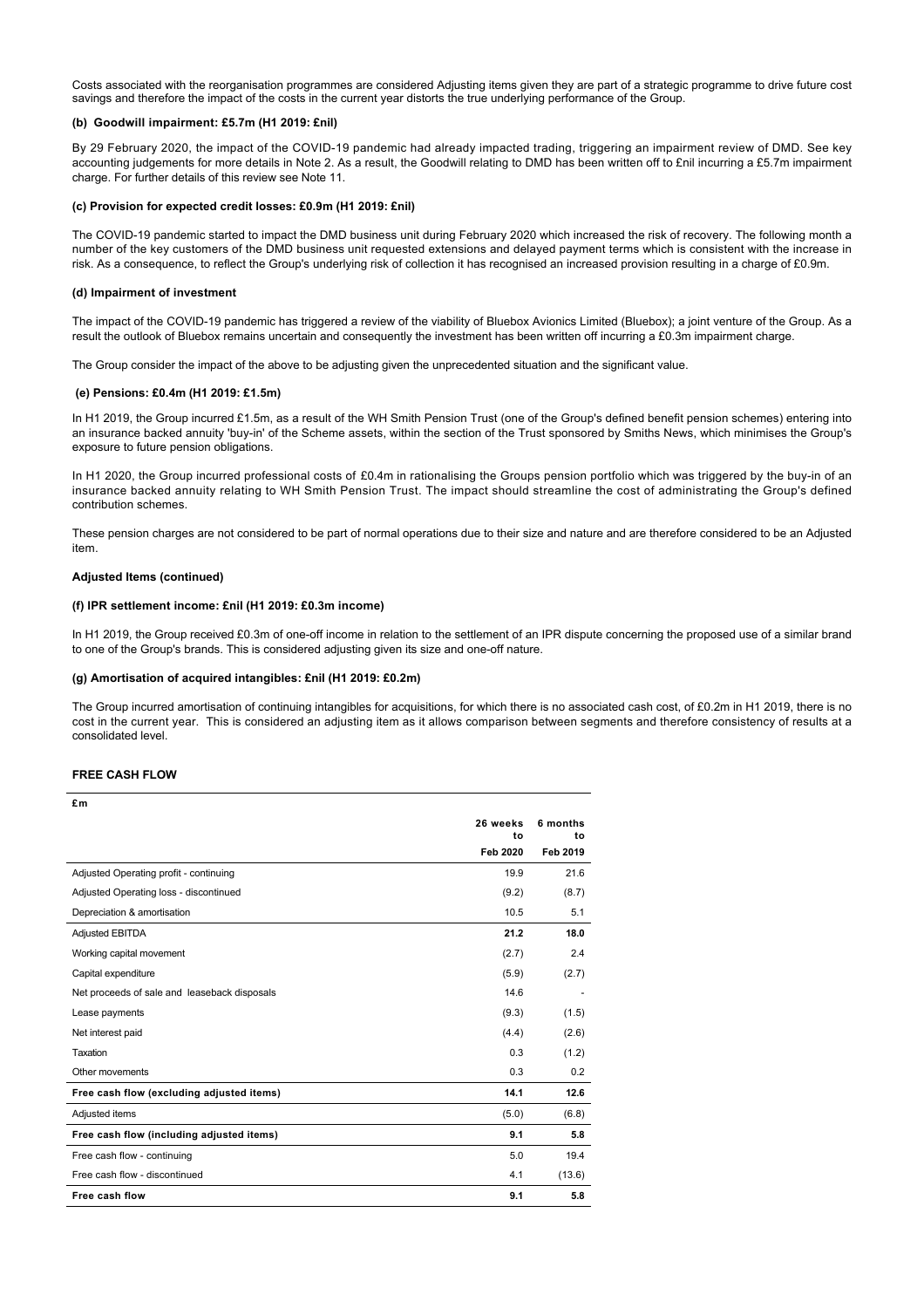The Group generated free cash flow of £9.1m in the period, an increase of £3.3m or 56.9% on the prior year.

Adjusted EBITDA of £21.2m was up £3.2m caused primarily by the transition to IFRS16 'Leases' accounting the removal of rental charges replaced by an increased depreciation on the right-of-use assets. The working capital movement in the period was a £2.7m outflow.

Capital expenditure of £5.9m is up £3.2m year on year, the focus has been on maintenance rather than growth capex spend. However, first quarter included payments for capital commitments in FY2019 including £2.3m fleet renewal at Tuffnells.

Tuffnells had a net free cash inflow of £4.1m after the net proceeds from the sale and leaseback of eight Tuffnells properties generated £14.6m.

Lease payments have increased by £7.8m to £9.3m. This comprises £8.1m of IFRS 16 lease payments (formerly operating leases) offset by £0.3m decrease in other lease payments (formerly finance leases).

Net interest payable has increased by £1.8m. This comprises £2.0m of IFRS 16 lease interest payments (formerly operating lease rentals) offset by £0.2m of other lower interest payments. Underlying bank interest charges declined as gross bank borrowings fell in the period.

Tax repaid of £0.3m compared to £1.2m paid in the prior year period, is a consequence of the lower profit before tax being generated and the recovery of a tax overpayment in the last financial year.

The total cash impact of adjusted items for the period was £5.0m compared to the prior year period figure of £6.8m. The primary cash payments in the period relate to redundancy costs under the network and re-organisation programme, sale and leaseback transaction fees, pension advisory fees and transition costs from shared service implementation.

## **NET DEBT AND BANK FACILITIES**

| £m                              |          |                          |          |
|---------------------------------|----------|--------------------------|----------|
|                                 | As at    | As at                    | As at    |
|                                 | Feb 2020 | Feb 2019                 | Aug 2019 |
| Opening net debt                | (73.9)   | (83.4)                   | (83.4)   |
| Free cash flow - continuing     | 5.0      | 19.4                     | 8.3      |
| Finance lease creditor movement | 0.6      | 1.5                      | 2.8      |
| Pension deficit recovery        | (0.7)    | (1.2)                    | (1.6)    |
| Dividend paid                   | (2.4)    | $\overline{\phantom{a}}$ |          |
| Other                           | (0.7)    | (0.2)                    |          |
| Free cash flow - discontinued   | 4.1      | (13.6)                   |          |
| <b>Bank net debt</b>            | (68.0)   | (77.5)                   | (73.9)   |
| <b>IFRS16 lease transition</b>  | (77.7)   |                          |          |
| <b>Closing net debt</b>         | (145.7)  | (77.5)                   | (73.9)   |

Bank net debt (excluding IFRS16 'Leases') at the end of the period was £68.0m compared to £73.9m at August 2019 and £77.5m at February 2019. Debt at the end of the half year was lower than the year end position driven primarily by free cash flow generation at Smiths News.

Pension deficit recovery payment of £0.7m (H1 2019: £1.2m) was in respect of Tuffnells. This was significantly lower than the prior year period as WH Smith Pension Trustees notified Smiths News that deficit repair payments could cease from November 2018 following the completion of the pension buy-in process. Pension deficit repair payments are considered as a non-free cash flow item.

Bank net debt: EBITDA<sup>(4)</sup> at the end of February 2020 was 2.0x versus 1.9x at August 2019 and 1.95x at February 2019. This remains within our main leverage covenant ratio of 2.75x (covenant testing is based on frozen GAAP in the bank facility agreement).

Tuffnells had a net cash inflow of £6.0m. The net proceeds from the sale and leaseback of eight Tuffnells properties generated £14.6m which offset other cash outflows of £8.6m in the period.

The adoption of the new IFRS16 'Leases' accounting standard has the impact of recognising a right-of-use asset of £73.4m and lease liability of £73.6m at the transition date of 1 September 2019. Closing net debt (including IFRS16 'Leases') is £145.7m at end of February 2020 an increase of £77.7m based on Bank net debt.

## **GOING CONCERN**

The condensed financial interim financial statements have been prepared on a going concern basis.

The Group has a £175m committed bank facility comprising a £50m term facility and a £125m revolving credit facility. Smiths News cash cycle has a significant and predictable cash swings within each month of around £40.0m, which utilises the Revolving Credit Facility of £125.0m. As at 29 February 2020 the Company had £108.4m of undrawn committed borrowing facilities and cash, as at 4 May 2020 the first working day post disposal of Tuffnells this has reduced to £58.8m. The bank facilities expire on 31 January 2021, which is within 12 months of approval of the interim financial statements.

The Group has appointed debt advisors to support them in achieving the most appropriate refinancing arrangement and had entered into preliminary discussions with its existing lenders and was exploring alternative refinancing models earlier in the year, prior to the disposal of Tuffnells. The Directors concluded that the Group was not able to refinance on commercially acceptable terms, and therefore decided to defer the refinancing process until after the disposal of Tuffnells.

The Group therefore does not currently have committed facilities for the next 12 months and would not have sufficient resources to repay the facilities on their maturity date.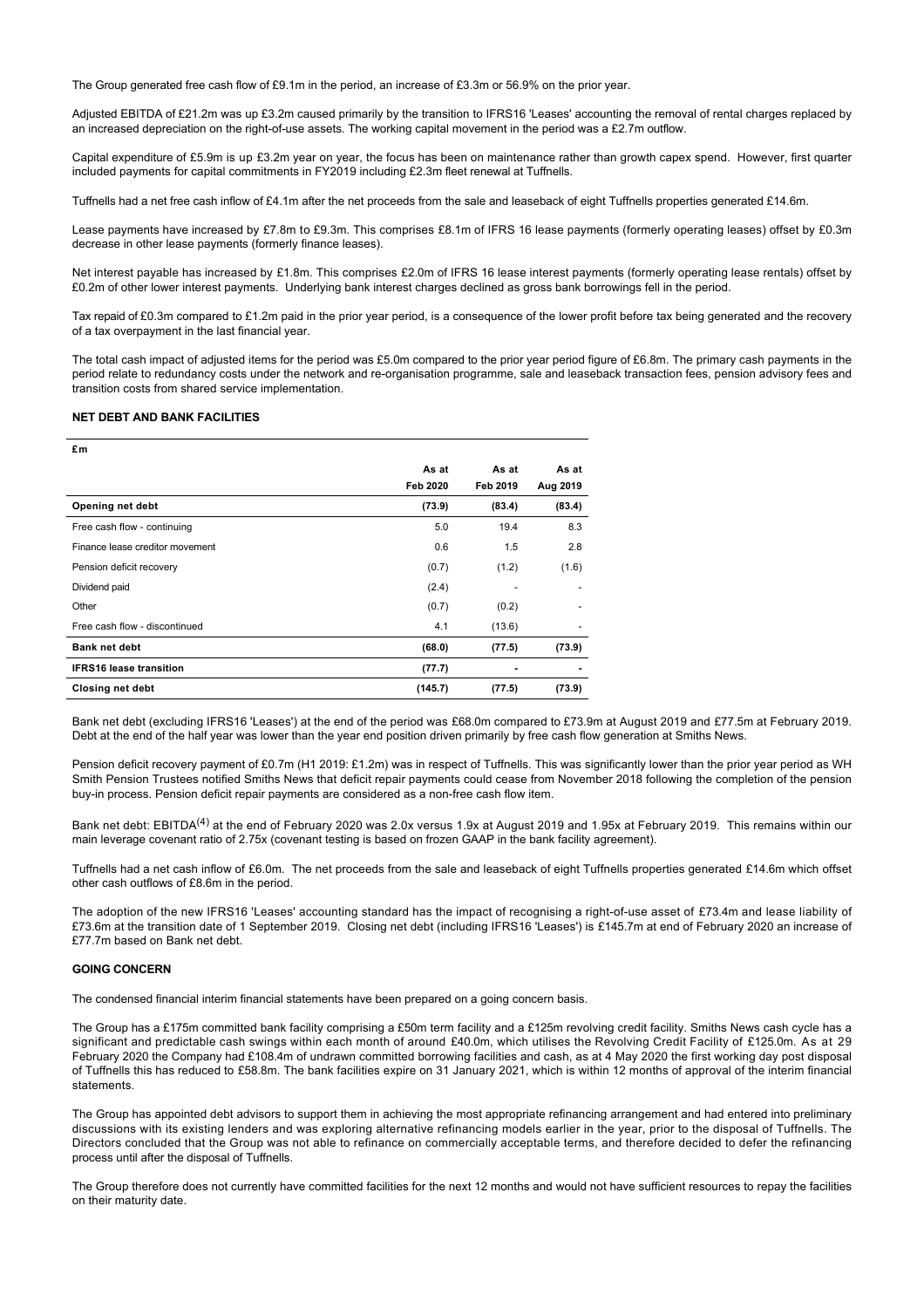The Group has a profitable and highly cash generative trading history through its principal trading business, Smiths News. Whilst COVID-19 has inevitably impacted the business of Smiths News, it remains cash generative and the Directors, having considered realistically possible outcomes, anticipate that the Group will be able to secure the refinancing and at an adequate level to support the debt requirements of the Group.

Whilst the Group anticipates completing the refinancing over the coming months following the disposal of Tuffnells (which represented a financial drag on the Group), there is, however, a risk that the Group may not be able to refinance. This indicates that a material uncertainty exists that may cast significant doubt on the Group's ability to continue as a going concern and therefore it may be unable to realise its assets and discharge its liabilities in the normal course of business.

After consideration of the above the Directors have prepared the condensed interim financial statements on a going concern basis. The condensed interim financial statements do not include the adjustments that would result if the Group were unable to continue as a going concern.

### **DISCONTINUED OPERATIONS**

On 6 November 2019, the Board announced a strategic review of Tuffnells in order to determine its longer term role and future within the Group.

Following a competitive sales process, on 28 of February 2020 the Board concluded that a sale of the business was the most appropriate strategy to maximise shareholder return. The sales process was sufficiently progressed to conclude that the business would be sold within the next year. The Board therefore concluded that the requirements of IFRS 5 to classify Tuffnells as held for sale and a discontinued operation had been met.

Subsequently on 14 April 2020, a share purchase agreement was signed with Palm Bidco Limited to sell Tuffnells subject to shareholder approval. The principal terms of the sale and purchase agreement were: deferred consideration of £15m payable over 3 years; a term loan of £10.5m provided to the acquirer to facilitate the turnaround of the business (the term loan is secured against seven Tuffnells properties and becomes repayable over 18 to 24 months); and the liabilities relating to the defined pension scheme transfer to Palm Bidco Ltd (See Note 9).

At the General Meeting on 1 May 2020 shareholders approved the sale and completion concluded on 2 May 2020.

#### **TUFFNELLS INCOME STATEMENT**

| £m                             |                         |                         |          |
|--------------------------------|-------------------------|-------------------------|----------|
|                                | 26 weeks to<br>Feb 2020 | 6 months to<br>Feb 2019 | Change   |
| Revenue <sup>(7)</sup>         | 73.7                    | 80.2                    | $-8.1%$  |
| <b>Adjusted operating loss</b> | (9.2)                   | (8.7)                   | $-5.7%$  |
|                                |                         |                         |          |
| Operating margin               | $(12.5\%)$              | $(10.8\%)$              | (170bps) |

Revenue of £73.7m was down £6.5m (8.1%) on the prior year period. The H1 2019 decline in revenue was driven predominantly by the annualised impact of lower consignment volumes resulting from customer losses suffered in H2 2019.

Although the cost structure had benefited from cost savings from reduced truncking and last mile distribution, the cost base remained insufficiently variable to adjust with sufficient speed to the year on year changes in consignment volumes.

As a consequence, the adjusted operating loss was £9.2m, an increase of £0.5m on H1 2019.

There were no discontinued operations in the prior year period.

## **STATUTORY CONTINUING & DISCONTINUED RESULTS**

| £m                                             |             | Restated    |          |
|------------------------------------------------|-------------|-------------|----------|
|                                                | 26 weeks to | 6 months to | Change   |
|                                                | Feb 2020    | Feb 2019    |          |
| Revenue                                        | 623.1       | 652.3       | $-4.5%$  |
| <b>Operating profit</b>                        | 10.3        | 19.0        | $-45.8%$ |
| Net finance costs                              | (3.6)       | (3.0)       | $-20.0%$ |
| Profit before tax                              | 6.7         | 16.0        | $-58.1%$ |
| Taxation                                       | (2.3)       | (3.0)       | 23.3%    |
| Tax rate                                       | 34.3%       | 18.8%       |          |
| Profit after tax                               | 4.4         | 13.0        | $-66.2%$ |
| <b>Discontinued operations - loss</b>          | (14.5)      | (10.2)      | $-42.2%$ |
| Profit/ (loss) attributable to<br>shareholders | (10.1)      | 2.8         | N/A      |

Statutory continuing profit before tax of £6.7m is lower to prior year period by £9.3m (H1 2019: £16.0m), primarily driven by lower continuing profits of £2.3m and an increase in the Adjusted items charge of £7.0m of which an impairment charge relating to goodwill at DMD of £5.7m (H1 2019: £nil) was the material component.

The effective statutory income tax rate for continuing operations was (34.3%) (H1 2019: 18.8%).

Statutory continuing & discontinued loss after tax of £10.1m is down by £12.9m (H1 2019: £2.8m profit). Statutory continuing & discontinued loss per share of 4.1p is down 5.2p (H1 2019: 1.1p profit).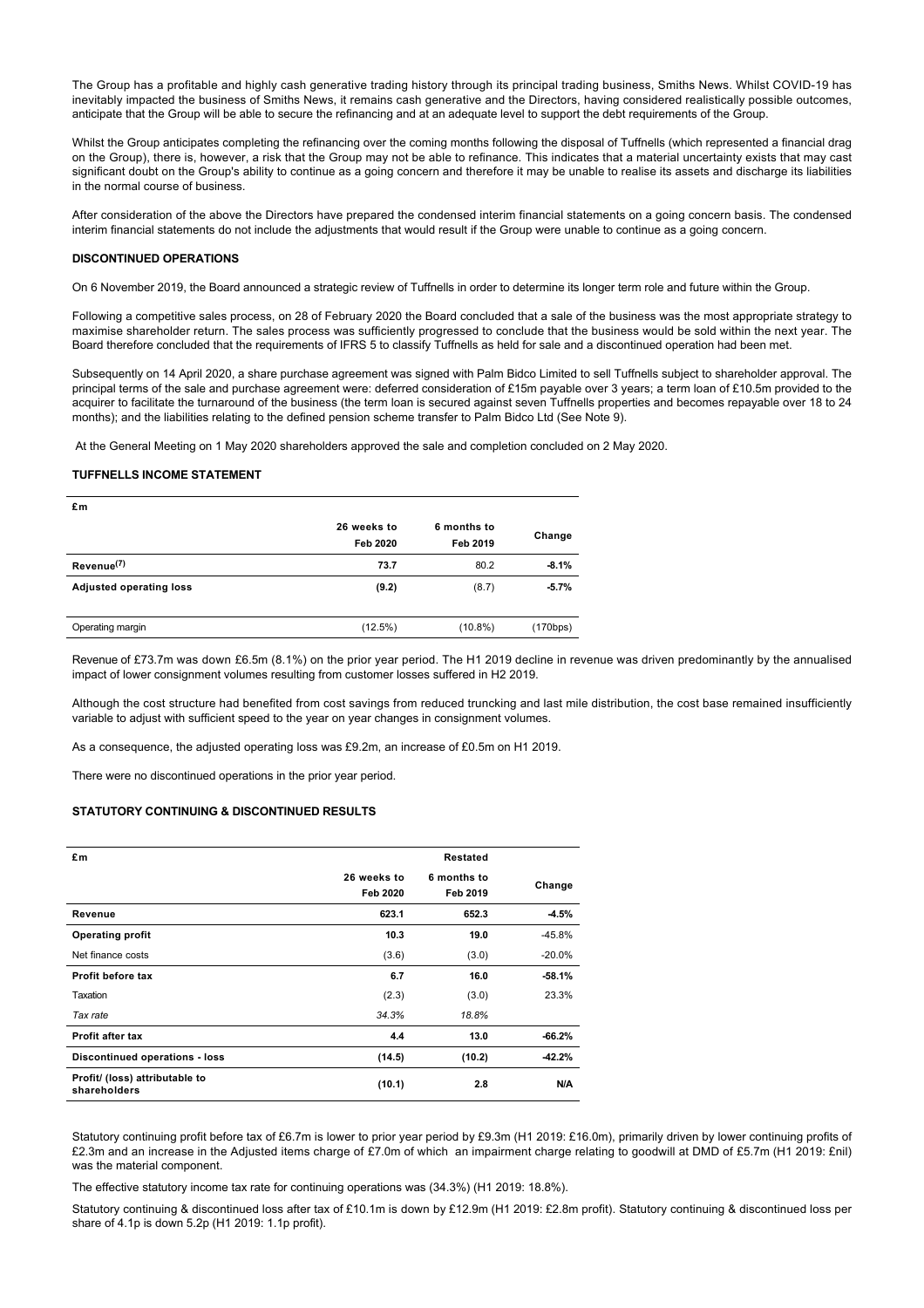## **PRINCIPAL AND EMERGING RISKS**

The Group has a clear framework in place to continuously identify and review both the principal and emerging risks to the Group. This includes, amongst others, a detailed assessment of each business and functional teams' principal risks and regular reporting to and robust challenge from both the Executive Team and Audit Committee. The Directors' assessment of the Group's principal risks is aligned to the strategic business planning process.

Specifically, key risks are plotted on risk maps with descriptions, owners, and mitigating actions, reporting against a level of materiality (principally relating to impact and likelihood) consistent with its size. These risk maps are reviewed and challenged by the Executive Team and Audit Committee and reconciled against the Group's risk appetite. As part of the regular principal risk process, a review of emerging risks (internal and external) is also conducted and a list of emerging risks is maintained and rolled-forward to future discussions by the Executive Team and Audit Committee. Where appropriate, these emerging risks may be brought into the principal risk registers. Additional risk management support is provided by external experts in areas of technical complexity to complete our bottom-up and top-down exercises.

As part of the Board's ongoing assessment of the principal and emerging risks, the Board has considered the performance of the Group, its markets, the changing regulatory landscape and the Group's future strategic direction and ambition.

Risks are still subject to ongoing monitoring and appropriate mitigation.

The table below details each principal business risk, those aspects that would be impacted were the risk to materialise, our assessment of the current status of the risk and how each is mitigated.

|    | <b>Principal risks</b>                                                                                                                                                                                                                                                                                                                                                                                     | Change during the<br>year | <b>Potential impact</b>                                                                                                                                                                                                                                                                                                              | <b>Mitigating actions and assurance</b>                                                                                                                                                                                                                                                                                                                                                                                                                                                                                                                                                                                                                                                                                                                                                    |
|----|------------------------------------------------------------------------------------------------------------------------------------------------------------------------------------------------------------------------------------------------------------------------------------------------------------------------------------------------------------------------------------------------------------|---------------------------|--------------------------------------------------------------------------------------------------------------------------------------------------------------------------------------------------------------------------------------------------------------------------------------------------------------------------------------|--------------------------------------------------------------------------------------------------------------------------------------------------------------------------------------------------------------------------------------------------------------------------------------------------------------------------------------------------------------------------------------------------------------------------------------------------------------------------------------------------------------------------------------------------------------------------------------------------------------------------------------------------------------------------------------------------------------------------------------------------------------------------------------------|
| 1. | Deterioration of the macro<br>economic environment - The<br>risk of volatility and/or prolonged<br>economic downturn causes a<br>decline in demand for our<br>services including the<br>uncertainty associated with<br>either the COVID-19 pandemic or<br>EU Exit. This impacts current<br>and/or projected business<br>performance above that included<br>in the business planning and<br>review process. | Increasing                | Reductions in discretionary spending<br>may impact sales of newspapers or<br>magazines. Uncertainty from either<br>the COVID-19 pandemic or the EU<br>Exit may affect the business in both<br>the short and medium term on trade<br>arrangements, future capital<br>investment strategies, debt<br>refinancing and resourcing costs. | Annual budgets and forecasts take<br>into account the current macro-<br>economic environment to set<br>expectations internally and<br>externally, allowing for or changing<br>objectives to meet short and<br>medium term financial targets.<br>A thorough EU Exit planning<br>$\bullet$<br>exercise has been undertaken and<br>accountability for the associated<br>actions and risks has been<br>assigned to the relevant Executive<br>Team members.<br>Business scenario planning for the<br>different evolving social movement<br>restrictions and 'lockdown' exit is<br>underway to address the business<br>risks posed by the COVID-19<br>pandemic.<br>The Group continues to be<br>significantly cash generating which<br>supports opportunities for<br>refinancing and investment. |
| 2. | <b>Failure to refine, execute</b><br>and/or monitor the Group's<br>strategy and direction - The<br>risk of not establishing business<br>plans and a clear vision for the<br>Group impacts employee<br>engagement, financial returns,<br>external confidence and<br>stakeholders' perception.                                                                                                               | Reducing                  | Sales and/or profit expectations may<br>not be met and/or the Company's<br>reputation and stakeholders' support<br>for a recovery plan may be<br>challenged.<br>The change management culture<br>required in the short term for<br>restructuring may result in reduced<br>performance and financial returns.                         | Performance to the business plan<br>and budget is reviewed regularly<br>using a balanced framework. This<br>ensures effective and timely<br>monitoring of performance with<br>action to be taken in the event of<br>shortfalls to expectations.<br>Financial and operational metrics<br>$\bullet$<br>are considered along with risk<br>assessments and management<br>impact before remedial action is<br>taken.                                                                                                                                                                                                                                                                                                                                                                            |
| 3. | Failure to refinance on<br>commercially acceptable<br>terms by the time the existing<br>£175m bank facility expires in<br>January 2021. - The Group does<br>not currently have committed<br>facilities for the next 12 months<br>and would not have sufficient<br>resources to repay the facilities<br>on their maturity date.                                                                             | New                       | Impact on the Group's ability to<br>continue as a going concern if it<br>cannot refinance by January 2021 on<br>commercially acceptable rates and<br>similar covenant terms over a future<br>agreed loan term.<br>May need to explore alternative<br>financing arrangements or consider<br>disposing of other assets.                | The Group has a profitable and<br>$\bullet$<br>highly cash generative trading<br>history through its principal trading<br>business, Smiths News. Whilst<br>COVID-19 has inevitably impacted<br>the business of Smith News, it<br>remains cash generative.<br>The Company has appointed debt<br>advisors to support them in<br>achieving the most appropriate<br>refinancing arrangement.                                                                                                                                                                                                                                                                                                                                                                                                   |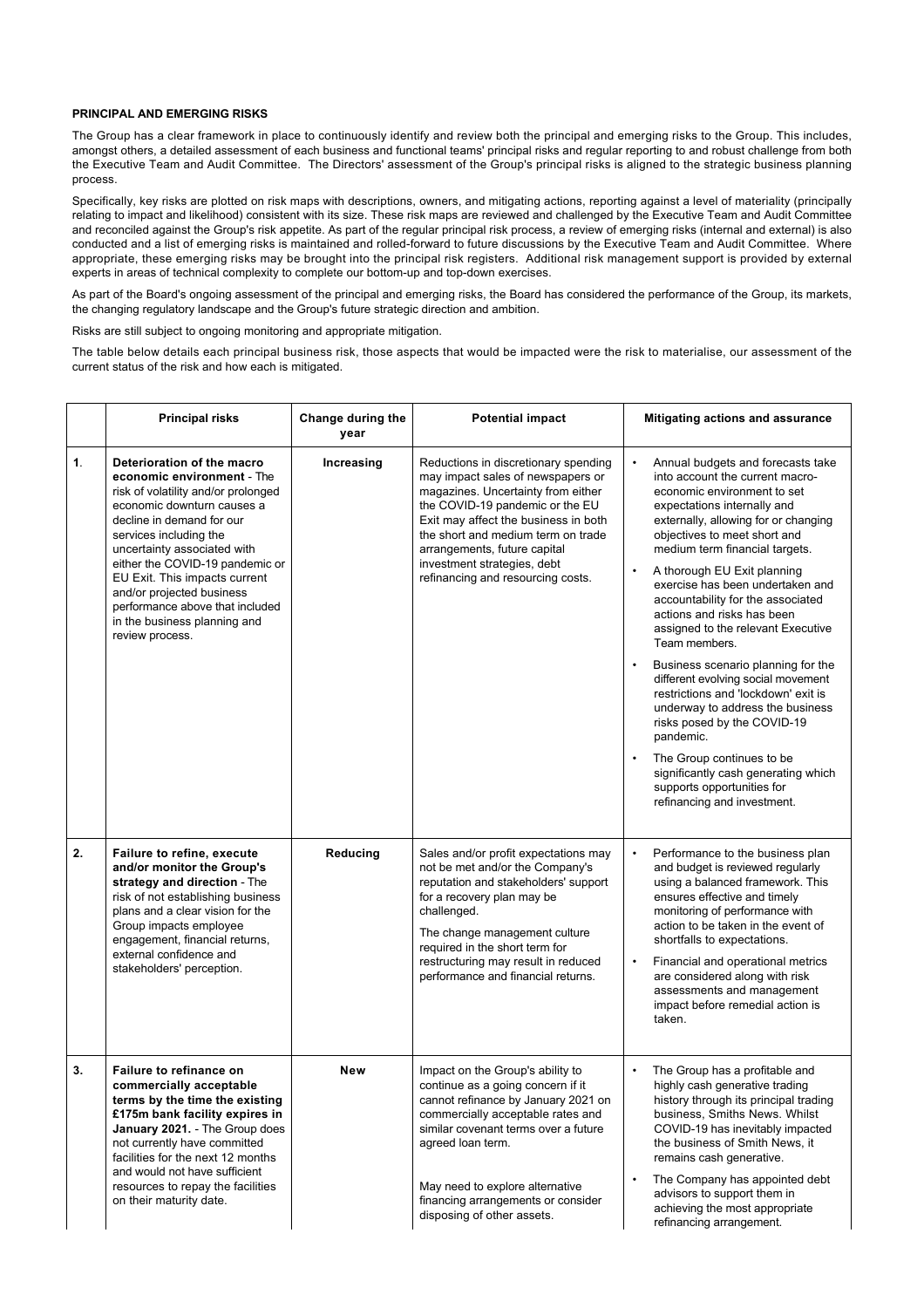|    | Risk that the debt capital<br>markets continues to tighten<br>following the COVID-19<br>pandemic                                                                                                                                                                                                                                                                                                    |           |                                                                                                                                                                                                                                                                                                                                                                                                                                                                                                                                                                                | The Company will take advantage of<br>$\bullet$<br>any government COVID-19 lending<br>arrangement that becomes available<br>in circumstances where the Group<br>meet relevant criteria.                                                                                                                                                                                                                                                                                                                                                                                                                                                                                                                                                                                                                                                                                                                                                                                                                                                                                                                                                                                                                                                                                                                                                                                                                                                                 |
|----|-----------------------------------------------------------------------------------------------------------------------------------------------------------------------------------------------------------------------------------------------------------------------------------------------------------------------------------------------------------------------------------------------------|-----------|--------------------------------------------------------------------------------------------------------------------------------------------------------------------------------------------------------------------------------------------------------------------------------------------------------------------------------------------------------------------------------------------------------------------------------------------------------------------------------------------------------------------------------------------------------------------------------|---------------------------------------------------------------------------------------------------------------------------------------------------------------------------------------------------------------------------------------------------------------------------------------------------------------------------------------------------------------------------------------------------------------------------------------------------------------------------------------------------------------------------------------------------------------------------------------------------------------------------------------------------------------------------------------------------------------------------------------------------------------------------------------------------------------------------------------------------------------------------------------------------------------------------------------------------------------------------------------------------------------------------------------------------------------------------------------------------------------------------------------------------------------------------------------------------------------------------------------------------------------------------------------------------------------------------------------------------------------------------------------------------------------------------------------------------------|
| 4. | Failing to attract, engage and<br>retain talent within a high<br>performance and values-<br>based culture - The risk that we<br>do not attract or retain the<br>people and the skills we need to<br>take the Group forward and that<br>employees are not motivated<br>towards, or are disengaged from,<br>the task in hand.<br>Risk that the level of change<br>affects staff and retention levels. | No change | Impact on the ability to address the<br>strategic priorities and to deliver the<br>forecast performance for the Group.                                                                                                                                                                                                                                                                                                                                                                                                                                                         | We seek to offer market competitive<br>$\bullet$<br>terms to ensure talent remains<br>engaged.<br>We undertake workforce planning;<br>$\bullet$<br>performance, talent and succession<br>initiatives; learning and development<br>programmes; and promote the<br>Group's culture and core values.<br>Retention plans are being reviewed<br>$\bullet$<br>to address key risk areas, and<br>attrition across each business is<br>regularly monitored.<br>Regular surveys are undertaken to<br>$\bullet$<br>monitor the engagement of<br>employees.                                                                                                                                                                                                                                                                                                                                                                                                                                                                                                                                                                                                                                                                                                                                                                                                                                                                                                        |
| 5. | Increased labour market<br>constraints and costs - The risk<br>of legislative changes or<br>interpretation, coupled with the<br>EU Exit and political uncertainty,<br>impacts the ability to recruit and<br>retain warehouse and delivery<br>contractors resulting in higher<br>attrition risk in warehousing and<br>distribution and/or increasing<br>liabilities and costs.                       | No Change | In the event of any legal claim as to<br>worker status by consultants,<br>subcontractors or agency workers,<br>the business could be liable for<br>increased costs (PAYE and<br>undeclared National Insurance<br>contributions) and liabilities (such as<br>employee rights). The inability to<br>pass on such statutory increases to<br>our customers could impact<br>profitability, and affect the cost of<br>future efficiency programmes. The<br>implications of EU Exit include a<br>decreasing pool of available, suitably<br>qualified employees and<br>subcontractors. | The Group regularly reviews its legal<br>$\bullet$<br>terms of engagement with<br>contractors and consultants and<br>has appropriate contractual and<br>operational arrangements in place.<br>Self-employed delivery contractors<br>have clearly articulated agreements<br>which define tasks they are<br>contracted to provide, whether<br>personally or by a substitute.<br>Known increases to employment<br>$\bullet$<br>cost associated with National Living<br>Wage/Apprenticeship Levy/ Auto<br>Enrolment have been factored into<br>latest budgets. Future changes in<br>this area as a result of political<br>changes / decisions and the full<br>impact of EU Exit on employment<br>risks are unknown at the current<br>time but are being tracked.<br>Commercial contracts across<br>$\bullet$<br>Smiths News permit the<br>renegotiation of long term supply<br>agreements in the event of changes<br>in law which impact the status of<br>the Group's self-employed delivery<br>contractors.<br>Legal developments are monitored<br>to ensure that the business<br>maintains compliance with<br>legislation and best practice.<br>Workforce planning initiatives<br>including apprenticeship and training<br>programmes, such as Warehouse to<br>Wheels, are supporting the longer<br>term mitigation of driver shortage.<br>Contractor processes, including<br>$\bullet$<br>monitoring compliance, are well<br>established in Smiths News. |
| 6. | Failing to meet high health &<br>safety standards - The risk of<br>an inadequate health & safety<br>framework and insufficiently                                                                                                                                                                                                                                                                    | Reducing  | In addition to the danger to staff or the<br>public, the impact of a health and<br>safety failure negatively impacts<br>operations, profitability and/or                                                                                                                                                                                                                                                                                                                                                                                                                       | Safety is a key priority of the Group.<br>Health and Safety performance is<br>reviewed by the Board, Audit<br>Committee and Executive Team.                                                                                                                                                                                                                                                                                                                                                                                                                                                                                                                                                                                                                                                                                                                                                                                                                                                                                                                                                                                                                                                                                                                                                                                                                                                                                                             |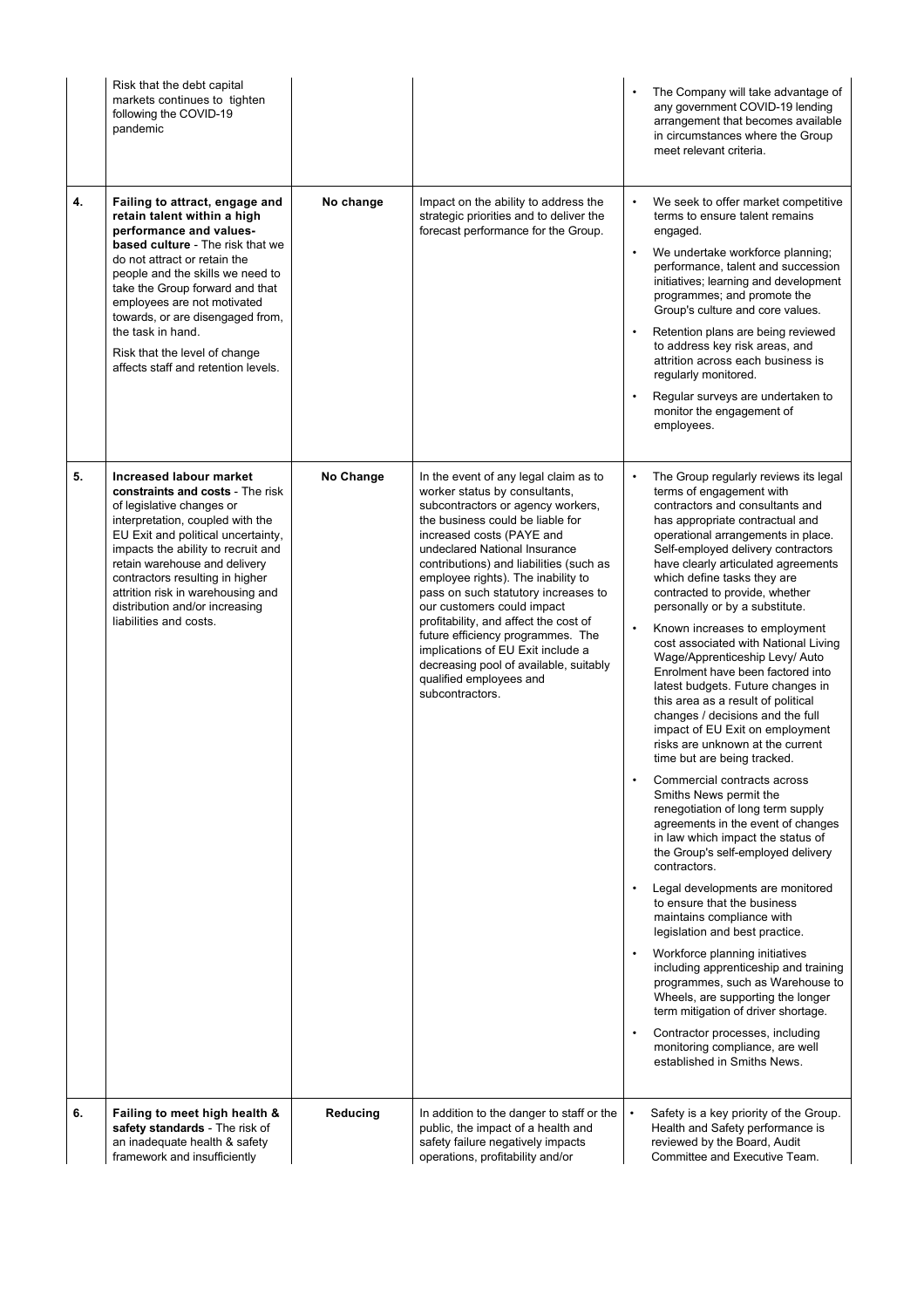| enforcing a health & safety<br>culture results in serious injury<br>to employees and/or the public,<br>and/or a breach of relevant health<br>& safety legislation.<br>The risk of failing to adhere to<br>external laws and regulations by<br>employees, sub-contractors and<br>third parties resulting in a breach | corporate reputation, together with the<br>A dedicated Health & Safety team<br>risk of possible enforcement action.<br>executes improvement programmes,<br>undertakes audits and promotes a<br>The risk of transport compliance<br>failures may impact consistent<br>safety culture.<br>service standards and/or the ability to<br>The Group continues to invest in<br>deliver the forecast performance for<br>H&S improvements, including the<br>the Group.<br>role of H&S Director and better<br>management reporting. |
|---------------------------------------------------------------------------------------------------------------------------------------------------------------------------------------------------------------------------------------------------------------------------------------------------------------------|--------------------------------------------------------------------------------------------------------------------------------------------------------------------------------------------------------------------------------------------------------------------------------------------------------------------------------------------------------------------------------------------------------------------------------------------------------------------------------------------------------------------------|
| of our Transport Operator<br>Licence conditions.                                                                                                                                                                                                                                                                    | Within Smiths News the risk is<br>$\bullet$<br>considered to be well managed and<br>the ambition continues to promote<br>consistency in standards and<br>culture.                                                                                                                                                                                                                                                                                                                                                        |
|                                                                                                                                                                                                                                                                                                                     | <b>Dedicated Transport Compliance</b><br>$\bullet$<br>teams exist specifically focused on<br>transport-related compliance.<br>Improvement programs have been<br>underway exist to ensure continued<br>legal compliance, operational<br>efficiencies and to minimise<br>mistakes. Management information<br>is in place to monitor compliance on<br>an ongoing basis.                                                                                                                                                     |

## **Responsibility Statement**

We confirm that to the best of our knowledge:

- · the unaudited condensed set of financial statements has been prepared in accordance with IAS 34 'Interim Financial Reporting' as adopted by the European Union;
- · the interim management report includes a true and fair review of the information required by DTR 4.2.7R, being an indication of important events during the first 26 weeks and description of principal risks and uncertainties for the remaining 26 weeks of the year; and
- · the interim management report includes a true and fair review of the information required by DTR 4.2.8R, being disclosure of related parties' transactions that have taken place in the first 26 weeks of the current financial year and that have materially affected the financial position or performance of the entity during that period; and any changes in the related party transactions described in the last annual report that could do so.

On behalf of the Board

Jonathan Bunting<br>
Interim Chief Executive Officer<br>
The Tomas Chief Financial Officer Interim Chief Executive Officer 12 May 2020 12 May 2020

## **Connect Group PLC**

## **Condensed Consolidated Income Statement (Unaudited)** For the 26 weeks to 29 February 2020

| £m                            | Note | 26 weeks to Feb 2020 |                               |         |          | *Restated 6 months to Feb 2019 |         | *Restated 12 months to Aug 2019 |                               |            |
|-------------------------------|------|----------------------|-------------------------------|---------|----------|--------------------------------|---------|---------------------------------|-------------------------------|------------|
|                               |      | Adjusted             | Adjusted<br>items<br>(note 4) | Total   | Adjusted | Adjusted<br>items<br>(note 4)  | Total   | Adjusted                        | Adjusted<br>items<br>(note 4) | Total      |
| <b>Continuing operations</b>  |      |                      |                               |         |          |                                |         |                                 |                               |            |
| Revenue                       | 3    | 623.1                |                               | 623.1   | 652.3    |                                | 652.3   | 1,303.5                         |                               | 1,303.5    |
| Cost of Sales                 |      | (581.7)              |                               | (581.7) | (610.4)  | $\overline{\phantom{a}}$       | (610.4) | (1,217.5)                       | (0.1)                         | (1, 217.6) |
| Gross profit/(loss)           |      | 41.4                 |                               | 41.4    | 41.9     | $\overline{\phantom{a}}$       | 41.9    | 86.0                            | (0.1)                         | 85.9       |
| Administrative<br>expenses    |      | (21.7)               | (9.6)                         | (31.3)  | (20.6)   | (2.6)                          | (23.2)  | (42.9)                          | (7.2)                         | (50.1)     |
| Income from joint<br>ventures |      | 0.2                  |                               | 0.2     | 0.3      |                                | 0.3     | 0.5                             | ٠                             | 0.5        |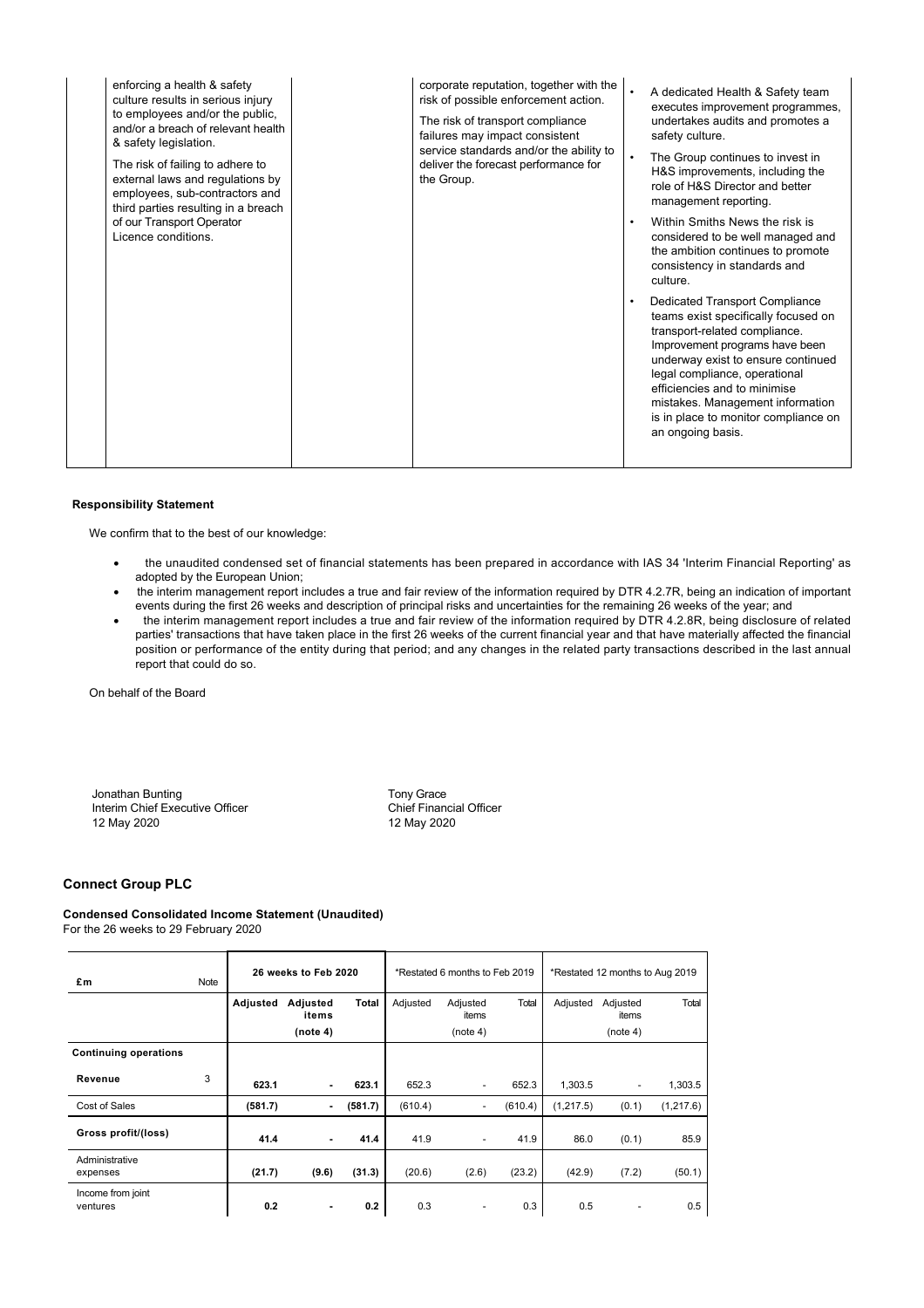| <b>Operating profit</b>                                                                                  | 3 | 19.9  | (9.6)  | 10.3   | 21.6  | (2.6)                    | 19.0   | 43.6  | (7.3)  | 36.3   |
|----------------------------------------------------------------------------------------------------------|---|-------|--------|--------|-------|--------------------------|--------|-------|--------|--------|
| Net finance costs                                                                                        |   | (3.6) |        | (3.6)  | (3.0) | $\overline{\phantom{a}}$ | (3.0)  | (6.0) | ٠      | (6.0)  |
| Profit before tax                                                                                        | 3 | 16.3  | (9.6)  | 6.7    | 18.6  | (2.6)                    | 16.0   | 37.6  | (7.3)  | 30.3   |
| Income tax<br>(expense)/credit                                                                           | 6 | (3.1) | 0.8    | (2.3)  | (3.6) | 0.6                      | (3.0)  | (9.3) | 0.9    | (8.4)  |
| Profit/(loss) for the<br>period from<br>continuing<br>operations                                         |   | 13.2  | (8.8)  | 4.4    | 15.0  | (2.0)                    | 13.0   | 28.3  | (6.4)  | 21.9   |
| <b>Discontinued operations</b>                                                                           |   |       |        |        |       |                          |        |       |        |        |
| Loss for the period<br>from discontinued<br>operations                                                   | 9 | (8.4) | (6.1)  | (14.5) | (7.0) | (3.2)                    | (10.2) | (8.5) | (44.9) | (53.4) |
| Profit/ (loss)<br>attributable to equity<br>shareholders<br>continuing and<br>discontinued<br>operations |   | 4.8   | (12.4) | (10.1) | 8.0   | (5.2)                    | 2.8    | 19.8  | (51.3) | (31.5) |
|                                                                                                          |   |       |        |        |       |                          |        |       |        |        |

## **Earnings per share from continuing**

| operations                    |   |     |                          |     |     |                          |        |
|-------------------------------|---|-----|--------------------------|-----|-----|--------------------------|--------|
| Basic                         | 8 | 5.4 | 1.8                      | 6.1 | 5.3 | 11.5                     | 9.0    |
| Diluted                       | 8 | 5.3 | 1.8                      | 6.1 | 5.3 | 11.5                     | 9.0    |
|                               |   |     |                          |     |     |                          |        |
| Earnings per share total      |   |     |                          |     |     |                          |        |
| Basic                         | 8 | 2.0 | (4.1)                    | 3.2 | 1.2 | 8.0                      | (12.9) |
| <b>Diluted</b>                | 8 | 1.9 | (4.1)                    | 3.2 | 1.1 | 7.9                      | (12.9) |
|                               |   |     |                          |     |     |                          |        |
| Equity dividends per<br>share | 7 |     | $\overline{\phantom{a}}$ |     |     | $\overline{\phantom{a}}$ | 1.0    |

*\*The results have been restated to remove the impact of discontinued operations see note 9 for more information.*

## **Connect Group PLC**

#### **Condensed Consolidated Statement of Comprehensive Income (Unaudited)**

For the 26 weeks to 29 February 2020

| £m                                                                                        | <b>Note</b> | 26 weeks to     | 6 months to | 12 months to |
|-------------------------------------------------------------------------------------------|-------------|-----------------|-------------|--------------|
|                                                                                           |             | <b>Feb 2020</b> | Feb 2019    | Aug 2019     |
| Continuing                                                                                |             |                 |             |              |
| Items that will not be reclassified to the Group Income<br>Statement:                     |             |                 |             |              |
| Remeasurements of retirement benefit schemes                                              | 5           | 0.2             | 4.3         | 2.7          |
| Tax relating to components of other comprehensive income that<br>will not be reclassified |             | (0.1)           | (0.7)       | 0.6          |
|                                                                                           |             | 0.1             | 3.6         | 3.3          |
| Items that may be reclassified to the Group Income<br>Statement:                          |             |                 |             |              |
| Currency translation differences                                                          |             | 0.1             | (0.2)       | 0.1          |
| Tax relating to components of other comprehensive income                                  |             |                 |             |              |
|                                                                                           |             | 0.1             | (0.2)       | 0.1          |
| Other comprehensive income for the period - continuing                                    |             | 0.2             | 3.4         | 3.4          |
| Profit for the period - continuing                                                        |             | 4.4             | 13.0        | 21.9         |
| Total comprehensive income/(loss) for the period -<br>continuing                          |             | 4.6             | 16.4        | 25.3         |
| Other comprehensive income/(loss) for the period discontinued                             |             |                 | 0.1         | (0.6)        |
| Loss for the year - discontinued                                                          |             | (14.5)          | (10.2)      | (53.4)       |
| Total comprehensive Loss for the period - discontinued                                    |             | (14.5)          | (10.1)      | (54.0)       |
| Total comprehensive (loss)/income for the period<br>attributable to shareholders:         |             | (9.9)           | 6.3         | (28.7)       |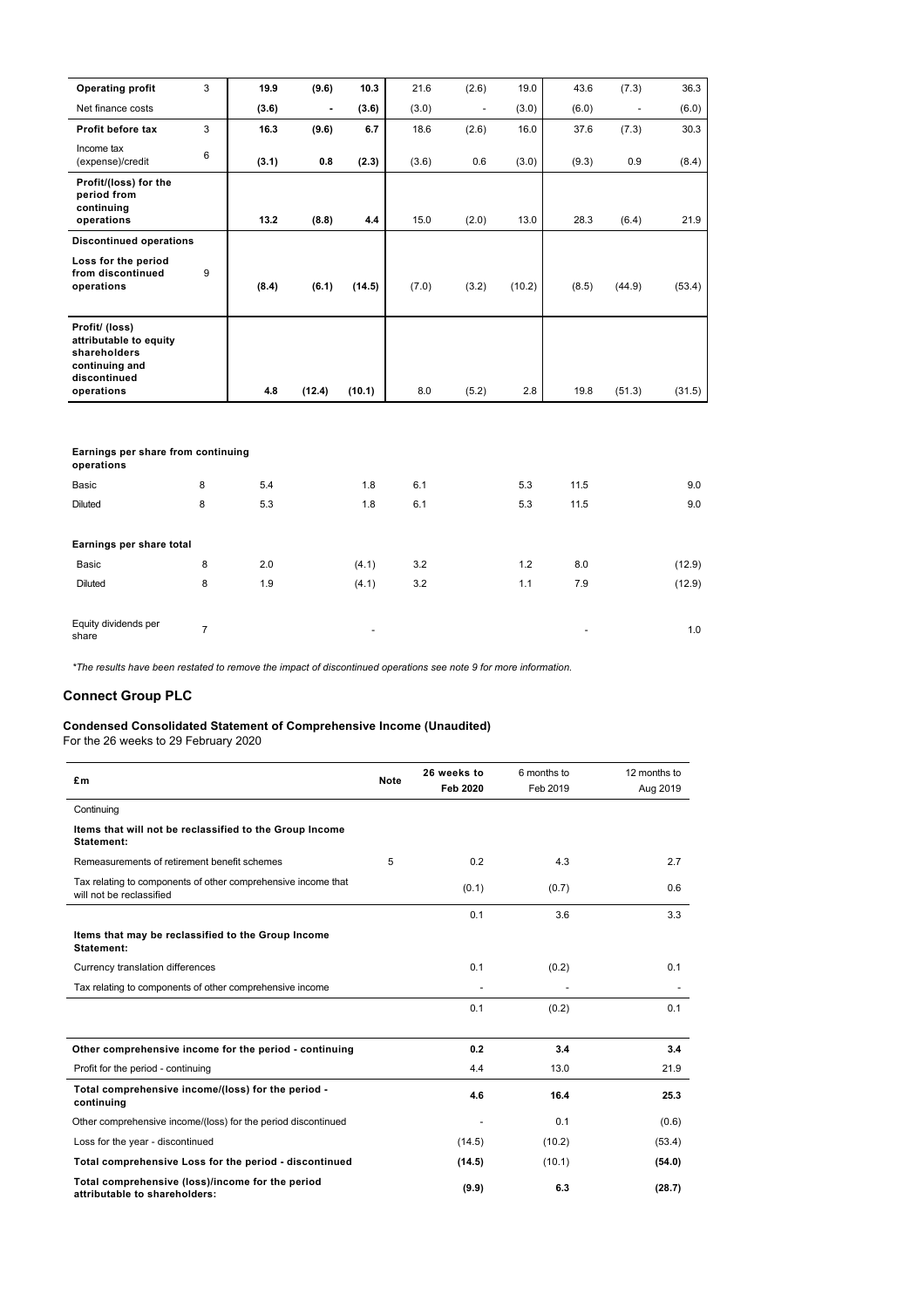Total comprehensive income for the period was fully attributable to the equity holders of the parent company.

## **Connect Group PLC**

## **Condensed Consolidated Balance Sheet (Unaudited)**

As at 29 February 2020

| £m                                      | Note | As at<br><b>Feb 2020</b> | As at<br>Feb 2019 | As at<br>Aug 2019 |
|-----------------------------------------|------|--------------------------|-------------------|-------------------|
| <b>Non-current assets</b>               |      |                          |                   |                   |
| Intangible assets                       | 11   | 5.2                      | 47.1              | 10.1              |
| Property, plant and equipment           |      | 8.6                      | 19.4              | 10.9              |
| Right of use assets                     | 13   | 33.4                     | ÷,                |                   |
| Interest in joint venture and associate |      | 5.1                      | 5.2               | 5.3               |
| Deferred tax assets                     |      | 1.0                      |                   | 5.2               |
|                                         |      | 53.3                     | 71.7              | 31.5              |
| <b>Current assets</b>                   |      |                          |                   |                   |
| Inventories                             |      | 16.9                     | 16.5              | 16.2              |
| Trade and other receivables             |      | 119.4                    | 127.3             | 124.2             |
| Cash and bank deposits                  | 12   | 37.1                     | 25.6              | 24.0              |
| Current tax asset                       |      |                          | 0.1               |                   |
| Assets classified as held for sale      | 9    | 69.7                     | 16.7              | 16.8              |
|                                         |      | 243.1                    | 186.2             | 181.2             |
| <b>Total assets</b>                     |      | 296.4                    | 257.9             | 212.7             |
| <b>Current liabilities</b>              |      |                          |                   |                   |
| Trade and other payables                |      | (164.7)                  | (178.9)           | (173.7)           |
| Current tax liabilities                 |      | (0.1)                    | (0.2)             |                   |
| Lease Liabilities <sup>1</sup>          |      | (5.6)                    | (3.0)             | (2.2)             |
| Bank overdrafts and other borrowings    | 12   | (93.5)                   | (50.2)            | (46.1)            |
| Provisions                              | 14   | (3.5)                    | (5.9)             | (7.3)             |
| Retirement benefits obligation          | 5    |                          | (0.4)             | (0.4)             |
| Liabilities classified as held for sale |      | (83.8)                   |                   |                   |
|                                         |      | (351.2)                  | (238.6)           | (229.7)           |
| <b>Non-current liabilities</b>          |      |                          |                   |                   |
| Bank loans and other borrowings         | 12   |                          | (49.1)            | (49.3)            |
| Retirement benefit obligation           | 5    |                          | (1.6)             | (2.5)             |
| Deferred tax liabilities                |      |                          | (2.8)             | (0.3)             |
| Non-current provisions                  | 14   | (2.6)                    | (4.1)             | (1.2)             |
| Lease Liabilities <sup>1</sup>          | 13   | (28.4)                   | (0.9)             |                   |
| Other non-current liabilities           |      |                          | (0.5)             | (4.0)             |
|                                         |      | (31.0)                   | (59.0)            | (57.3)            |
| Total liabilities                       |      | (382.2)                  | (297.6)           | (287.0)           |
| <b>Total net liabilities</b>            |      | (85.8)                   | (39.7)            | (74.3)            |
| <b>Equity</b>                           |      |                          |                   |                   |
| Called up share capital                 | 16   | 12.4                     | 12.4              | 12.4              |
| Share premium account                   | 16   | 60.5                     | 60.5              | 60.5              |
| Other reserves                          |      | (282.4)                  | (281.7)           | (281.5)           |
| Retained earnings                       |      | 123.7                    | 169.1             | 134.3             |
| Total shareholders' equity              |      | (85.8)                   | (39.7)            | (74.3)            |

*1. The Group has applied IFRS 16 using the cumulative catch up approach as a result the Obligation under finance leases has been replaced with Lease liabilities which is wider in scope see Note 2 for details.*

## **Connect Group PLC**

**Condensed Consolidated Statement of Changes in Equity (Unaudited)**

For the 26 weeks to 29 February 2020

| £m | <b>Note</b> | Share<br>Capital | <b>Share</b><br>Premium<br>Account | Other<br><b>Reserves</b> | Retained<br>Earnings | Total<br>equity |
|----|-------------|------------------|------------------------------------|--------------------------|----------------------|-----------------|
|    |             |                  |                                    |                          |                      |                 |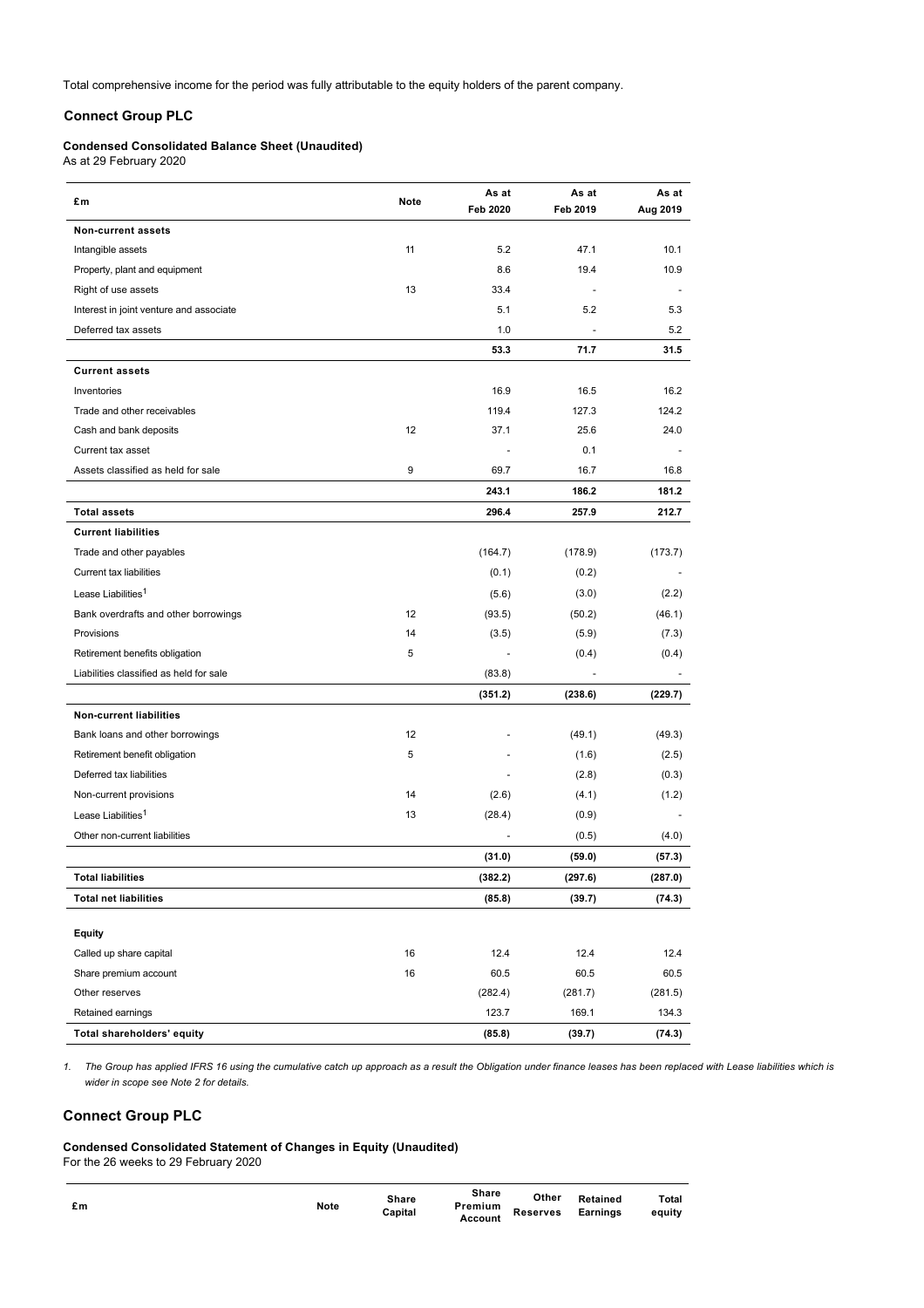| Balance at 31 August 2018                                   | 12.4                     | 60.5                     | (282.0)        | 163.2  | (45.9) |
|-------------------------------------------------------------|--------------------------|--------------------------|----------------|--------|--------|
| Loss for the period                                         |                          |                          |                | 2.8    | 2.8    |
| Currency translation differences                            |                          |                          | (0.2)          |        | (0.2)  |
| Actuarial gain on defined benefit pension scheme            |                          |                          |                | 4.4    | 4.4    |
| Tax relating to components of other comprehensive<br>income |                          |                          | L.             | (0.7)  | (0.7)  |
| Total comprehensive income for the period                   | $\tilde{\phantom{a}}$    | ÷.                       | (0.2)          | 6.5    | 6.3    |
| Dividends paid                                              |                          |                          | ÷              |        |        |
| Employee share schemes                                      |                          |                          | 0.5            | (0.6)  | (0.1)  |
| Recognition of share based payments                         |                          |                          |                |        |        |
| Balance at 28 February 2019                                 | 12.4                     | 60.5                     | (281.7)        | 169.1  | (39.7) |
| Loss for the period                                         |                          |                          |                | (34.3) | (34.3) |
| Currency translation differences                            |                          |                          | 0.3            |        | 0.3    |
| Impact of IFRIC 14 on defined benefit pension scheme        | $\overline{\phantom{a}}$ | $\overline{\phantom{a}}$ | $\blacksquare$ | (0.8)  | (0.8)  |
| Total comprehensive loss for the period                     |                          |                          | 0.3            | (35.1) | (34.8) |
| Employee share schemes                                      |                          |                          | (0.1)          | 0.2    | 0.1    |
| Recognition of share based payments                         |                          | ٠                        | ٠              | 0.1    | 0.1    |
| Balance at 31 August 2019                                   | 12.4                     | 60.5                     | (281.5)        | 134.3  | (74.3) |
| IFRS 16 transition adjustment <sup>1</sup>                  |                          |                          |                | 1.4    | 1.4    |
| Restated Balance at 31 August 2019                          | 12.4                     | 60.5                     | (281.5)        | 135.7  | (72.9) |
| Loss for the period                                         |                          |                          |                | (10.1) | (10.1) |
| Currency translation differences                            |                          |                          |                |        |        |
| Remeasurements of retirement benefit schemes                |                          |                          |                | 0.5    | 0.5    |
| Tax relating to components of other comprehensive<br>income |                          |                          | ٠              | (0.4)  | (0.4)  |
| Total comprehensive loss for the period                     |                          |                          | ä,             | (10.0) | (10.0) |
| Dividends paid                                              |                          |                          | ÷,             | (2.4)  | (2.4)  |
| Employee share schemes                                      |                          |                          | (0.9)          |        | (0.9)  |
| Recognition of share based payments                         |                          |                          |                | 0.4    | 0.4    |
| Balance at 29 February 2020                                 | 12.4                     | 60.5                     | (282.4)        | 123.7  | (85.8) |

*1. The Group has applied IFRS 16 using the cumulative catch up approach as a result the Obligation under finance leases has been replaced with Lease liabilities which is wider in scope see Note 2 for details.*

## **Connect Group PLC**

#### **Condensed Consolidated Group Cash Flow Statement (Unaudited)**

For the 26 weeks to 29 February 2020

| £m                                                    | <b>Note</b> | 26 weeks to<br><b>Feb 2020</b> | 6 months to<br>Feb 2019 | 12 months to<br>Aug 2019 |
|-------------------------------------------------------|-------------|--------------------------------|-------------------------|--------------------------|
| Net cash from operating activities                    | 10          | 13.2                           | 11.5                    | 23.0                     |
| <b>Investing activities</b>                           |             |                                |                         |                          |
| Dividends from associates                             |             | 0.1                            | 0.1                     | 0.1                      |
| Purchase of property, plant and equipment             |             | (3.4)                          | (1.9)                   | (7.4)                    |
| Purchase of intangible assets                         |             | (2.5)                          | (0.8)                   | (1.2)                    |
| Net proceeds on sale of property, plant and equipment |             | 14.6                           |                         | 0.5                      |
| Net cash received/(used) in investing activities      |             | 8.8                            | (2.6)                   | (8.0)                    |
| <b>Financing activities</b>                           |             |                                |                         |                          |
| Interest paid                                         |             | (4.4)                          | (2.6)                   | (5.1)                    |
| Dividends paid                                        |             | (2.4)                          |                         |                          |
| Repayments of leases                                  |             | (9.3)                          | (1.5)                   | (2.8)                    |
| Purchase of share for employee benefit trust          |             | (0.7)                          |                         |                          |
| Net (decrease)/increase in short term borrowings      |             | 8.0                            | (2.0)                   | (8.0)                    |
| Net cash used in financing activities                 |             | (8.8)                          | (6.1)                   | (15.9)                   |
|                                                       |             |                                |                         |                          |
| Net increase/(decrease) in cash and cash equivalents  |             | 13.2                           | 2.8                     | (0.9)                    |
| Effect of foreign exchange rate changes               |             |                                | (0.1)                   | 0.1                      |
|                                                       |             | 13.2                           | 2.7                     | (0.8)                    |
| Opening net cash and cash equivalents                 |             | 7.9                            | 8.7                     | 8.7                      |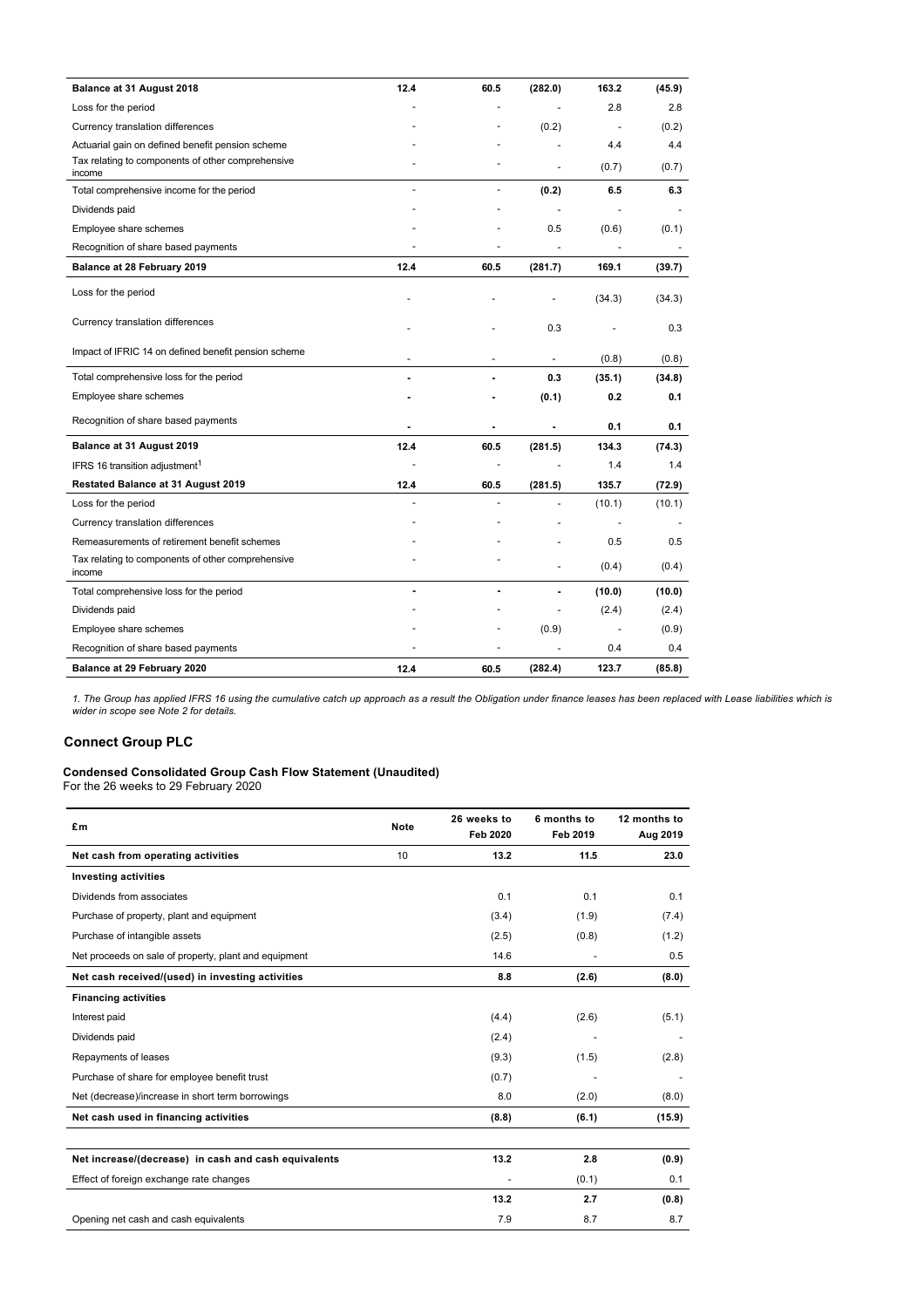| Closing net cash and cash equivalents | 21. | 11.4 |  |
|---------------------------------------|-----|------|--|

Closing net cash and cash equivalents incudes £37.1m (H1 2019: £25.6m) of cash offset by £16.0m (H1 2019: £14.2m) of overdraft see note 12 for further information.

During the period, cash outflow from operating activities attributed to Discontinued Operations amounted to £1.1m (H1 2019: £12.0m outflow) and £12.5m was received in respect of investing activities (H1 2019: £1.3m used). There were £11.4m (H1 2019: £0.7m) cash outflows associated with financing activities attributable to Discontinued Operations.

## **Connect Group PLC**

## **Notes to the Condensed Unaudited Interim Financial Statements**

For the 26 weeks to 29 February 2020

## **1 Basis of Preparation**

These unaudited condensed consolidated interim financial statements have been prepared in accordance with the Disclosure and Transparency Rules of the UK Financial Conduct Authority, and with IAS 34 'Interim Financial Reporting', as adopted by the European Union. Unless otherwise stated, the accounting policies applied, and the judgements, estimates and assumptions made in applying these policies, are consistent with those described in the Annual Report and Accounts 2019. The financial period represents the 26 weeks ended 29 February 2020 (prior financial period 6 months ended 28 February 2019, prior financial year ended 31 August 2019).

These condensed consolidated interim financial statements for the current period and prior financial periods do not constitute statutory accounts as defined in section 434 of the Companies Act 2006. A copy of the statutory accounts for the prior financial year has been filed with the Registrar of Companies. The auditor's report on those accounts was not qualified, did not include a reference to any matters to which the auditor drew attention by way of emphasis without qualifying the report and did not contain statements under section 498(2) or (3) of the Companies Act 2006 issued by BDO LLP. The auditors review opinion on the 26 week period ended 29 February 2020 is on page 51.

## **Discontinued operations**

On 28 February 2020, the Board concluded the Tuffnells division had met the criteria as being held for sale and should be classified as a discontinued operation in accordance with International Financial Reporting Standards (IFRS) 5 'Non-current Assets Held for Sale and Discontinued Operations', the net results of discontinued operations are presented separately in the Group income statement and the assets and liabilities of these operations are presented separately in the Group balance sheet.

The facts that supported this judgement were as follows:

- the Tuffnells business was actively being marketed;
- · Tuffnells was considered held for immediate sale;
- · a sale was considered to be highly probable;
- · as a result of receiving several competitive offers for Tuffnells, the Board concluded that a disposal of Tuffnells was the option that would offer the best opportunity to maximise Shareholder value; and
- · a proposed timeline for the sale was within the current financial year.

This is considered a key judgement and the conclusion reached by the Directors was based on the weight of facts surrounding each criteria, for further details see note 9.

## **Connect Group PLC**

**Notes to the Condensed Unaudited Interim Financial Statements (continued)** For the 26 weeks to 29 February 2020

#### **1 Basis of Preparation (continued)**

#### **Going Concern**

The condensed financial interim financial statements have been prepared on a going concern basis.

The Group has a £175m committed bank facility comprising a £50m term facility and a £125m revolving credit facility. Smiths News cash cycle has a significant and predictable cash swings within each month of around £40.0m, which utilises the Revolving Credit Facility of £125.0m. As at 29 February 2020 the Company had £108.4m of undrawn committed borrowing facilities and cash, as at 4 May 2020 the first working day post disposal of Tuffnells this has reduced to £58.8m. The bank facilities expire on 31 January 2021, which is within 12 months of approval of the interim financial statements.

The Group has appointed debt advisors to support them in achieving the most appropriate refinancing arrangement and had entered into preliminary discussions with its existing lenders and was exploring alternative refinancing models earlier in the year, prior to the disposal of Tuffnells. The Directors concluded that the Group was not able to refinance on commercially acceptable terms, and therefore decided to defer the refinancing process until after the disposal of Tuffnells.

The Group therefore does not currently have committed facilities for the next 12 months and would not have sufficient resources to repay the facilities on their maturity date.

The Group has a profitable and highly cash generative trading history through its principal trading business, Smiths News. Whilst COVID-19 has inevitably impacted the business of Smiths News, it remains cash generative and the Directors, having considered realistically possible outcomes, anticipate that the Group will be able to secure the refinancing and at an adequate level to support the debt requirements of the Group.

Whilst the Group anticipates completing the refinancing over the coming months following the disposal of Tuffnells (which represented a financial drag on the Group), there is, however, a risk that the Group may not be able to refinance. This indicates that a material uncertainty exists that may cast significant doubt on the Group's ability to continue as a going concern and therefore it may be unable to realise its assets and discharge its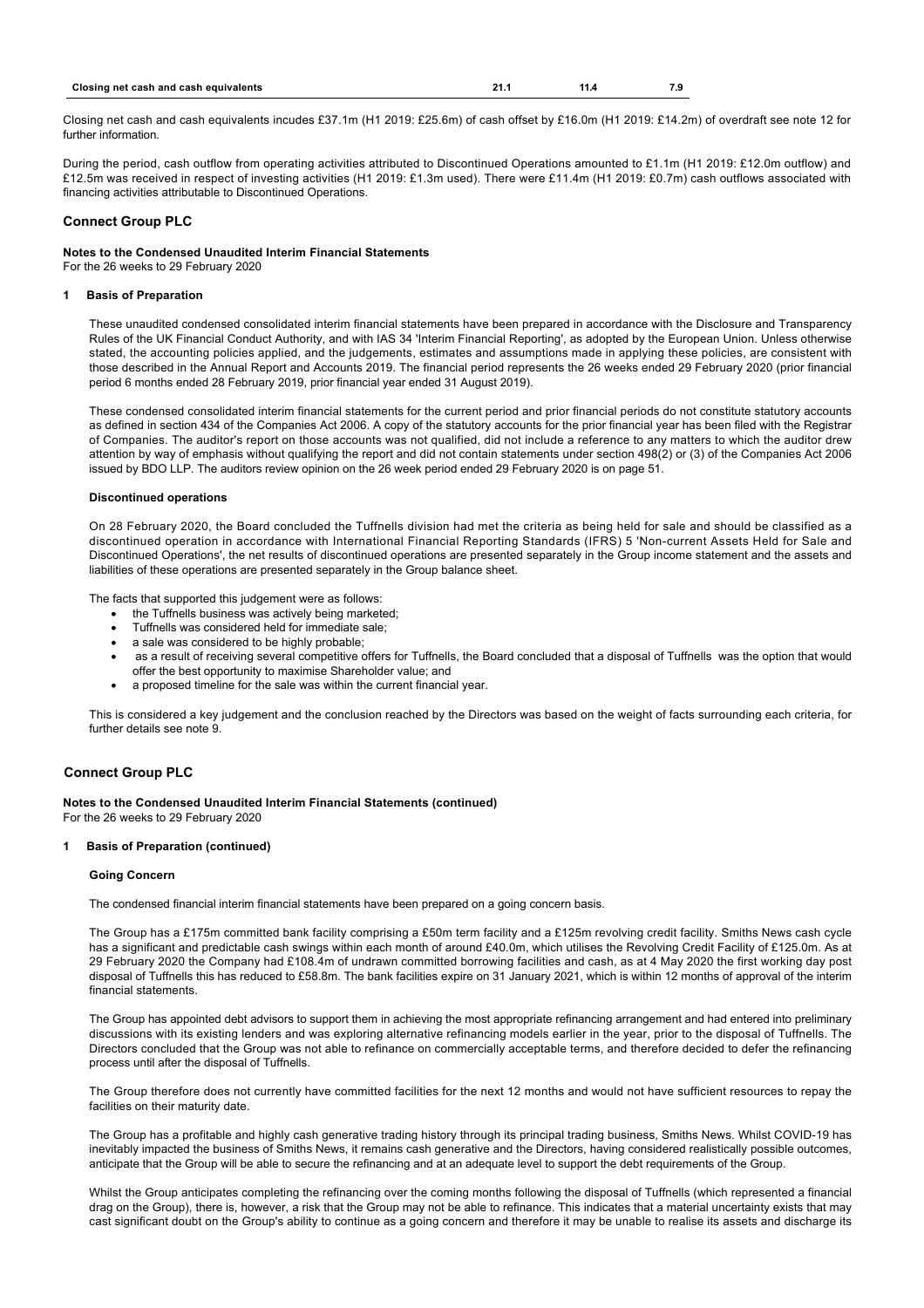liabilities in the normal course of business.

After consideration of the above the Directors have prepared the condensed interim financial statements on a going concern basis. The condensed interim financial statements do not include the adjustments that would result if the Group were unable to continue as a going concern.

The Directors continue to monitor the impact of COVID-19 on the continuing business and have stress tested the impact of a range of scenarios including a sustained and worsening reduction in sales. There have been no scenarios identified which would give rise to breach of covenants at the next measurement period date of 31 August 2020, which would trigger an earlier repayment of the facilities. Should, however, the downturn become worse and more prolonged than what is considered to be a worst case scenario, the Directors have identified a number of mitigating factors including further asset disposals, further cost reductions, alternative financing arrangements (including invoice financing), as well as exploring strategic options for the continuing Group.

## **Connect Group PLC**

#### **Notes to the Condensed Unaudited Interim Financial Statements (continued)**

For the 26 weeks to 29 February 2020

## **2 Accounting policies**

## **Adoption of new IFRSs**

The Group adopted the following accounting standards on 1 September 2019:

IFRS 16 'Leases' requires a right-of-use asset and lease liability to be recognised in respect of all leases other than those that are less than one year in duration or of a low value. The effect of this for the Group has been to recognise a right-of-use asset of £73.8m and lease liability of £74.0m at the transition date of 1 September 2019.

#### **Practical expedients**

The Group has taken advantage of the practical expedients:

- to grandfather previous conclusions (under IAS 17) on which contracts contain leases;
- to apply the cumulative catch up approach rather than full retrospective application; and
- · to measure the right of use asset at an amount equal to the lease liability (adjusted for accruals and prepayments) at transition date.
- applying a single discount rate to a portfolio of leases with reasonably similar characteristics
- relying on previous assessments on whether leases are onerous as an alternative to performing an impairment review
- · accounting for operating leases with a remaining lease term of less than 12 months as at 1 September 2019 as short-term leases
- excluding initial direct costs for the measurement of the right-of-use asset at the date of initial application, and
- using hindsight in determining the lease term where the contract contains options to extend or terminate the lease

The Group's IBR used to discount the liability on transition was between 5.1% and 5.4% based on age and security. A reconciliation of the previous disclosed commitments is as follows:

|                                                                                                | £m     |
|------------------------------------------------------------------------------------------------|--------|
| Operating lease commitments disclosed as at 31 August 2019                                     | 79.3   |
| Discounted using the lessee's incremental borrowing rate of at the date of initial application | (11.1) |
| (Less): short-term leases not recognised as a liability                                        | (1.7)  |
| (Less): low-value leases not recognised as a liability                                         | (0.9)  |
| Extension options reasonably certain to be exercised                                           | 8.4    |
| Total Lease commitments recognised on 1 September 2019                                         | 74.0   |
|                                                                                                |        |

The effect of the accounting policy changes on 1 September 2019 can be summarised as follows:

|                                 | £m     |
|---------------------------------|--------|
| Right-of-use assets             | 73.8   |
| Change in total assets          | 73.8   |
| Trade and other payables        | 0.4    |
| Lease liabilities - current     | (15.8) |
|                                 |        |
| Other non-current liabilities   | 1.2    |
|                                 |        |
| Lease liabilities - non-current | (58.2) |
|                                 |        |
| Change in total liabilities     | (72.4) |
|                                 |        |
| Change in total equity          | 1.4    |
|                                 |        |

## **Connect Group PLC**

**Notes to the Condensed Unaudited Interim Financial Statements (continued) For the 26 weeks to 29 February 2020**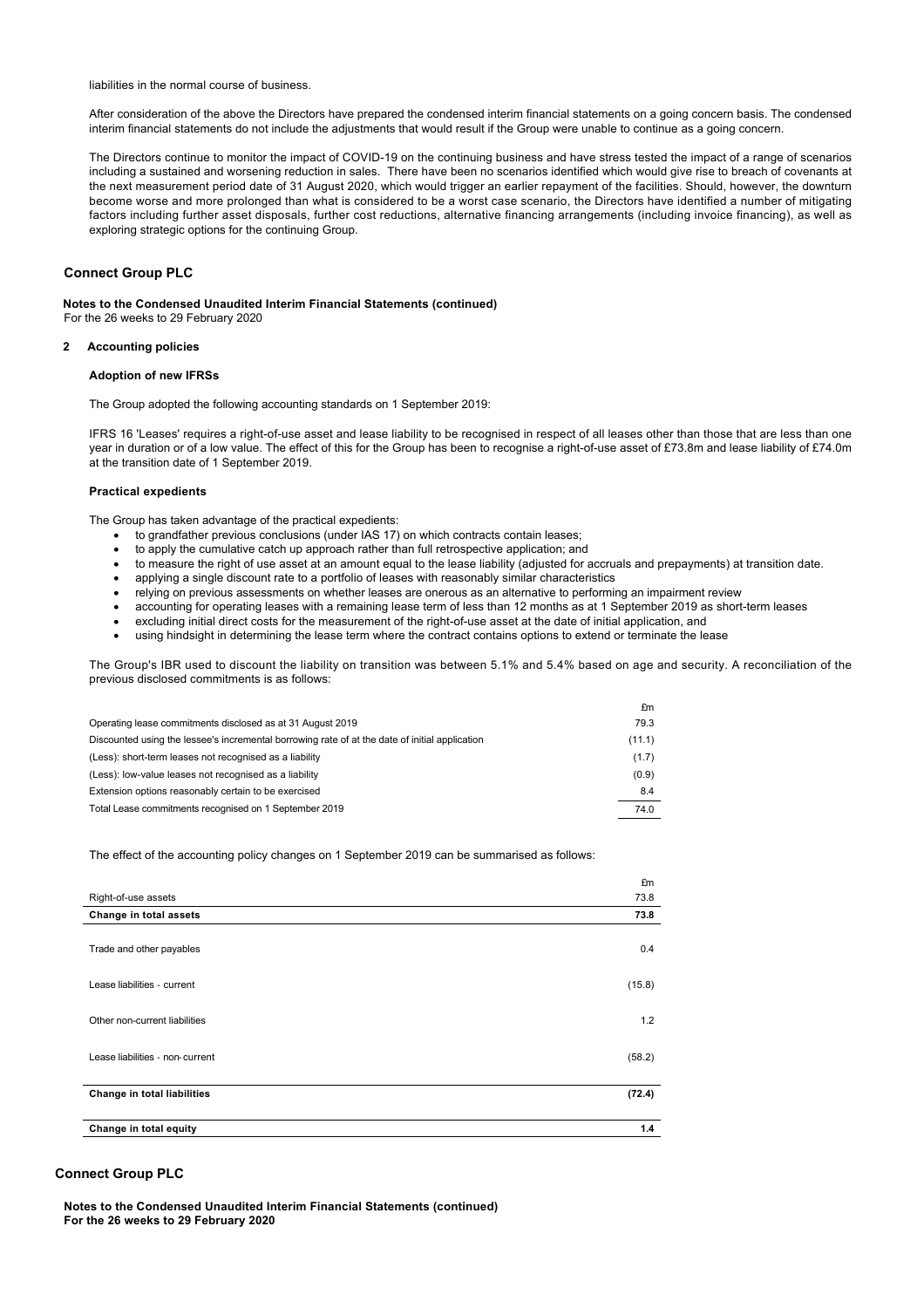### **2 Accounting Policies (continued)**

#### **Leases**

As explained above, the Group has changed its accounting policy for leases where the Group is the lessee. The new policy is described below and the impact of the change above. Leases of property, plant and equipment where the Group, as lessee, had substantially all the risks and rewards of ownership, were classified as finance leases.

Finance leases were capitalised at the lease's inception at the fair value of the leased property or, if lower, the present value of the minimum lease payments. The corresponding rental obligations, net of finance charges, were included in other short-term and long-term payables.

Each lease payment was allocated between the liability and finance cost. The finance cost was charged to profit or loss over the lease period so as to produce a constant periodic rate of interest on the remaining balance of the liability for each period. The property, plant and equipment acquired under finance leases was depreciated over the asset's useful life, or over the shorter of the asset's useful life and the lease term if there is no reasonable certainty that the Group will obtain ownership at the end of the lease term.

Leases in which a significant portion of the risks and rewards of ownership were not transferred to the Group as lessee were classified as operating leases. Payments made under operating leases (net of any incentives received from the lessor) were charged to profit or loss on a straight-line basis over the period of the lease.

Lease income from operating leases where the Group is a lessor is recognised in income on a straight-line basis over the lease term. Initial direct costs incurred in obtaining an operating lease are added to the carrying amount of the underlying asset and recognised as expense over the lease term on the same basis as lease income. The respective leased assets are included in the balance sheet based on their nature. The Group did not need to make any adjustments to the accounting for assets held as lessor as a result of adopting the new leasing standard.

The Group leases various offices, distribution depots, equipment and vehicles. Rental contracts are typically made for fixed periods of 12 months to 20 years, but may have extension options as described below.

Contracts may contain both lease and non-lease components. The Group allocates the consideration in the contract to the lease and non-lease components based on their relative stand-alone prices. However, for leases of real estate for which the Group is a lessee, it has elected not to separate lease and non-lease components and instead accounts for these as a single lease component.

Lease terms are negotiated on an individual basis and contain a wide range of different terms and conditions.

The lease agreements do not impose any covenants other than the security interests in the leased assets that are held by the lessor.

Leased assets may not be used as security for borrowing purposes.

From 1 September 2019, leases are recognised as a right-of-use asset and a corresponding liability at the date at which the leased asset is available for use by the Group.

Assets and liabilities arising from a lease are initially measured on a present value basis. Lease liabilities include the net present value of the following lease payments:

- · fixed payments (including in-substance fixed payments), less any lease incentives receivable;
- · variable lease payment that are based on an index or a rate, initially measured using the index or rate as at the commencement date ;
- amounts expected to be payable by the Group under residual value guarantees;
- the exercise price of a purchase option if the Group is reasonably certain to exercise that option; and
- Payments of penalties for terminating the lease, if the lease term reflects the Group exercising that option.

Lease payments to be made under reasonably certain extension options are also included in the measurement of the liability.

## **Connect Group PLC**

**Notes to the Condensed Unaudited Interim Financial Statements (continued)** For the 26 weeks to 29 February 2020

## **2 Accounting Policies (continued)**

#### **Leases (continued)**

The lease payments are discounted using the interest rate implicit in the lease. If that rate cannot be readily determined, which is generally the case for leases in the Group, the lessee's incremental borrowing rate is used, being the rate that the individual lessee would have to pay to borrow the funds necessary to obtain an asset of similar value to the right-of-use asset in a similar economic environment with similar terms, security and conditions.

To determine the incremental borrowing rate, the Group:

- · where possible, uses recent third-party financing received by the individual lessee as a starting point, adjusted to reflect changes in financing conditions since third party financing was received;
- · uses a build-up approach that starts with a risk-free interest rate adjusted for credit risk for leases held by the Group, which does not have recent third party financing; and
- Makes adjustments specific to the lease, e.g. term, country, currency and security.

The Group is exposed to potential future increases in variable lease payments based on an index or rate, which are not included in the lease liability until they take effect. When adjustments to lease payments based on an index or rate take effect, the lease liability is reassessed and adjusted against the right-of-use asset.

Lease payments are allocated between principal and finance cost. The finance cost is charged to profit or loss over the lease period so as to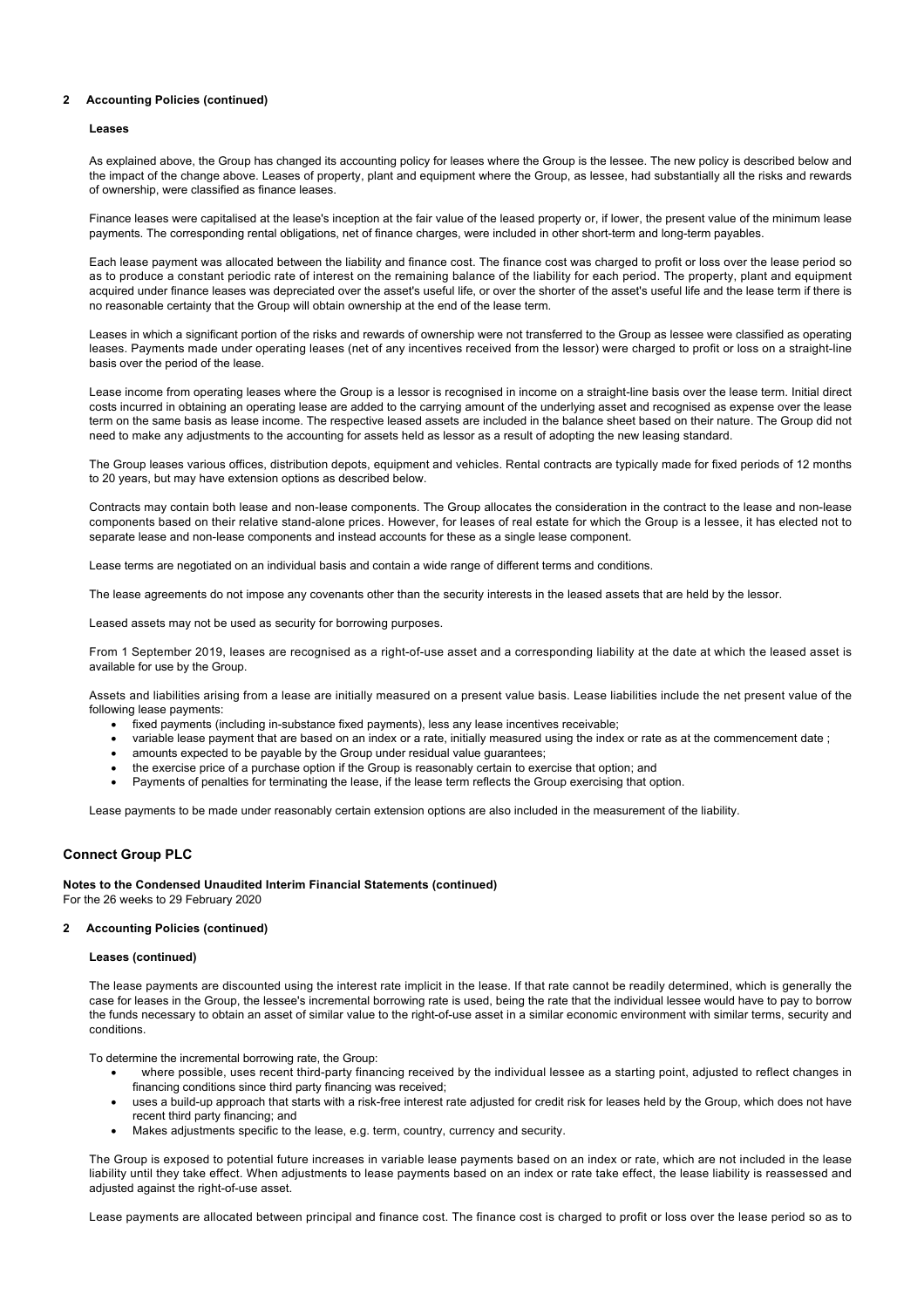produce a constant periodic rate of interest on the remaining balance of the liability for each period.

Right-of-use assets are measured at cost comprising the following:

- · the amount of the initial measurement of lease liability;
- any lease payments made at or before the commencement date less any lease incentives received;
- any initial direct costs; and
- · Restoration costs.

Right-of-use assets are generally depreciated over the shorter of the asset's useful life and the lease term on a straight-line basis. If the Group is reasonably certain to exercise a purchase option, the right-of-use asset is depreciated over the underlying asset's useful life.

Payments associated with short-term leases of equipment and vehicles and all leases of low-value assets are recognised on a straight-line basis as an expense in profit or loss. Short-term leases are leases with a lease term of 12 months or less. Low-value assets comprise IT equipment and small items of office furniture.

## **Extension and termination options**

Extension and termination options are included in a number of property and equipment leases across the Group. These are used to maximise operational flexibility in terms of managing the assets used in the Group's operations. The majority of extension and termination options held are exercisable only by the Group and not by the respective lessor.

#### **Modifications**

When the group revises its estimate of the term of any lease (because, for example, it re-assesses the probability of a lessee extension or termination option being exercised), it adjusts the carrying amount of the lease liability to reflect the payments to make over the revised term, which are discounted using a revised discount rate. The carrying value of lease liabilities is similarly revised when the variable element of future lease payments dependent on a rate or index is revised, except the discount rate remains unchanged. In both cases an equivalent adjustment is made to the carrying value of the right-of-use asset, with the revised carrying amount being amortised over the remaining (revised) lease term. If the carrying amount of the right-of-use asset is adjusted to zero, any further reduction is recognised in profit or loss.

## **Connect Group PLC**

**Notes to the Condensed Unaudited Interim Financial Statements (continued)**

For the 26 weeks to 29 February 2020

## **2 Accounting Policies (continued)**

#### **Sale and leaseback**

When the Group enter into a sale and leaseback transaction, a sale is considered to have taken place when control of the underlying asset is passed to the purchaser. The indicators of control are below:

- 1. The entity has a right to payment
- 2. The customer has legal title
- 3. The customer has physical possession
- 4. The customer has significant risks and rewards of ownership
- 5. The customer has accepted the asset.

On the transfer of control the Group recognise the sale and recognise a right of use asset based on the portion of the previous carrying amount of the asset the relates to the right of use asset retained by the Group. A lease liability is recognised consistent with how all other lease liabilities are recognised. A gain or loss is recognised in relation to the rights transferred to the buyer/ lessor.

The following items are in addition to the key accounting judgements and estimates noted in the Company's Annual Report and Accounts 2019:

#### **Key accounting judgements**

#### **Determining the lease term**

In determining the lease term, management considers all facts and circumstances that create an economic incentive to exercise an extension option, or not exercise a termination option. Extension options (or periods after termination options) are only included in the lease term if the lease is reasonably certain to be extended (or not terminated).

For leases of warehouses, retail stores and equipment, the following factors are normally the most relevant:

- If there are significant penalties to terminate (or not extend), the Group is typically reasonably certain to extend (or not terminate);
- · If any leasehold improvements are expected to have a significant remaining value, the Group is typically reasonably certain to extend (or not terminate); and
- · Otherwise, the Group considers other factors including historical lease durations and the costs and business disruption required to replace the leased asset. Most extension options in vehicles leases have not been included in the lease liability, because the Group could replace the assets without significant cost or business disruption.

The lease term is reassessed if an option is actually exercised (or not exercised) or the Group becomes obliged to exercise (or not exercise) it. The assessment of reasonable certainty is only revised if a significant event or a significant change in circumstances occurs, which affects this assessment, and that is within the control of the lessee.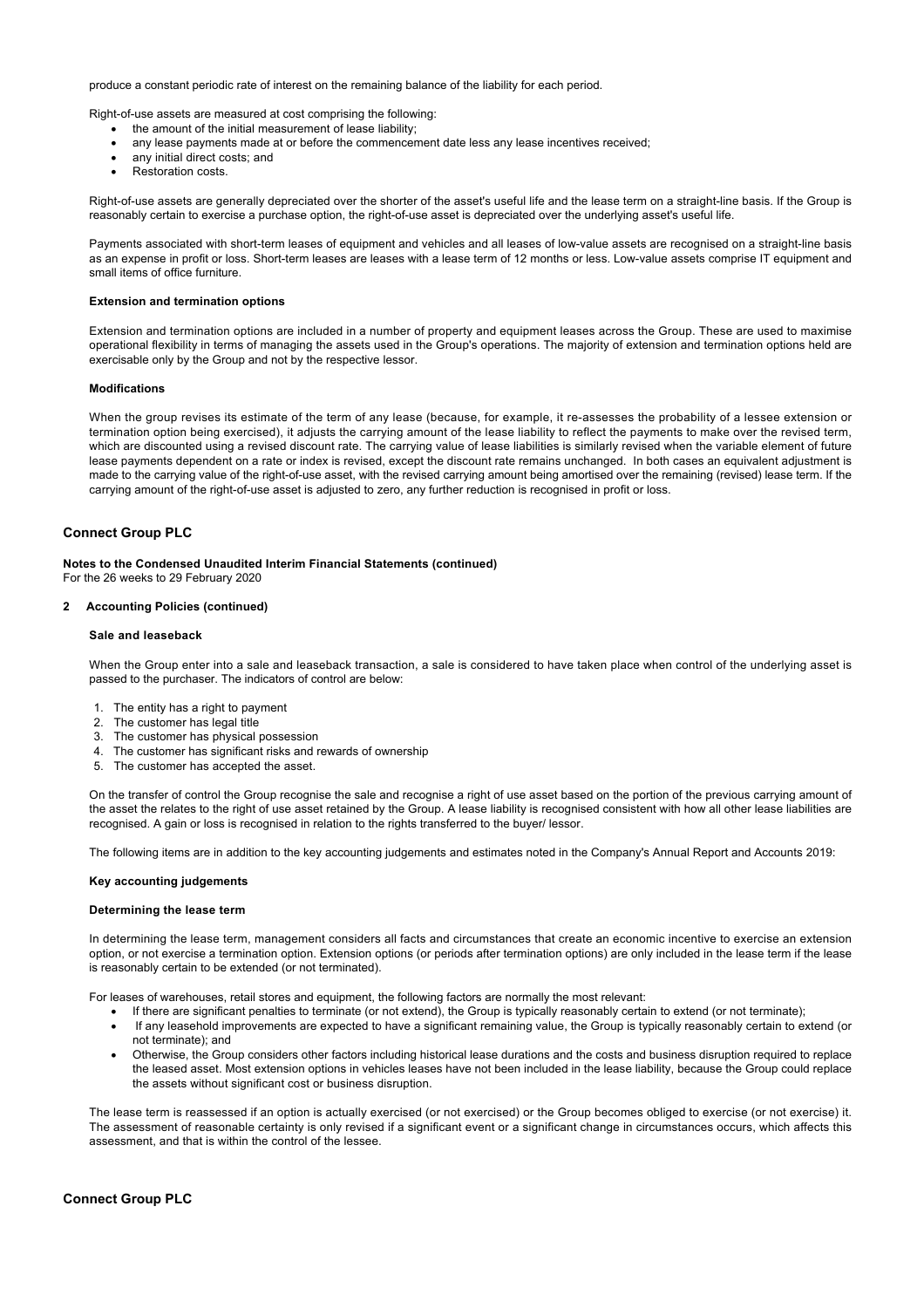# **Notes to the Condensed Unaudited Interim Financial Statements (continued)**

For the 26 weeks to 29 February 2020

## **2 Accounting Policies (continued)**

## **Sale and leaseback Tuffnells properties**

The Group entered into several sale and leaseback transactions in relation to the Tuffnells Property Portfolio, for further information see note 9. On all transactions a sale was considered to have occurred as control of all properties had transferred to the purchaser based on the following:

- The Group has no option to repurchase the properties:
- The title of the land and property passed to purchaser; and
- The Group received payment for all of the properties sold and lease backed.
- · The majority of the risks and rewards relating to the properties had transferred to the purchaser

#### **Key accounting estimates**

#### **Valuation of Tuffnells**

As the Tuffnells business unit was considered held for sale at 29 February 2020 the Group have taken the following to estimate the fair value including:

- 1. The rate to use to discount the deferred consideration,
- 2. The forecast cash outflows in relation to the repayment of the business unit's overdraft and ultimate write down of the intercompany loan.
- For more information see note 9.

## **COVID-19 Pandemic**

By 29 February 2020 the results of the Dawson Media Direct (DMD) business were beginning to be impacted. Flights from China to the USA were restricted on 2 February 2020, by 29 February 2020 air travel had significantly fallen and further restrictions were expected to be announced. As a result of the decline in air travel sales had started to decline and by the end of March the expected air travel restrictions were imposed throughout Europe, its primary market, for this reason the COVID-19 pandemic is considered to be an adjusting event to the Dawson Media Direct (DMD) business as it was already beginning in to be impacted by 29 February 2020.

## **DMD - Estimated impairment of goodwill**

As the results of the COVID-19 pandemic the results were beginning to be impacted and there was an expectation that this would worsen an impairment review was performed on the business. The outlook of the DMD business is particularly sensitive to easing of the restrictions on travel and future prospects of the airline and travel industry. For information on estimates taken see note 12.

#### **Provision for expected credit losses Dawson Media Direct (DMD)**

As the COVID-19 pandemic was predicted to have a significant effect on the airline travel industry; of which the Group's DMD business unit had a balance outstanding of £2.0m to related customers. It was considered that the risk of default had increased significantly by the balance sheet date because of the travel restrictions would have on the ability for the customers to pay. A £1.0m provision for credit losses was considered to be required against this balance; £0.9m of this balance is due to the increased risk resulting from COVID-19 and for this reason it is included within adjusting items in Note 4.

## **Connect Group PLC**

## **Notes to the Condensed Unaudited Interim Financial Statements (continued) For the 26 weeks to 29 February 2020**

### **2 Accounting Policies (continued)**

#### **Alternative Performance Measures**

The Company uses a number of Alternative Performance Measures (APMs) in addition to those reported in accordance with IFRS. The Directors believe that the APMs, listed in the glossary on page 50, are important when assessing the underlying financial and operating performance of the Group and its segments. The APMs do not have standardised meaning prescribed by IFRS and therefore may not be directly comparable to similar measures presented by other companies.

### **3 Segmental Analysis of Results**

In accordance with IFRS 8 'Operating Segments', management has identified its operating segments. The performance of these operating segments is reviewed, on a monthly basis, by the Board. The Board primarily uses a measure of adjusted operating profit before tax to assess the performance of the operating segments. However, the Board also receives information about the segments' revenue.

These operating segments are:

#### **Smiths News**

Smiths News segment consists of the following:

#### Smiths News Core

The UK market leading distributor of newspapers and magazines to approximately 24,000 retailers across England and Wales.

Dawson Media Direct (DMD)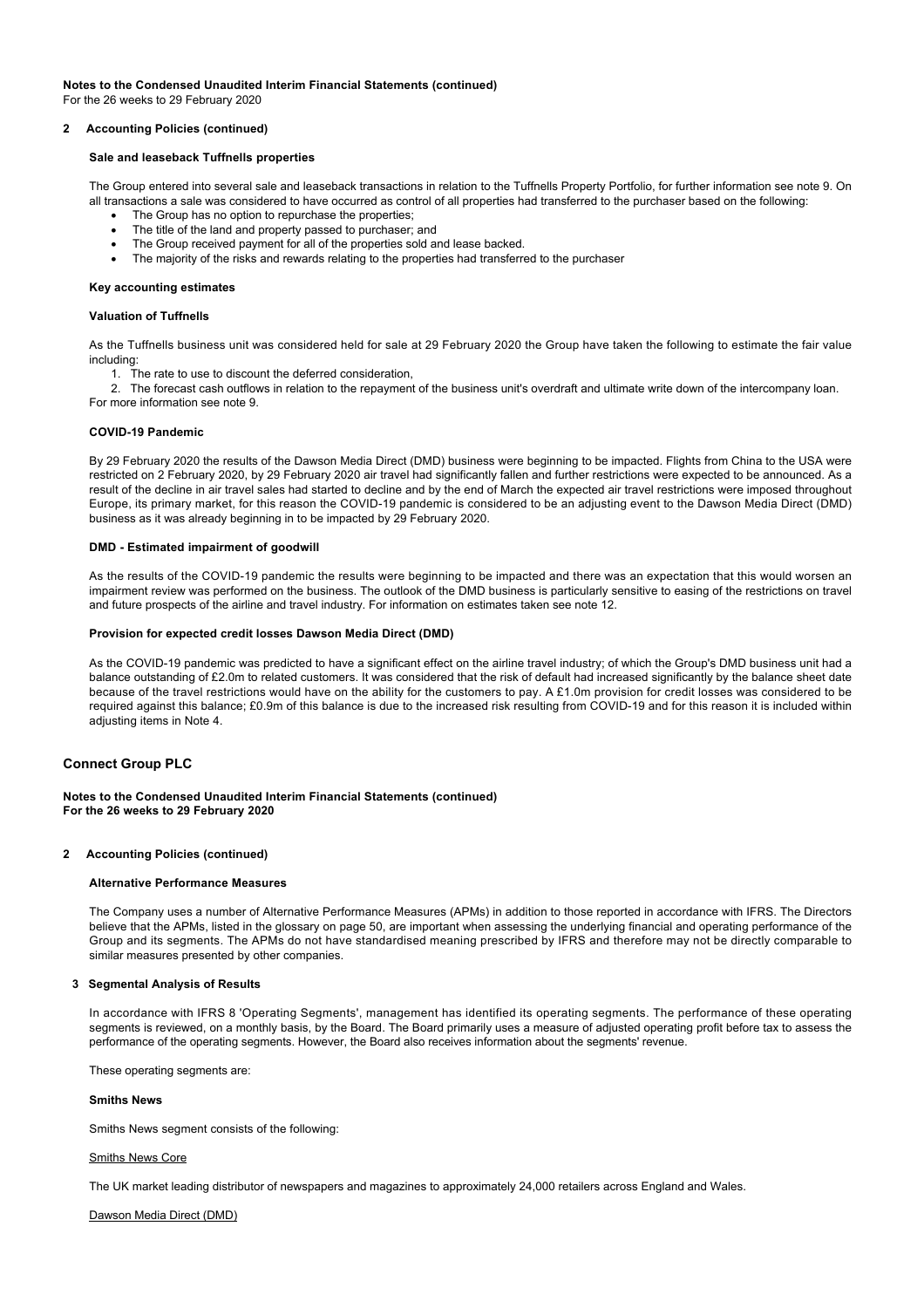Supplies newspapers, magazines and inflight entertainment to airlines and travel points in the UK.

## **Instore**

Supplies field marketing services to retailers and suppliers across the UK.

#### Other businesses

A number ancillary business which are adjacent to Smiths News.

Smiths News Core is considered the only reportable segment of the above given the size of the other they are consolidated into one operating segment.

#### **Tuffnells**

A leading provider of next day B2B delivery of mixed and irregular freight consignments.

As explained in Note 9, Tuffnells was considered to be a discontinued operation in the current financial year. The division is presented as a discontinued operation and is included below where necessary for the purpose of reconciliation.

## **Connect Group PLC**

**Notes to the Condensed Unaudited Interim Financial Statements (continued)** For the 26 weeks to 29 February 2020

## **3 Segmental Analysis of Results (continued)**

The following is an analysis of the Group's revenue and results, since the discontinuation of the Tuffnells division there is now only 1 continuing reportable segment:

|                                                                                                   | Operating profit<br>Revenue |                         |                          |                         |                                       |                             |
|---------------------------------------------------------------------------------------------------|-----------------------------|-------------------------|--------------------------|-------------------------|---------------------------------------|-----------------------------|
| £m                                                                                                | 26 weeks<br>to Feb 2020     | 6 months to Feb<br>2019 | 12 months to<br>Aug 2019 | 26 weeks<br>to Feb 2020 | 6 months to<br>Feb 2019<br>(restated) | 12 months<br>to Aug<br>2019 |
| Continuing operations -<br>adjusted                                                               | 623.1                       | 652.3                   | 1,303.5                  | 19.9                    | 21.6                                  | 43.6                        |
| Revenue Discontinued<br>operations - adjusted                                                     | 73.7                        | 80.2                    | 164.4                    |                         |                                       |                             |
| Revenue - Continuing and<br>discontinued operations -<br>adjusted                                 | 696.8                       | 732.5                   | 1,467.9                  |                         |                                       |                             |
| Continuing operations - Total<br>Adjusted items                                                   |                             |                         |                          | (9.6)                   | (2.6)                                 | (7.3)                       |
| <b>Total Continuing</b><br>operations after Adjusted<br>items                                     |                             |                         |                          | 10.3                    | 19.0                                  | 36.3                        |
| Net finance expense                                                                               |                             |                         |                          | (3.6)                   | (3.0)                                 | (6.0)                       |
| Profit before taxation -<br><b>Continuing operations</b>                                          |                             |                         |                          | 6.7                     | 16.0                                  | 30.3                        |
| Loss before taxation -<br><b>Discontinued operations</b>                                          |                             |                         |                          | (12.9)                  | (12.7)                                | (67.9)                      |
| (Loss)/profit before<br>taxation - Continuing<br>operations and<br><b>Discontinued operations</b> |                             |                         |                          | (6.2)                   | 3.3                                   | (37.6)                      |

**Geographical analysis**

|                                |                         | Revenue by destination  |                          | Non-current assets by<br>location of operation |                         |                          |  |
|--------------------------------|-------------------------|-------------------------|--------------------------|------------------------------------------------|-------------------------|--------------------------|--|
| £m                             | 26 weeks<br>to Feb 2020 | 6 months to<br>Feb 2019 | 12 months to<br>Aug 2019 | 26 weeks<br>to Feb 2020                        | 6 months to<br>Feb 2019 | 12 months to<br>Aug 2019 |  |
| United Kingdom                 | 617.3                   | 645.6                   | 1,290.3                  | 53.3                                           | 71.7                    | 31.5                     |  |
| Spain                          | 0.2                     | 0.3                     | 0.5                      |                                                |                         |                          |  |
| France                         | 0.9                     | 0.7                     | 1.2                      |                                                |                         |                          |  |
| Germany                        | 1.2                     | 1.5                     | 2.9                      | ۰                                              |                         | ٠                        |  |
| Netherlands                    | 1.7                     | 2.1                     | 4.1                      |                                                |                         |                          |  |
| <b>Rest of World</b>           | 1.8                     | 2.1                     | 4.3                      | ۰                                              |                         |                          |  |
| <b>Continuing operations</b>   | 623.1                   | 652.3                   | 1,303.3                  | 53.3                                           | 71.7                    | 31.5                     |  |
| <b>Discontinued operations</b> | 73.7                    | 80.2                    | 164.6                    | $\blacksquare$                                 |                         |                          |  |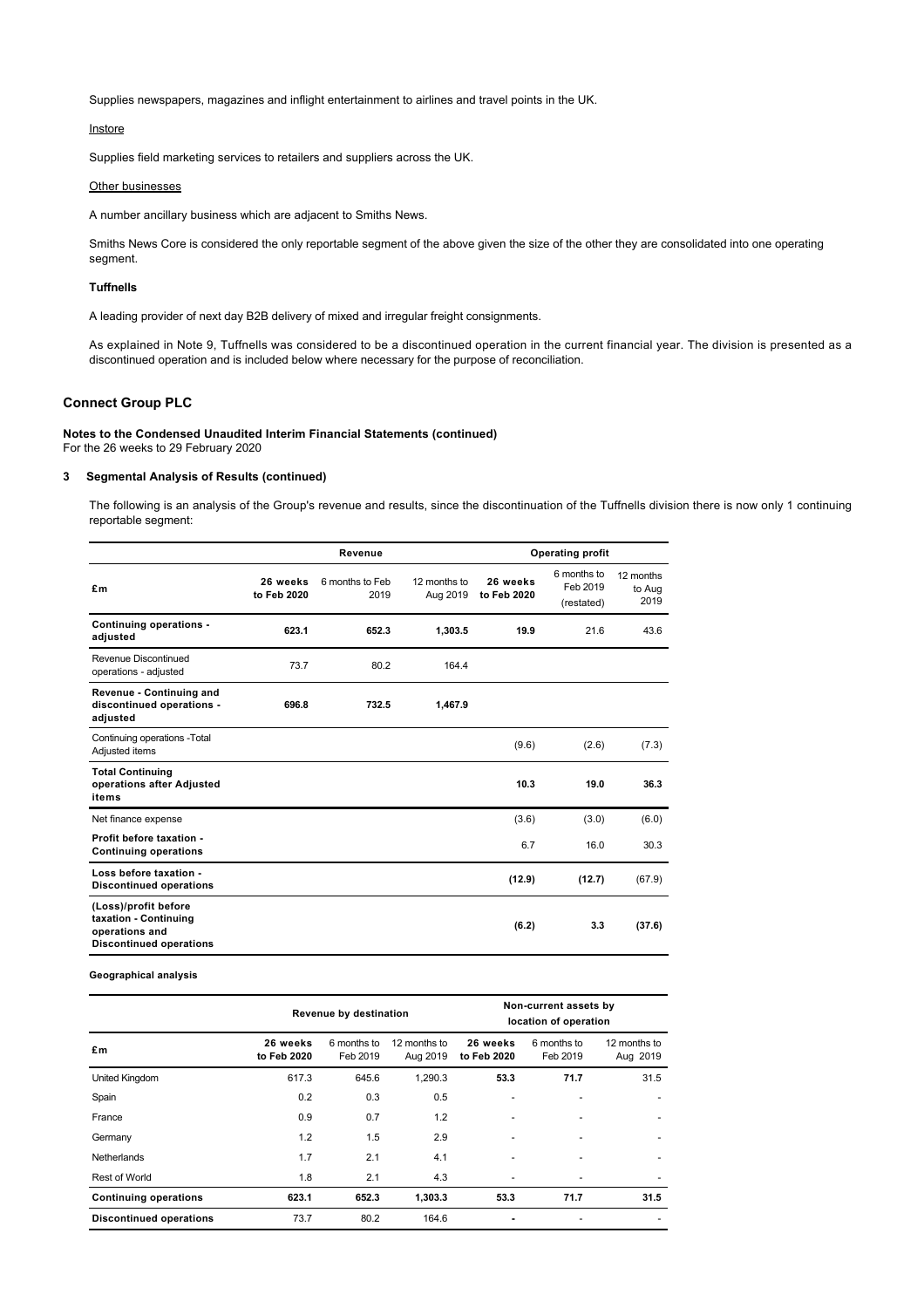| <b>Total continuing and</b><br>discontinued operations | 696.8 | 732.5 | 1.467.9 | 53.3 | 71.7 | 31.5 |
|--------------------------------------------------------|-------|-------|---------|------|------|------|
|                                                        |       |       |         |      |      |      |

IFRS 8 requires that a measure of segment assets should be disclosed only if that amount is regularly provided to the chief operating decision maker and consequently no segment assets are disclosed.

## **Connect Group PLC**

**Notes to the Condensed Unaudited Interim Financial Statements (continued)**

For the 26 weeks to 29 February 2020

## **4 Adjusted Items**

| £m                                               | 26 weeks to Feb | 2020   | 6 months to Feb<br>2019 | 12 months to Aug<br>2019 |
|--------------------------------------------------|-----------------|--------|-------------------------|--------------------------|
| <b>Continuing operations</b>                     |                 |        |                         |                          |
| Network and re-organisation costs<br>(a)         |                 | (2.3)  | (1.2)                   | (5.9)                    |
| Goodwill impairment<br>(b)                       |                 | (5.7)  |                         |                          |
| Provision for expected credit losses<br>(c)      |                 | (0.9)  |                         |                          |
| Impairment of investment in joint venture<br>(d) |                 | (0.3)  |                         |                          |
| Pension<br>(e)                                   |                 | (0.4)  | (1.5)                   | (2.0)                    |
| IPR settlement income<br>(f)                     |                 |        | 0.3                     | 0.5                      |
| Amortisation of acquired intangibles<br>(g)      |                 |        | (0.2)                   | (0.2)                    |
| Pass my parcel exit costs<br>(h)                 |                 |        |                         | 0.3                      |
| <b>Total before tax</b>                          |                 | (9.6)  | (2.6)                   | (7.3)                    |
| Taxation                                         |                 | 0.8    | 0.6                     | 0.9                      |
| <b>Total after taxation</b>                      |                 | (8.8)  | (2.0)                   | (6.4)                    |
|                                                  |                 |        |                         |                          |
| <b>Discontinued operations</b>                   |                 |        |                         |                          |
| Strategic review<br>(i)                          |                 | (0.5)  |                         |                          |
| <b>Tuffnells assets</b><br>(i)                   |                 | (0.6)  |                         | (45.5)                   |
| Sale and leaseback                               | (k)             | (1.0)  | (0.5)                   | (0.7)                    |
| Network and re-organisation costs                | (1)             | (0.5)  | (0.1)                   | (0.5)                    |
| Brierley Hill insurance claim<br>(m)             |                 |        | (0.1)                   | (0.2)                    |
| NMW regulatory compliance<br>(n)                 |                 |        | 0.1                     | 0.2                      |
| Pension<br>(0)                                   |                 |        |                         | (0.2)                    |
| Amortisation of acquired intangibles<br>(p)      |                 |        | (3.3)                   | (6.6)                    |
| <b>Total before tax</b>                          |                 | (2.6)  | (3.9)                   | (53.5)                   |
| Taxation<br>(i)                                  |                 | (3.5)  | 0.8                     | 8.6                      |
| <b>Total after taxation</b>                      |                 | (6.1)  | (3.1)                   | (44.9)                   |
|                                                  |                 |        |                         |                          |
| Continuing and discontinued operations           |                 |        |                         |                          |
| Total before tax                                 |                 | (12.2) | (6.5)                   | (60.8)                   |
| Taxation                                         |                 | (2.7)  | $1.4$                   | 9.9                      |
| <b>Total after taxation</b>                      |                 | (14.9) | (5.1)                   | (50.9)                   |

Adjusted items on a continuing basis for the period totalled £8.8m after tax for the period, compared to £2.0m (restated) in the prior year.

Adjusting items are defined in the accounting policies in the glossary. In the Directors' opinion, the impact of removing these items from the adjusted profit gives the true underlying performance of the Group and these comprise:

## **Connect Group PLC**

**Notes to the Condensed Unaudited Interim Financial Statements (continued)** For the 26 weeks to 29 February 2020

## **4 Adjusted Items (continued)**

**Continuing operations**

## **a) Network and re-organisation costs: £2.3m (H1 2019: £1.2m)**

These are analysed as follows:

· Executive Team redundancies of £0.2m (H1 2019: £0.9m)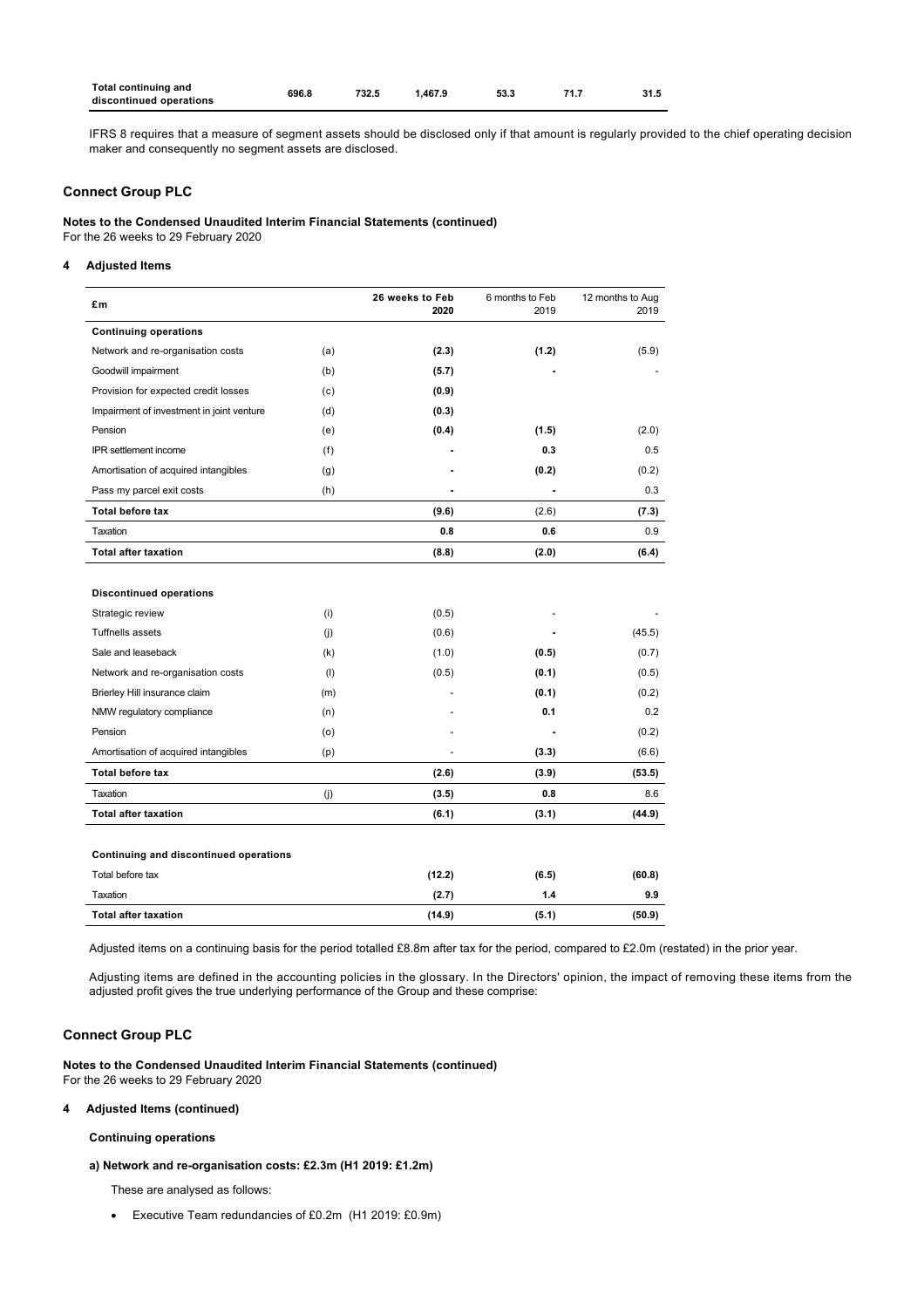- · Outsourcing of the shared service centre £1.9m (H1 2019: £nil)
- DMD restructuring £0.2m (H1 2019: £nil)
- Other redundancy and reorganisation costs of £nil (H1 2019: £0.3m)

#### *Executive Team redundancies*

Costs of £0.2m have been incurred as a result of the departure of the former CEO in November 2019. In H1 2019 the Group incurred £0.9m relating to the restructure of the Group's previous Executive Team. These costs are considered to be adjusting given the size and they enable comparability between years with equivalent costs of the Executive Team.

#### *Outsourcing central functions*

£1.9m (H1 2019: £nil) of the current year cost relates to the off-shoring of selected technology, customer services and finance functions. This process was communicated to employees in the previous financial year and a provision was created for the impact.

£1.9m comprises £0.5m related to redundancy costs as part of this transition and £1.4m related to set up costs which include the cost of parallel running the previous finance team when the shared service centre was up and running. Further costs of the offshoring are expected to be incurred during the financial year. These costs are considered adjusting as the impact of the transition to an off shored central function is considered a one off. The running costs of the parts of the centre which are fully operational are being treated as non-adjusting.

#### *DMD Restructure costs*

In June 2019, DMD's biggest contract with British Airways expired. As soon as it became apparent that its contract would not be renewed, the business set about a change programme to right size the operations, close sites and reduce teams to reflect the loss of this contract. This was designed to ensure the business was able to continue to deliver profits in future with its smaller customer contract base. Costs of £0.2m (H1 2019: £nil) have been incurred in the current year and in total, costs of £1.4m (FY 2019: £1.2m) have been incurred on redundancies, transferring operations into the Smiths News Slough depot and changing overseas operating models.

These costs are considered to be adjusting given the size and they enable comparability between years with equivalent costs of the day to day operations of the business.

#### *Other redundancy and re-organisation costs*

In H1 2019, £0.4m (current year £nil) was incurred in redundancy and other re-organisation costs to streamline the Smiths News businesses.

Costs associated with the reorganisation programmes are considered Adjusting items given they are part of a strategic programme to drive future cost savings and therefore the impact of the costs in the current year distorts the true underlying performance of the Group.

### **Connect Group PLC**

#### **Notes to the Condensed Unaudited Interim Financial Statements (continued)**

For the 26 weeks to 29 February 2020

#### **4 Adjusted Items (continued)**

## **(b) Goodwill impairment: £5.7m (H1 2019: £nil)**

By 29 February 2020, the impact of the COVID-19 pandemic had already impacted trading, triggering an impairment review of DMD. See key accounting judgements for more details in Note 2. As a result, the Goodwill relating to DMD has been written off to £nil incurring a £5.7m impairment charge. For further details of this review see Note 11.

#### **(c) Provision for expected credit losses: £0.9m (H1 2019: £nil)**

The COVID-19 pandemic started to impact the DMD business unit during February 2020 which increased the risk of recovery. The following month a number of the key customers of the DMD business unit requested extensions and delayed payment terms which is consistent with the increase in risk. As a consequence, to reflect the Group's underlying risk of collection it has recognised an increased provision resulting in a charge of £0.9m.

#### **(d) Impairment of investment**

The impact of the COVID-19 pandemic has triggered a review of the viability of Bluebox Avionics Limited (Bluebox); a joint venture of the Group. As a result the outlook of Bluebox remains uncertain and the investment has been written off incurring a £0.3m impairment charge.

The Group consider the impact of the above to be adjusting given the unprecedented situation and the significant value.

#### **(e) Pensions: £0.4m (H1 2019: £1.5m)**

In H1 2019, the Group incurred £1.5m, as a result of the WH Smith Pension Trust (one of the Group's defined benefit pension schemes) entering into an insurance backed annuity 'buy-in' of the Scheme assets, within the section of the Trust sponsored by Smiths News, which minimises the Group's exposure to future pension obligations.

In H1 2020, the Group incurred professional costs of £0.4m in rationalising the Groups pension portfolio which was triggered by the buy-in of an insurance backed annuity relating to WH Smith Pension Trust. The impact should streamline the cost of administrating the Group's defined contribution schemes.

These pension charges are not considered to be part of normal operations due to their size and nature and are therefore considered to be an Adjusted item.

#### **(f) IPR settlement income: £nil (H1 2019: £0.3m income)**

In H1 2019, the Group received £0.3m of one-off income in relation to the settlement of an IPR dispute concerning the proposed use of a similar brand to one of the Group's brands. This is considered adjusting given its size and one-off nature.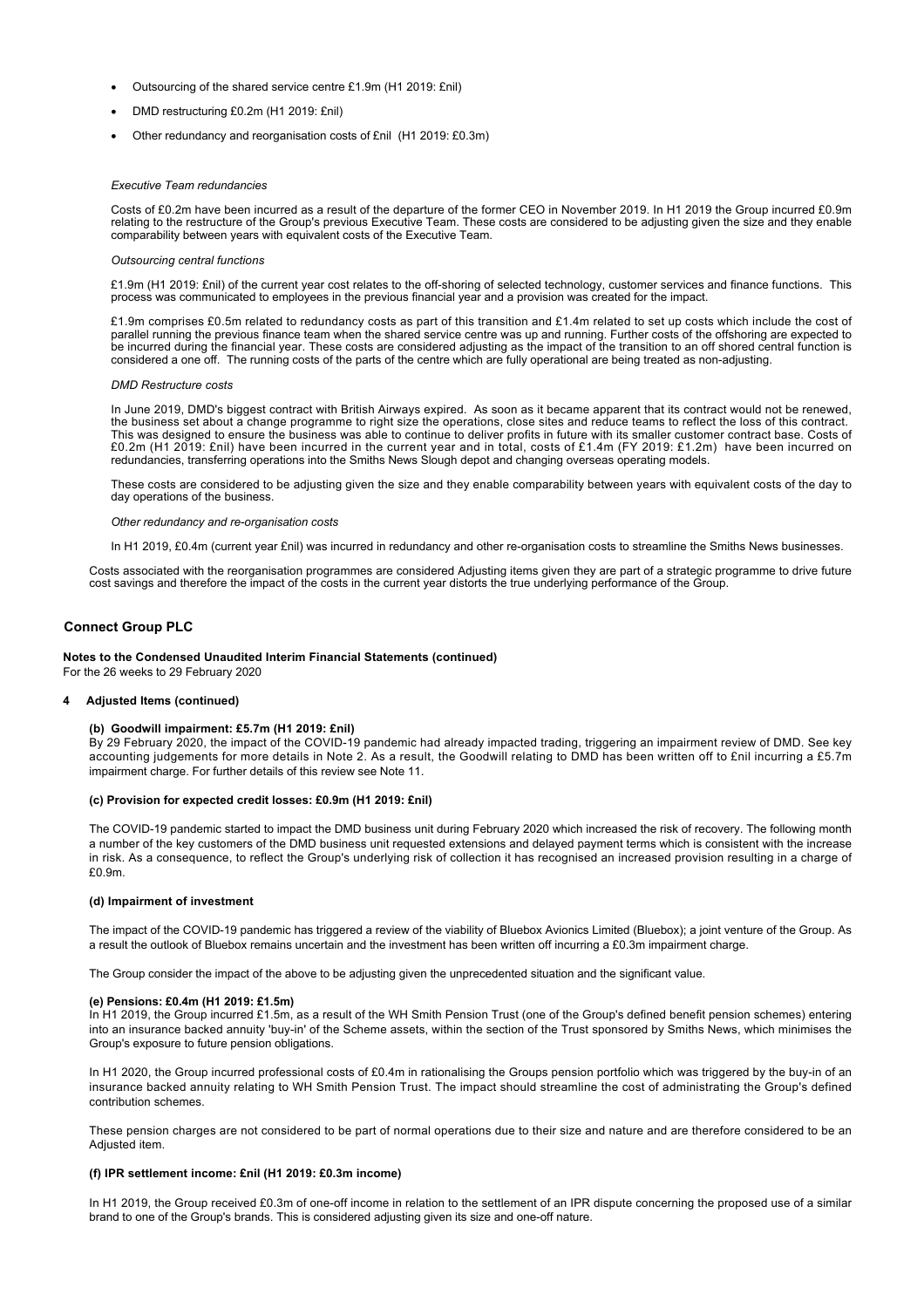#### **(g) Amortisation of acquired intangibles: £nil (H1 2019: £0.2m)**

The Group incurred amortisation of continuing intangibles for acquisitions, for which there is no associated cash cost, of £0.2m in H1 2019, there is no cost in the current year. This is considered an adjusting item as it allows comparison between segments and therefore consistency of results at a consolidated level.

#### **Connect Group PLC**

## **Notes to the Condensed Unaudited Interim Financial Statements (continued)** For the 26 weeks to 29 February 2020

#### **4 Adjusted Items (continued)**

#### **(h) Pass My Parcel (PMP) exit costs: £nil (H1 2019: £nil)**

The viability of the PMP proposition was reviewed in May 2018 and as a consequence management decided to terminate the contracts in relation to PMP and close the business unit. The business had a number of onerous contracts that had not been fully terminated by 31 August 2018. As a result; at 31 August 2018 a provision of £1.4m was held to cover the costs being incurred to close those remaining onerous contracts. By 31 August 2019, all residual contracts had been terminated and the remaining provision of £0.3m, not being required, was released. There were no costs or releases in either the current year or in H1 2019.

#### **Discontinued operations**

#### **(i) Strategic review: £0.5m (H1 2019: £nil)**

On 6 November 2019, the Board announced a strategic review of Tuffnells in order to determine its longer term role and prospects within the Group.

During the review period, alongside actions to improve the efficiency of operations, the Board undertook a careful review of the prospects for Tuffnells' turnaround within the Group's ownership as well as its potential impact on the Group. The review involved evaluating a number of options in order to maximise value for Shareholders, including:

- · continuing to support the continuing Tuffnells turnaround under the Group's ownership;
- the potential for and consequences of closing the business; and
- a possible disposal to a third party.

The costs incurred as a result of this review to date was £0.5m (H1 2019 £nil).

The Board subsequently concluded that a sale to a third party would generate the most value for shareholders and expect to incur further costs of this review and in relation to the disposal of the business in the current financial year. For further information on the sale see Note 9.

These costs are considered adjusting due to their significant value and to aid comparability between years to show the underlying performance of the Tuffnells business unit.

#### **(j) Tuffnells assets: £0.6m (H1 2019: £nil)**

Impairments of Tuffnells assets of £0.6m (H1 2019: £nil) were recognised by the Group in the current financial year against property plant and equipment.

The bids received for Tuffnells indicated that the net book value of the Tuffnells was above its fair value less costs to sell, therefore indicating an impairment was required. Accordingly, impairments totalling £0.6m were recognised to reflect the updated value of the business. For more information see the Note 9.

Due to the sale process, it was considered that the deferred tax asset recognised on impairments was no longer recoverable and an amount of £3.5m was released creating an additional tax charge.

During the prior financial year, management reviewed the carrying value of the Tuffnells business unit and concluded that an impairment charge of £45.5m was required. This comprised £6.0m Goodwill, £26.4m acquired intangibles, £0.4m other intangibles and £12.7m property, plant and equipment.

The impairment of Goodwill in the prior year had no tax impact, the impairment of acquired intangibles resulted in the release of £4.5m deferred tax liability as a credit to adjusted items income tax. A deferred tax asset of £2.5m was recognised in the prior year which has credited adjusted items income tax as a result of the impairment of the other assets.

It is considered adjusting due to its significant value and aids comparability between years to show the underlying performance of the Group.

## **Connect Group PLC**

**Notes to the Condensed Unaudited Interim Financial Statements (continued)** For the 26 weeks to 29 February 2020

### **4 Adjusted Items (continued)**

## **(k) Sale and leaseback: £1.0m (H1 2019: £0.5m)**

In January 2019, the Group took the decision to enter into a sale and leaseback arrangement for the "Tuffnells property portfolio" and recognised the assets as held for sale. See note 9 for further details. The Group disposed of 8 of the properties in the portfolio during the period. However, as a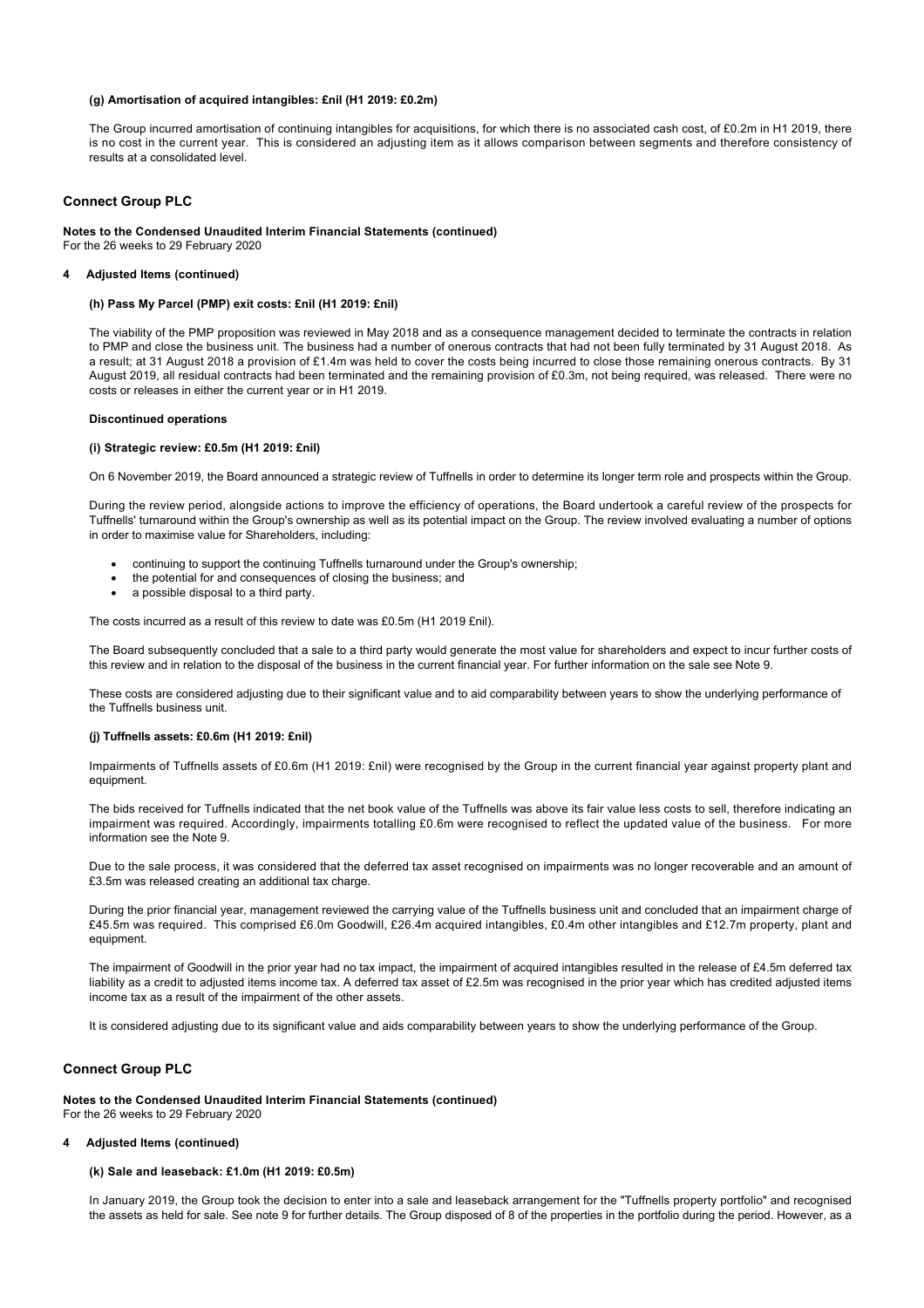result of the Tuffnells strategic review, the Board took the decision to pause the process on the sale and leaseback until the outcome of the strategic review was certain.

As a result of the above the following were incurred:

| £m                         | 26 weeks to Feb<br>2020 | 6 months to Feb<br>2019 |
|----------------------------|-------------------------|-------------------------|
| Sale & leaseback           |                         |                         |
| Profit on disposal         | (i)<br>1.5              |                         |
| <b>Rectification costs</b> | (ii)<br>(0.6)           |                         |
| Abortive transaction costs | (iii)<br>-              | (0.5)                   |
| Impairment                 | (iv)<br>(1.9)           |                         |
| Total                      | (1.0)                   | (0.5)                   |

#### **(i) Profit on loss on disposal**

In line with IFRS 16, a profit of £1.5m (H1 2019 £nil) has been recognised.

#### **(ii) Rectification costs**

As part of the terms of the disposal the Group agreed to undertake rectification works to the disposed of properties within 2 years. A provision totalling £0.6m has been recognised in relation to this obligation.

### **(iii) Abortive transaction costs**

In the prior period H1 2019, the Group incurred £0.5m of costs relating to the sale and leaseback the Tuffnells property portfolio. However, due to the market conditions and outlook at the time, the proposals received did not meet the Board's expectations in respect of value, economic return and timings. As a consequence the process was stopped and the abortive costs written off. The process was then restarted and completed this financial year.

#### **(iv) Impairment**

In November 2019, the remaining unsold properties were valued at the lower of fair value less costs to sell or historic cost. On one property the bids received did not support the cost and as a result an impairment charge of £1.9m has been recognised when the assets were classified back into property plant and equipment.

Given the magnitude of the sale and leaseback and one-off nature is considered to be an adjusting item.

## **Connect Group PLC**

**Notes to the Condensed Unaudited Interim Financial Statements (continued)** For the 26 weeks to 29 February 2020

## **4 Adjusted Items (continued)**

#### **(l) Network and re-organisation costs: £0.5m (H1 2019: £0.1m)**

These are analysed as follows:

- Executive Team redundancies of £0.4m (H1 2019: £nil)
- Network reorganisation costs of £0.1m (H1 2019: £0.1m)

#### **Executive Team redundancies**

Costs of £0.4m (H1 2019: nil) have been incurred as a result of the restructure of the Tuffnells executive team as part of the strategic review. These costs are considered to be adjusting given the size. As the business is expected to be disposed of these costs are not expected to reoccur.

## **Network Reorganisation**

Costs of £0.1m (H1 2019: nil) have been incurred as a result of the closure of the North London depot. The depot closure was identified as a cost saving measure from the strategic review; the depot closure enables greater flexibility with minimal impacts on the businesses Tuffnells executive team as part of the strategic review. These costs are considered to be adjusting given the size.

#### **(m) Brierley Hill insurance claim: £nil (H1 2019: £0.1m)**

In H1 2019, the Group incurred £0.1m of insurance settlement costs in relation to a fatality at its Brierley Hill depot that occurred in January 2016. The Group had previously recognised the cost of the fine and legal costs in relation to this - see note 16. Given the magnitude, one-off nature and to ensure consistent treatment with previously reported costs it is considered to be an adjusting item.

## **(n) National Minimum Wage regulatory compliance: £nil (H1 2019: £0.1m)**

In H1 2019, the Group released £0.1m of the provision held in respect of potential National Minimum Wage regulatory compliance fines. A provision amounting to £1.3m had been made in the 2018 financial statements. Of this balance £0.5m related specifically to the estimated fine. This was classified as adjusting in H2 2018. The provision release of £0.1m in H1 2019 was based on correspondence with HMRC at the time. A further £0.1m was released in H2 2019 following the conclusion of the review by HMRC. This was recognised as an adjusting item to be consistent with prior periods and due to its one-off nature and magnitude.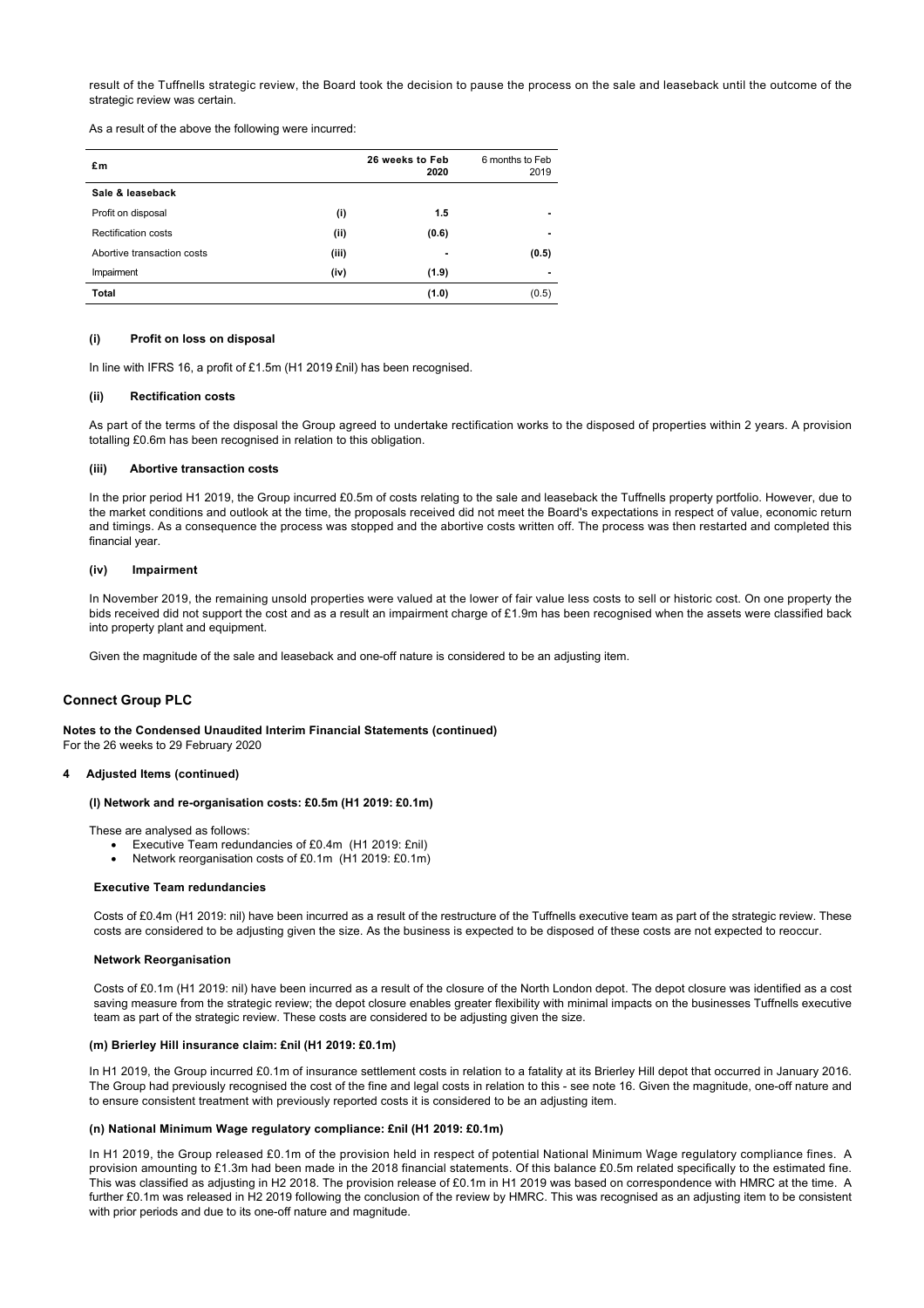#### **(o) Pensions: £nil (H1 2019: £nil)**

A charge of £nil was recognised in relation to pensions in the current and prior half year. In H2 2019 £0.1m in relation to equalisation of Guaranteed Minimum Payments (GMP) of the Tuffnells Parcel Express pension scheme. This is considered to be an Adjusting item as it was due to a one off change in the interpretation of the law relating to previously recognised cost, this is considered out of control of management and the charge relates to service in prior periods and therefore is considered an Adjusting item.

### **(p) Amortisation of acquired intangibles £nil (H1 2019: £3.3m)**

A charge of £nil (H1 2019: £3.3m) has been recognised relating to amortisation of acquired intangibles in Tuffnells. This is considered an Adjusting item as it allows comparison between segments and, therefore, consistency in the performance of the Group at a consolidated level.

## **Connect Group PLC**

# **Notes to the Condensed Unaudited Interim Financial Statements (continued)**

For the 26 weeks to 29 February 2020

## **5 Retirement Benefit Obligation**

## **Defined benefit pension schemes**

In the period the Group operated two defined benefit schemes, the WH Smith Pension Trust (the 'Pension Trust') and the Tuffnells Parcels Express Pension Scheme, the latter of which is now outside the Group due to the sale of Tuffnells to Palm Bidco Limited.

The amounts recognised in the balance sheet are as follows:

| £m                                          | As at Feb 2020 | As at Feb 2019           | As at Aug 2019 |
|---------------------------------------------|----------------|--------------------------|----------------|
| Present value of defined benefit obligation | (462.4)        | (424.9)                  | (483.6)        |
| Fair value of assets                        | 484.2          | 439.4                    | 504.7          |
| Net surplus                                 | 21.8           | 14.5                     | 21.1           |
| Amounts not recognised due to asset limit   | (23.7)         | (16.5)                   | (24.0)         |
| Transferred to liabilities held for sale    | 1.9            | $\overline{\phantom{a}}$ |                |
| <b>Pension liability</b>                    |                | (2.0)                    | (2.9)          |

The primary defined benefit pension scheme (the Smiths News Section of the WH Smith Pension Trust) has an IAS 19 surplus of £23.7m at 29 February 2020 (H1 2019: £16.5m surplus) which the Group does not recognise in the accounts as the investment policy adopted means that the amount available on a reduction of future contributions is expected to be £nil (FY 2019: £nil). The valuation of the defined benefit schemes for the IAS 19 (revised) disclosures have been carried out by independent qualified actuaries based on updating the most recent funding valuations of the respective schemes, adjusted as appropriate for membership experience and changes in the actuarial assumptions.

The actuarial valuation for funding purposes produces a scheme deficit due to different assumptions and calculation methodologies used compared to those under IAS 19, most notably the use of a discount rate that reflects the actual investment strategy, rather than corporate bond yields as required under IAS 19.

Following the completion of the 'buy-in' in October 2018 where the WH Smith Pension Trust entered into an insurance backed annuity of the scheme within the section of the Trust sponsored by Smiths News the pension schemes actuary notified the Group that future cash contributions by the Group to address the deficit would no longer be required and the Group has released the IFRIC 14 liability. The 'buy-in' annuity is recognised as a plan asset and the difference in value between the value of the insurance asset received of £425m at the date of transaction and the asset transferred in exchange for the policy £555m is considered an actuarial remeasurement recognised within other comprehensive income and is offset by the release of the IFRIC 14 liability.

## **Connect Group PLC**

**Notes to the Condensed Unaudited Interim Financial Statements (continued)** For the 26 weeks to 29 February 2020

### **5 Retirement Benefit Obligation (continued)**

#### **Tuffnells Parcels Express scheme**

The triennial actuarial valuation of the Tuffnells Parcels Express scheme as at 1 April 2016 was a scheme deficit of £5.3m. Deficit recovery contributions to the scheme have been agreed at £0.5m per annum. The £1.9m of pension liabilities at the period end relates entirely to the Tuffnells Parcels Express scheme and has been reclassified to liabilities held for sale.

The principal long-term assumptions used to calculate scheme liabilities on all Group schemes are:

| % p.a.                      | 26 weeks to<br>Feb 2020 | 6 months to Feb<br>2019 | 12 months to Aug<br>2019 |
|-----------------------------|-------------------------|-------------------------|--------------------------|
| Discount rate               | 1.70%                   | 2.65%                   | 1.75%                    |
| Inflation assumptions - CPI | 1.95%                   | 2.20%                   | 2.20%                    |
| Inflation assumptions - RPI | 2.95%                   | 3.20%                   | 3.20%                    |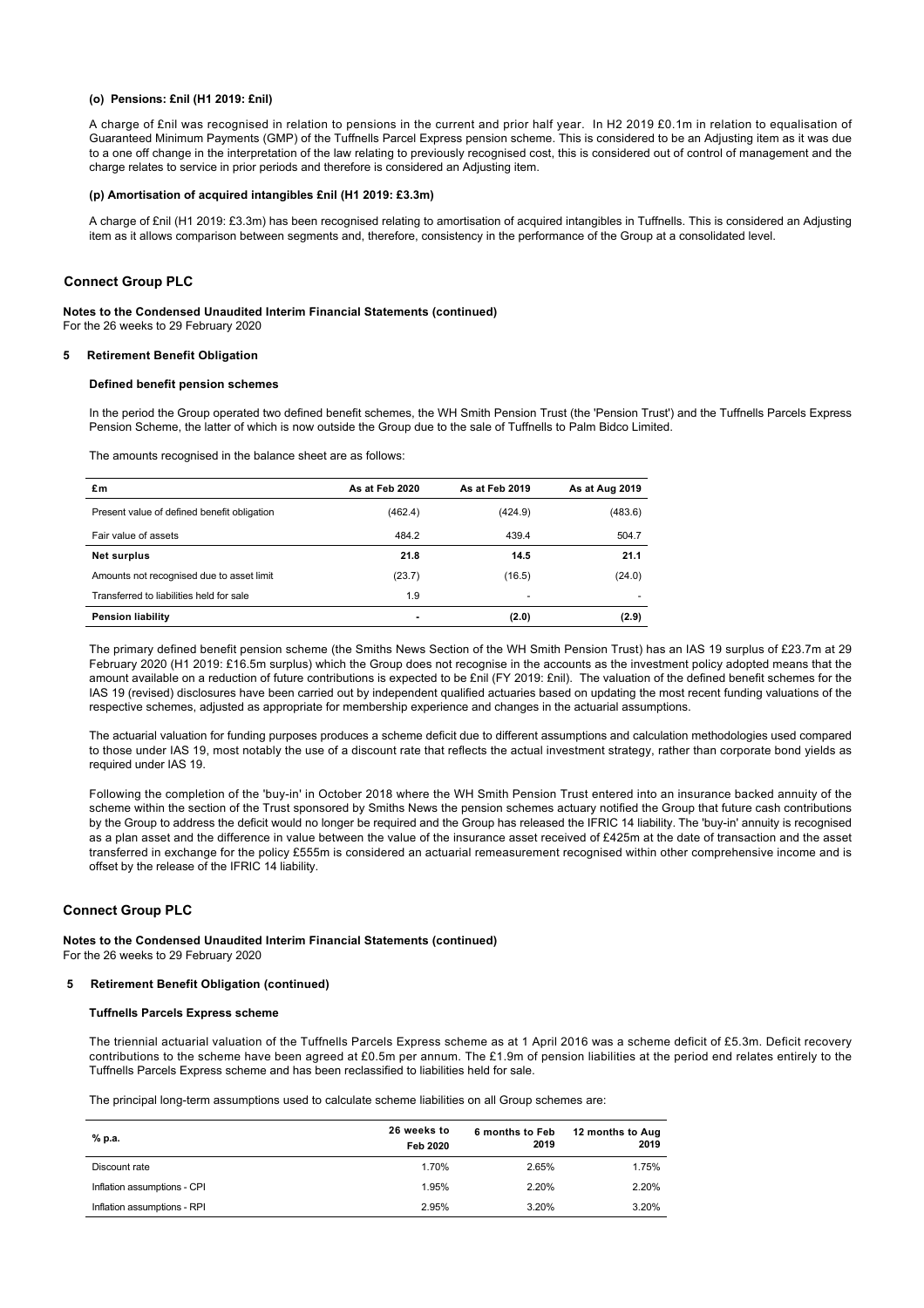A summary of the movements in the net balance sheet asset / (liability) and amounts recognised in the Group Income Statement and Other Comprehensive Income are as follows:

| £m                                                                  | Fair value<br>of scheme<br>assets | <b>Defined</b><br>benefit<br>obligation | Impact of IFRIC 14<br>on defined<br>benefit pension<br>schemes | Total         |
|---------------------------------------------------------------------|-----------------------------------|-----------------------------------------|----------------------------------------------------------------|---------------|
| <b>At 31 August 2018</b>                                            | 592.7                             | (440.4)                                 | (159.6)                                                        | (7.3)         |
| Interest cost                                                       | 7.4                               | (5.5)                                   | (2.0)                                                          | (0.1)         |
| Administrative costs                                                | (0.1)                             |                                         |                                                                | (0.1)         |
| Total amount recognised in income statement                         | 7.3                               | (5.5)                                   | (2.0)                                                          | (0.2)         |
| Return on plan assets excluding amounts included in net<br>interest | (151.4)                           |                                         | 139.9                                                          | (11.5)        |
| Actuarial gains on scheme liabilities                               |                                   |                                         | 5.1                                                            | 5.1           |
| Change in surplus not recognised                                    |                                   | 10.7                                    |                                                                | 10.7          |
| Amount recognised in other comprehensive<br>income                  | (151.4)                           | 10.7                                    | 145.0                                                          | 4.3           |
| <b>Employer contributions</b>                                       | 1.1                               |                                         |                                                                | 1.1           |
| Benefit payments                                                    | (10.3)                            | 10.3                                    |                                                                |               |
| Amounts included in cash flow statement                             | (9.2)                             | 10.3                                    |                                                                | 1.1           |
| At 28 February 2019                                                 | 439.4                             | (424.9)                                 | (16.6)                                                         | (2.1)         |
| Interest cost                                                       | 7.5                               | (5.5)                                   | (2.1)                                                          | (0.1)         |
| Past service cost/(credit)                                          |                                   | (0.1)                                   |                                                                | (0.1)         |
| Administration expenses                                             | (0.4)                             |                                         |                                                                | (0.4)         |
| Total amount recognised in income statement                         | 7.1                               | (5.6)                                   | (2.1)                                                          | (0.6)         |
| Return on plan assets excluding amounts included in net<br>interest | 68.5                              |                                         | (134.7)                                                        | (66.2)        |
| Actuarial gains on scheme liabilities                               |                                   | (66.6)                                  | (5.2)                                                          | (71.8)        |
| Change in surplus not recognised                                    |                                   | 2.7                                     | 134.5                                                          | 137.2         |
| Amount recognised in other comprehensive<br>income                  | 68.5                              | (63.9)                                  | (5.4)                                                          | (0.8)         |
| <b>Employer contributions</b>                                       | 0.5                               |                                         |                                                                | $0.5^{\circ}$ |
| Benefit payments                                                    | (10.8)                            | 10.8                                    |                                                                |               |
| Amounts included in cash flow statement                             | (10.3)                            | 10.8                                    |                                                                | 0.5           |
| <b>At 31 August 2019</b>                                            | 504.7                             | (483.6)                                 | (24.0)                                                         | (2.9)         |

## **Connect Group PLC**

**Notes to the Condensed Unaudited Interim Financial Statements (continued)** For the 26 weeks to 29 February 2020

## **5 Retirement Benefit Obligation (continued)**

| £m                                                                  | Fair value of<br>scheme<br>assets | <b>Defined</b><br>benefit<br>obligation | <b>Surplus not</b><br>recognised | Total  |
|---------------------------------------------------------------------|-----------------------------------|-----------------------------------------|----------------------------------|--------|
| <b>At 31 August 2019</b>                                            | 504.7                             | (483.6)                                 | (24.0)                           | (2.9)  |
| Interest cost                                                       | 4.3                               | (4.1)                                   | (0.2)                            |        |
| Administrative expenses                                             | (0.2)                             |                                         |                                  | (0.2)  |
| Total amount recognised in income statement                         | 4.1                               | (4.1)                                   | (0.2)                            | (0.2)  |
| Return on plan assets excluding amounts included in net<br>interest | (15.0)                            |                                         |                                  | (15.0) |
| Actuarial gains on scheme liabilities                               |                                   | 15.0                                    |                                  | 15.0   |
| Change in surplus not recognised                                    |                                   |                                         | 0.5                              | 0.5    |
| Amount recognised in other comprehensive<br>income                  | (15.0)                            | 15.0                                    | 0.5                              | 0.5    |
| <b>Employer contributions</b>                                       | 0.7                               |                                         |                                  | 0.7    |
| Benefit payments                                                    | (10.4)                            | 10.4                                    | $\qquad \qquad \blacksquare$     |        |
| Amounts included in cash flow statement                             | (9.7)                             | 10.4                                    |                                  | 0.7    |
| Amounts transferred to liabilities held for sale                    | (10.3)                            | 12.2                                    |                                  | 1.9    |
| At 29 February 2020                                                 | 473.8                             | (450.1)                                 | (23.7)                           |        |
| Included within Current liabilities                                 |                                   |                                         |                                  |        |
| Included within Non-current liabilities                             |                                   |                                         |                                  |        |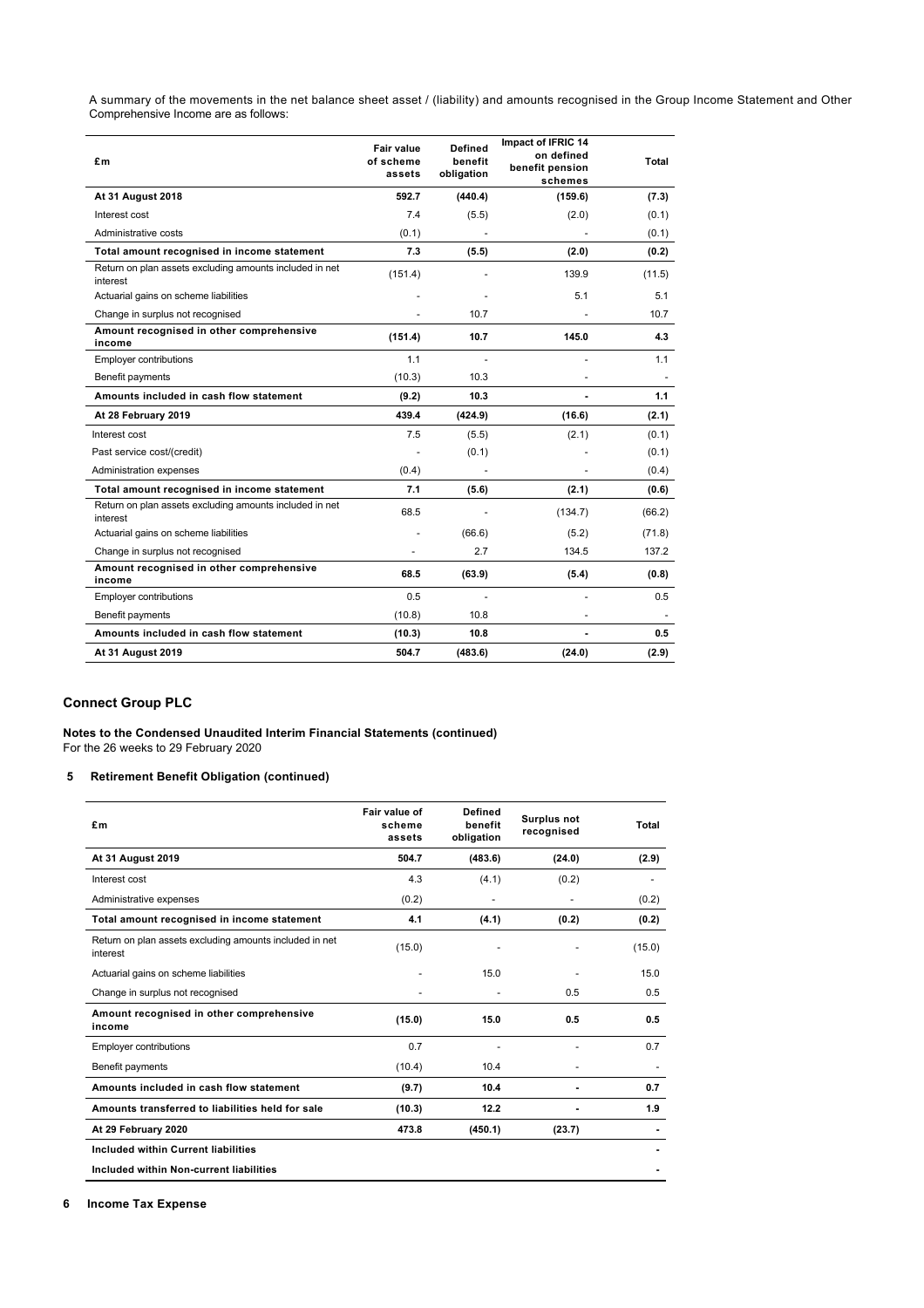The income tax charge for the 26 weeks ended 29 February 2020 is calculated based upon the effective tax rates expected to apply to the Group for the full year. The rate of tax on adjusted profits before from continuing operations is 19.0% (H1 2019: 19.2%). The rate of tax on adjusted profits (on both continuing and discontinued operations) is 19.0% (H1 2019: 19.2%).

## **7 Dividends**

| Proposed dividends for the period   | 26 weeks<br>to Feb<br>2020 | 6 months to<br>Feb 2019 | 12 months<br>to Aug<br>2019 | 26 weeks<br>to Feb<br>2020 | 6 months to<br>Feb 2019 | 12 months<br>to Aug<br>2019 |
|-------------------------------------|----------------------------|-------------------------|-----------------------------|----------------------------|-------------------------|-----------------------------|
|                                     | Per<br>share               | Per share               | Per share                   | £m                         | £m                      | £m                          |
| Final dividend                      | $\blacksquare$             | 1.0 <sub>p</sub>        | 1.0 <sub>p</sub>            | ۰                          | $\blacksquare$          | 2.4                         |
| Interim dividend                    |                            |                         |                             |                            |                         |                             |
|                                     | ۰                          | 1.0 <sub>p</sub>        | 1.0 <sub>p</sub>            | ۰                          | $\blacksquare$          | 2.4                         |
|                                     |                            |                         |                             |                            |                         |                             |
| Recognised dividends for the period |                            |                         |                             |                            |                         |                             |
|                                     | Per share                  | Per share               | Per share                   | £m                         | £m                      | £m                          |
| Final dividend - prior year         | 1.0                        |                         |                             | 2.4                        |                         |                             |
| Interim dividend - current year     |                            |                         |                             | $\blacksquare$             |                         |                             |
|                                     | 1.0                        |                         | $\overline{\phantom{a}}$    | 2.4                        | -                       | $\overline{\phantom{a}}$    |

During the six month period to 29 February 2020, the final dividend for the year ended 31 August 2019 of 1.0 pence (Feb 2019: nil) per ordinary share was paid to shareholders. The Directors have not proposed an interim dividend in respect of the period ended 29 February 2020 (Feb 2019: nil per ordinary share).

## **Connect Group PLC**

**Notes to the Condensed Unaudited Interim Financial Statements (continued)** For the 26 weeks to 29 February 2020

## **8 Earnings per share**

|                                                                    |                  | 26 weeks to Feb 2020                                  |                    |                           | 6 months to Feb 2019                                  |                    |                           | 12 months to Aug 2019                                 |                    |  |
|--------------------------------------------------------------------|------------------|-------------------------------------------------------|--------------------|---------------------------|-------------------------------------------------------|--------------------|---------------------------|-------------------------------------------------------|--------------------|--|
|                                                                    | Earnings<br>(Em) | Weighted<br>average<br>number of<br>shares<br>million | Pence per<br>share | Earnings<br>$(\text{Em})$ | Weighted<br>average<br>number of<br>shares<br>million | Pence<br>per share | Earnings<br>$(\text{Em})$ | Weighted<br>average<br>number of<br>shares<br>million | Pence<br>per share |  |
| Weighted average<br>number of shares in<br>issue                   |                  | 247.4                                                 |                    |                           | 247.6                                                 |                    |                           | 247.7                                                 |                    |  |
| Shares held by the<br>ESOP (weighted)                              |                  | (1.5)                                                 |                    |                           | (1.4)                                                 |                    |                           | (1.3)                                                 |                    |  |
|                                                                    |                  | 245.9                                                 |                    |                           | 246.2                                                 |                    |                           | 246.4                                                 |                    |  |
| Basic earnings per<br>share (EPS)                                  |                  |                                                       |                    |                           |                                                       |                    |                           |                                                       |                    |  |
| Continuing                                                         |                  |                                                       |                    |                           |                                                       |                    |                           |                                                       |                    |  |
| Adjusted earnings<br>attributable to ordinary<br>shareholders      | 13.2             | 245.9                                                 | 5.4                | 15.0                      | 246.2                                                 | 6.1                | 28.3                      | 246.4                                                 | 11.5               |  |
| Adjusted items                                                     | (8.8)            |                                                       |                    | (2.0)                     |                                                       |                    | (6.4)                     |                                                       |                    |  |
| Earnings attributable to<br>ordinary shareholders                  | 4.4              | 245.9                                                 | 1.8                | 13.0                      | 246.2                                                 | 5.3                | 21.9                      | 246.4                                                 | 9.0                |  |
| <b>Discontinued</b>                                                |                  |                                                       |                    |                           |                                                       |                    |                           |                                                       |                    |  |
| <b>Adjusted Losses</b><br>attributable to ordinary<br>shareholders | (8.4)            | 245.9                                                 | (3.4)              | (7.1)                     | 246.2                                                 | (2.8)              | (8.5)                     | 246.4                                                 | (3.5)              |  |
| Adjusted items                                                     | (6.1)            |                                                       |                    | (3.1)                     |                                                       |                    | (44.9)                    |                                                       |                    |  |
| Losses attributable to<br>ordinary shareholders                    | (14.5)           | 245.9                                                 | (5.9)              | (10.2)                    | 246.2                                                 | (4.1)              | (53.4)                    | 246.4                                                 | (21.7)             |  |
| <b>Total - continuing</b><br>and discontinued<br>operations        |                  |                                                       |                    |                           |                                                       |                    |                           |                                                       |                    |  |
| Adjusted earnings<br>attributable to ordinary<br>shareholders      | 4.8              | 245.9                                                 | 2.0                | 7.9                       | 246.2                                                 | 3.2                | 19.8                      | 246.4                                                 | 8.0                |  |
| Adjusted items                                                     | (14.9)           |                                                       |                    | (5.1)                     |                                                       |                    | (51.3)                    |                                                       |                    |  |
| (Losses)/Earnings<br>attributable to ordinary                      | (10.1)           | 245.9                                                 | (4.1)              | 2.8                       | 246.2                                                 | 1.2                | (31.5)                    | 246.4                                                 | (12.9)             |  |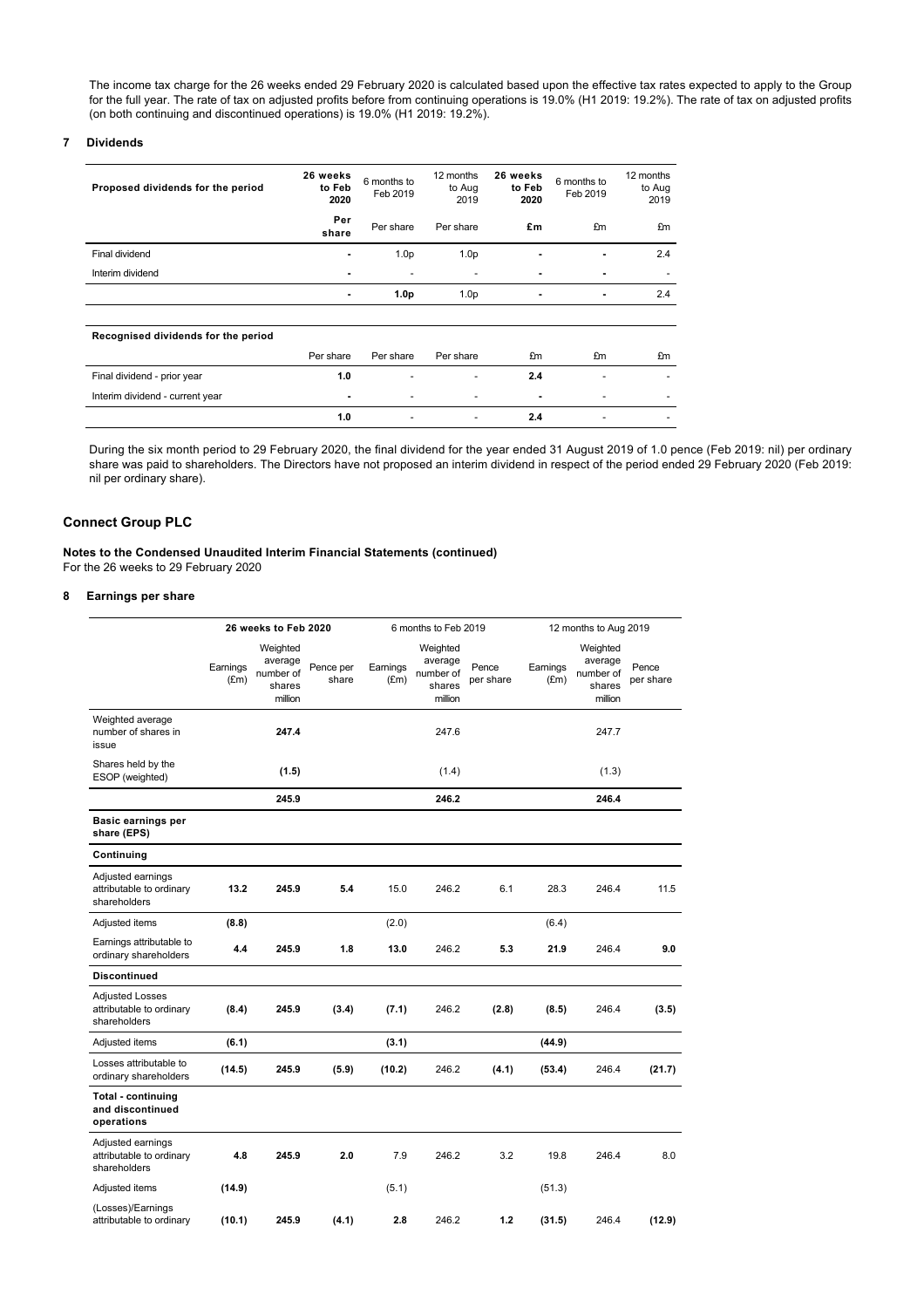| shareholders                                                |        |       |       |        |       |       |        |       |        |
|-------------------------------------------------------------|--------|-------|-------|--------|-------|-------|--------|-------|--------|
| Diluted earnings per<br>share (EPS)                         |        |       |       |        |       |       |        |       |        |
| Effect of dilutive<br>securities                            |        | 1.2   |       |        | 0.4   |       |        | 0.7   |        |
| Continuing                                                  |        |       |       |        |       |       |        |       |        |
| Diluted adjusted EPS                                        | 13.2   | 247.1 | 5.3   | 15.0   | 246.6 | 6.1   | 28.3   | 247.1 | 11.5   |
| <b>Diluted EPS</b>                                          | 4.4    | 247.1 | 1.8   | 13.0   | 246.6 | 5.3   | (6.4)  | 247.1 | 9.0    |
| <b>Discontinued</b>                                         |        |       |       |        |       |       |        |       |        |
| Diluted adjusted EPS                                        | (8.4)  | 247.1 | (3.4) | (7.0)  | 246.6 | (2.9) | (8.5)  | 247.1 | (3.5)  |
| <b>Diluted EPS</b>                                          | (14.5) | 247.1 | (5.9) | (10.2) | 246.6 | (4.1) | (53.4) | 247.1 | (21.7) |
| <b>Total - continuing</b><br>and discontinued<br>operations |        |       |       |        |       |       |        |       |        |
| Diluted adjusted EPS                                        | 4.8    | 247.1 | 1.9   | 8.0    | 246.6 | 3.2   | 19.8   | 247.1 | 7.9    |
| <b>Diluted EPS</b>                                          | (10.1) | 247.1 | (4.1) | 2.8    | 246.6 | 1.1   | (31.5) | 247.1 | (12.9) |

## **Connect Group PLC**

**Notes to the Condensed Unaudited Interim Financial Statements (continued)**

For the 26 weeks to 29 February 2020

#### **8 Earnings per share (continued)**

Dilutive shares increased the basic number of shares at February 2020 by 1.2m to 247.1m (Feb 2019: 246.6m) and resulted in a diluted adjusted EPS of 3.2p, a decrease of 1.7p or 40.7% on prior year.

The calculation of diluted EPS reflects the potential dilutive effect of employee incentive schemes of 1.2m dilutive shares (Feb 2019: 0.4m). There is no further dilutive effect from deferred consideration in the period.

#### **9 Discontinued operations and assets held for sale**

#### **Discontinued operations**

#### **Tuffnells strategic review**

On 6 November 2019, the Board announced a strategic review of Tuffnells in order to determine its longer term role and future within the Group.

- The review involved evaluating a number of options in order to assess which would be most likely to maximise value for Shareholders including:
	- support the turnaround of the Tuffnells business under the Group's ownership:
	- the potential for and consequences of closing the business; and
	- a possible disposal to a third party.

A competitive sales process was entered concurrently with continuing to support the turnaround. On 12 February 2020 the Group received several bids, the Board considered a number of these represented a good economic return for the business continued to pursue a sale.

On 28 February 2020, the Board concluded that a sale of the business was the most appropriate strategy to maximise shareholder return committing to this strategy and concluded that the sale process was progressed enough to conclude that the business would be sold within the next year. The Board therefore concluded that the requirements of IFRS 5 to classify Tuffnells as held for sale and a discontinued operation had been met.

Subsequently, on 14 April 2020, a share purchase agreement was signed with Palm Bidco Limited to sell Tuffnells subject to shareholder approval. At the Company's General Meeting held on 1 May 2020 shareholders approved the sale and completion concluded on 2 May 2020.

The key terms of the share purchase agreement are as follows:

Unsecured consideration payable by Palm Bidco Limited to the Group of £15.0m in cash, payable in three tranches as follows:

- · £6.5m on the date 18 months following Completion;
- · £4.25m on or prior to the date 27 months following Completion; and
- · £4.25m on or prior to the date 36 months following Completion.

The Group have discounted the consideration at 30% and will recognise £7.1m on Completion.

Tuffnells being cash free debt free on Completion which represented the Group repaying the Tuffnells overdraft and writing off the intercompany loan at completion.

The Group has agreed to make available a loan facility secured against selected properties. The total facility available is £10.5m and includes a 10% coupon, on Completion £6.5m will be drawn immediately with a further the ability to draw £1.0m a month for on the later of 1 September 2020 and the date falling four months after Completion. £5.0m is repayable 18 months from Completion and all other balances are due for repayments on the second anniversary after Completion being 1 May 2022.

## **Connect Group PLC**

**Notes to the Condensed Unaudited Interim Financial Statements (continued)**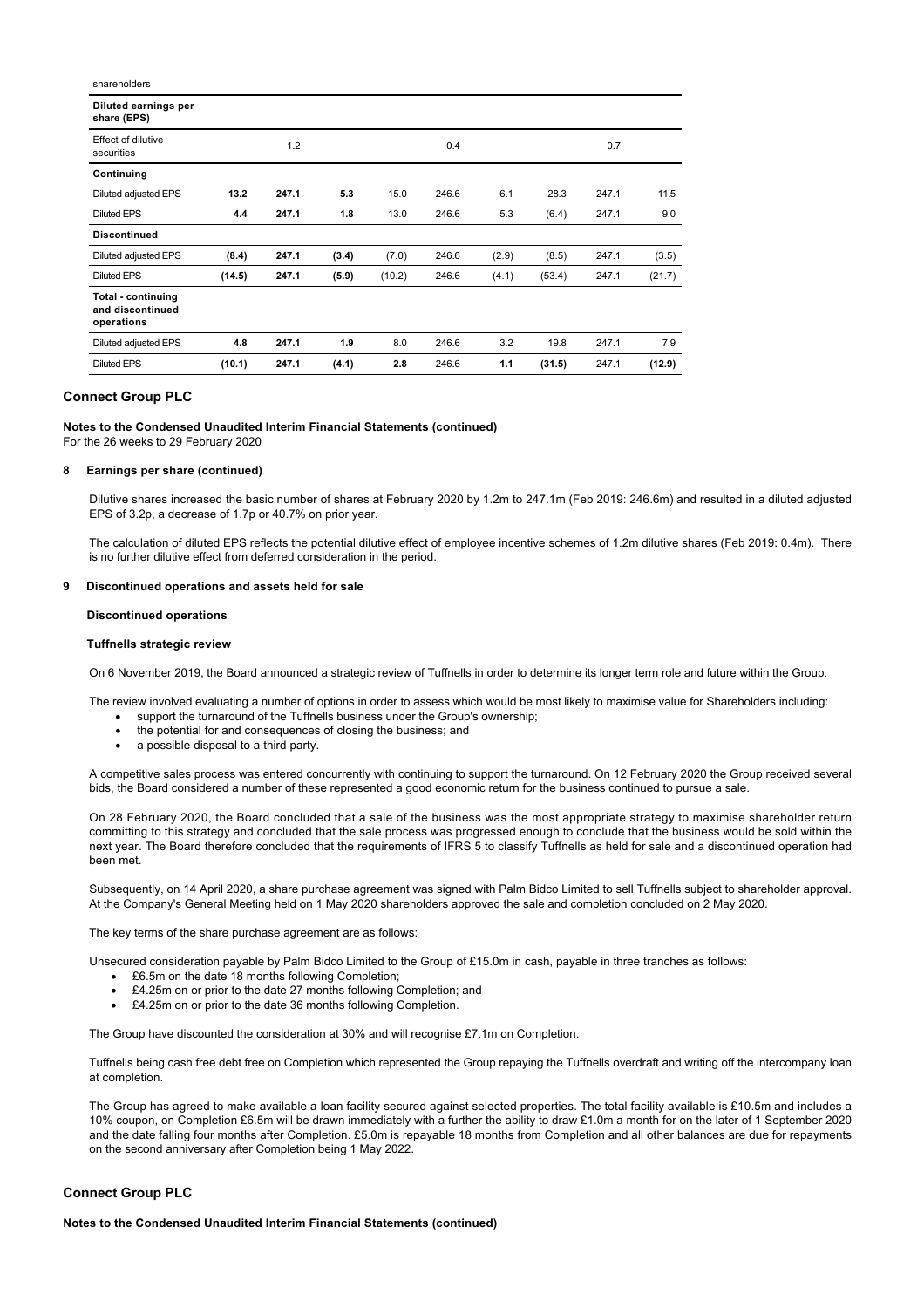#### For the 26 weeks to 29 February 2020

#### **9 Discontinued operations and assets held for sale (continued)**

## **Discontinued operations (continued)**

The Group have agreed to repay £1.0m of lease creditors prior to Completion and will take on the Tuffnells insurance liability which is estimated to be £2.5m on Completion.

The Group have recognised costs of disposal as incurred; the total costs of disposal are estimated at £2.8m.

### **Accounting impact**

The fair value less cost to sell was negative £14.1m based on the bids received. Included within this calculation were the discounted deferred consideration and the forecast future cash trading losses of Tuffnells.

The net liabilities of Tuffnells were £13.5m at 29 February 2020; when compared to the fair value less costs to sell, this indicated impairment and a charge of £0.6m was recognised against property plant and equipment.

## **Tuffnells strategic review**

The results of discontinued operations, have been included within the consolidated income statement, are as follows:

| £m                                      |          | 26 weeks to Feb 2020 |        |          | 6 months to Feb 2019 |        | 12 months to Aug 2019 |                   |         |
|-----------------------------------------|----------|----------------------|--------|----------|----------------------|--------|-----------------------|-------------------|---------|
|                                         | Adjusted | Adjusted<br>items    | Total  | Adjusted | Adjusted<br>items    | Total  | Adjusted              | Adjusted<br>items | Total   |
|                                         |          |                      |        |          |                      |        |                       |                   |         |
| Revenue                                 | 73.7     | ۰                    | 73.7   | 80.2     | 0.0                  | 80.2   | 164.4                 |                   | 164.4   |
| Cost of sales                           | (78.0)   | ۰                    | (78.0) | (85.8)   | (0.5)                | (86.3) | (168.6)               | (1.0)             | (169.6) |
| Gross profit                            | (4.3)    | ٠                    | (4.3)  | (5.6)    | (0.5)                | (6.1)  | (4.2)                 | (1.0)             | (5.2)   |
| Administrative<br>expenses              | (4.9)    | (2.6)                | (7.5)  | (3.1)    | (3.4)                | (6.5)  | (9.9)                 | (52.5)            | (62.4)  |
| <b>Operating loss</b>                   | (9.2)    | (2.6)                | (11.8) | (8.7)    | (3.9)                | (12.6) | (14.1)                | (53.5)            | (67.6)  |
| Finance costs                           | (1.1)    | ۰                    | (1.1)  | (0.1)    | 0.0                  | (0.1)  | (0.3)                 | 0.0               | (0.3)   |
| Loss before<br>tax                      | (10.3)   | (2.6)                | (12.9) | (8.8)    | (3.9)                | (12.7) | (14.4)                | (53.5)            | (67.9)  |
| Income tax<br>expense                   | 1.9      | (3.5)                | (1.6)  | 1.7      | 0.8                  | 2.5    | 5.9                   | 8.6               | 14.5    |
| Loss from<br>discontinued<br>operations | (8.4)    | (6.1)                | (14.5) | (7.1)    | (3.1)                | (10.2) | (8.5)                 | (44.9)            | (53.4)  |

## **Connect Group PLC**

# **Notes to the Condensed Unaudited Interim Financial Statements (continued)**

For the 26 weeks to 29 February 2020

## **9 Discontinued operations and assets held for sale (continued)**

#### **Discontinued operations (continued)**

During the period, cash outflow from operating activities attributed to Discontinued Operations amounted to £1.1m (H1 2019: £12.0m outflow) and £12.5m was received in respect of investing activities (H1 2019: £1.3m used). There were £11.4m (H1 2019: £0.7m) cash outflows associated with financing activities attributable to Discontinued Operations.

## **Assets held for sale**

### **Tuffnells Properties held for sale**

In January 2019 the Group took the decision to enter into a sale and leaseback arrangement for the Tuffnells freehold and long leasehold property portfolio and related assets with a net book value of £16.7m. These were reclassified as assets held for sale in January 2019 as they were considered to meet the definition.

During the year 8 of the properties were sold and leased back for a net consideration £14.6m, with lease commitments of £1.0m per annum.

The total impact of this disposal was to recognise £1.5m gain on disposal.

As a result of the sale of the final two properties on 7 November 2019, an impairment review was performed on the remaining properties as the bids received indicated that the one property was held at cost in excess of its fair value less cost to sell. As a result of this review, an impairment of £1.9m was recognised on this property.

Following the strategic review and conclusion of Tuffnells being held for sale on 29 February 2020, the remaining properties were considered to form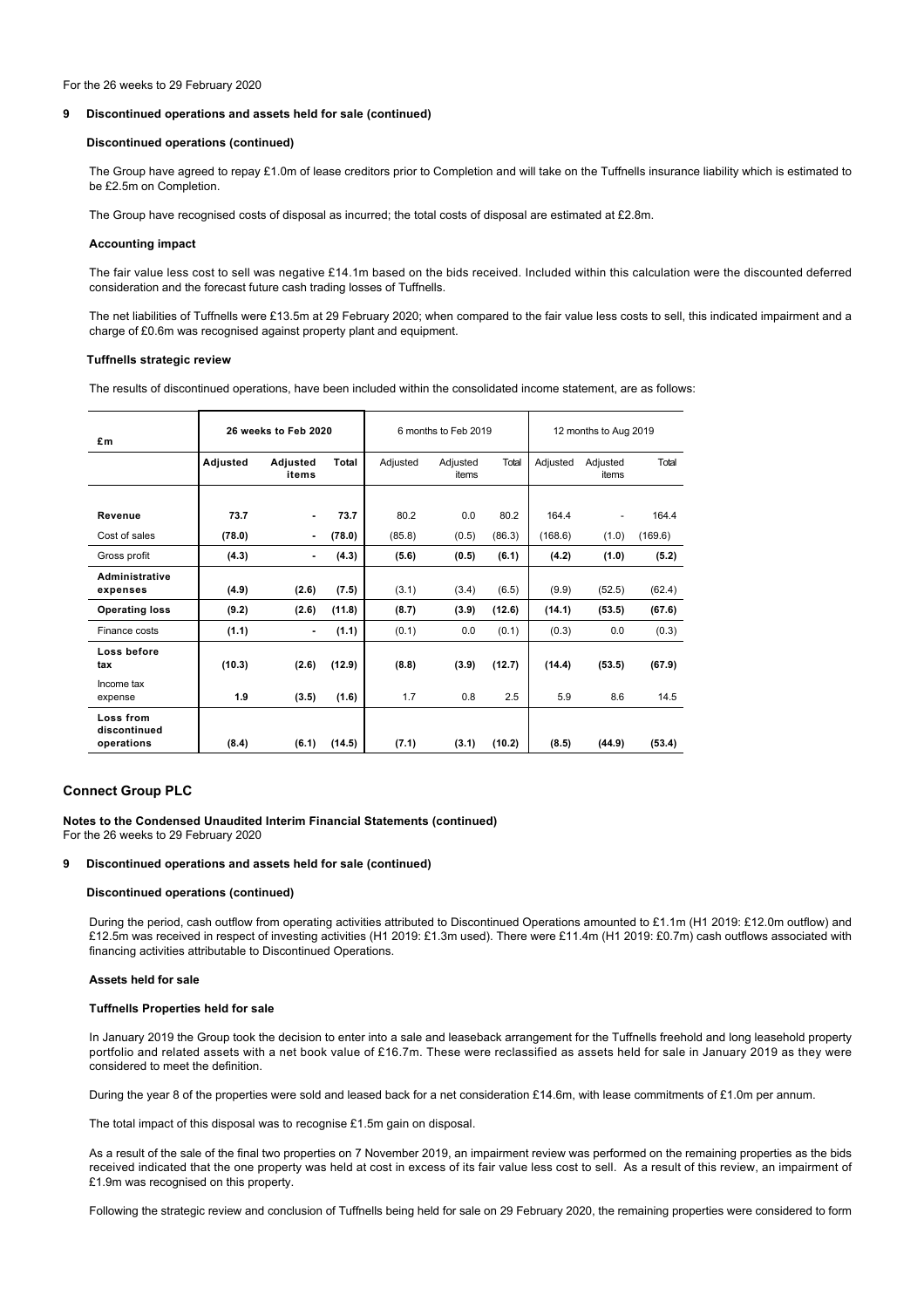part of the Tuffnells disposal Group and subsequently transferred from assets held for sale.

## **Connect Group PLC**

**Notes to the Condensed Unaudited Interim Financial Statements (continued)** For the 26 weeks to 29 February 2020

#### **9 Discontinued operations and assets held for sale (continued)**

## **Assets held for sale (continued)**

#### **Held for sale**

At 29 February 2020, the Tuffnells business unit was held for sale and included all its assets and liabilities. On 28 February 2019, the assets held for sale were the Tuffnells properties. The assets and liabilities held for sale were as follows:

| £m                                     | Period<br>ending 29<br>February<br>2020 | Period<br>ending 28<br>February<br>2019 | Year<br>ending<br>31<br>August<br>2019 |
|----------------------------------------|-----------------------------------------|-----------------------------------------|----------------------------------------|
| <b>Assets</b>                          |                                         |                                         |                                        |
| Property, plant and equipment          | 12.3                                    | 16.7                                    |                                        |
| Right of use assets                    | 36.8                                    |                                         |                                        |
| Inventories                            | 0.6                                     |                                         |                                        |
| Trade and other receivables            | 20.0                                    |                                         |                                        |
| Total assets held for sale             | 69.7                                    | 16.7                                    |                                        |
|                                        |                                         |                                         |                                        |
| Liabilities                            |                                         |                                         |                                        |
| Trade and other payables               | (22.2)                                  |                                         |                                        |
| Lease Liabilities                      | (45.1)                                  | $\blacksquare$                          |                                        |
| Bank overdrafts and other borrowings   | (10.1)                                  |                                         |                                        |
| Provisions                             | (4.5)                                   |                                         |                                        |
| Retirement benefits obligation         | (1.9)                                   | ٠                                       |                                        |
| <b>Total liabilities held for sale</b> | (83.8)                                  | ٠                                       |                                        |

#### **Jack's Beans**

In January 2019, the Group sold the assets relating to the Jack's Beans division for consideration of £0.5m.The division was not considered to meet the definition of a discontinued operation given the size of the operation making up less than 1% of the Groups total revenue. The decision to sell the division was made in August 2018, to enable the Group to focus on its core businesses. The bids received indicated an excess of netbook value of £1.0m, therefore, the Group impaired the assets down to £0.5m in the prior financial year and moved them into non-current assets held for sale.

## **Connect Group PLC**

# **Notes to the Condensed Unaudited Interim Financial Statements (continued)**

For the 26 weeks to 29 February 2020

## **10 Net Cash Inflow from Operating Activities**

|                                                            | 26 weeks to | 6 months to | 12 months to |
|------------------------------------------------------------|-------------|-------------|--------------|
| £m                                                         | Feb 2020    | Feb 2019    | Aug 2019     |
| Continuing statutory operating profit                      | 10.3        | 19.0        | 36.3         |
| Discontinued operating loss                                | (11.8)      | (12.6)      | (67.6)       |
| <b>Operating (loss)/profit</b>                             | (1.5)       | 6.4         | (31.3)       |
| (Gain)/Losses on disposal of property, plant and equipment | (1.5)       | 0.1         | 0.2          |
| Impairment of Goodwill                                     | 5.7         |             |              |
| Impairment of investments                                  | 0.3         |             |              |
| Impairment of assets                                       | 2.6         |             | 45.5         |
| Share of profits of jointly controlled entities            | (0.2)       | (0.3)       | (0.4)        |
| Pension funding                                            | (0.7)       | (1.2)       | (1.2)        |
| Depreciation of property, plant and equipment              | 1.4         | 3.8         | 6.9          |
| Depreciation of ROU assets                                 | 8.0         |             |              |
| Amortisation of intangible assets                          | 1.1         | 4.8         | 9.2          |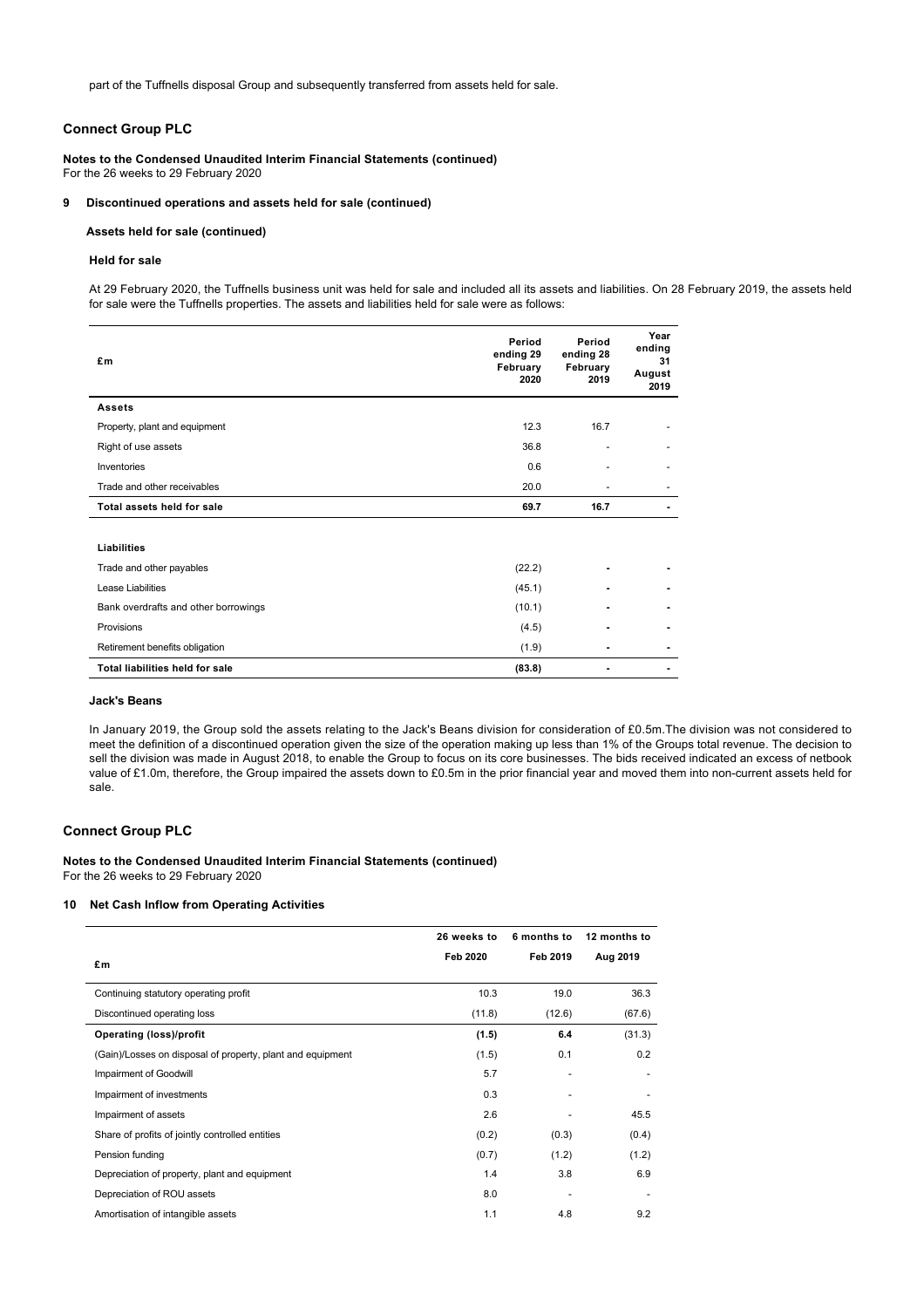| Share based payments                      | 0.2    | 0.2   | 0.2   |
|-------------------------------------------|--------|-------|-------|
| (Increase)/Decrease in inventories        | (1.3)  | (3.2) | (2.8) |
| (Increase)/Decrease in receivables        | (15.0) | 2.1   | 5.3   |
| Increase/(Decrease) in payables           | 13.2   | 4.4   | (2.9) |
| Non cash pension and admin costs          | 0.2    | 0.1   | 0.4   |
| Net income tax receipt/paid               | 0.3    | (1.2) | (2.6) |
| Increase/(Decrease) in provisions         | 0.4    | (4.5) | (3.5) |
| Net cash inflow from operating activities | 13.2   | 11.5  | 23.0  |

During the period, cash outflow from operating activities attributed to Discontinued Operations amounted to £1.1m (H1 2019: £12.0m outflow) and £12.5m was received in respect of investing activities (H1 2019: £1.3m used). There were £11.4m (H1 2019: £0.7m) cash outflows associated with financing activities attributable to Discontinued Operations.

## **Connect Group PLC**

#### **Notes to the Condensed Unaudited Interim Financial Statements (continued)**

For the 26 weeks to 29 February 2020

#### **11 Intangible Assets**

Goodwill is not amortised, but tested annually for impairment or more frequently if there are indications that goodwill might be impaired with the recoverable amount being determined from value in use calculations. The recoverable amounts of the combined cash generating units are determined from the value in use calculations.

The Group prepares cash flow forecasts derived from the most recent budgets and forecasts as approved by the Board and extrapolates these cash flows on an estimated growth rate into perpetuity. The rate used to discount the forecast cash flows is the Group's weighted average cost of capital adjusted for industry and market risk.

## **Tuffnells**

The Group performed impairment testing in relation to the Tuffnells business unit as at 31 August 2019. This resulted in a value in use being determined for the Tuffnells business of negative £0.6m. As a consequence an impairment charge of £45.5m was booked at 31 August 2019. £32.8m of the impairment charge was against intangibles and was split between Goodwill £6.0m, acquired intangibles £26.4m and computer software £0.4m. The remainder of the impairment charge, of £12.7m was booked against property, plant and equipment. Details of the assumptions and sensitivities of this assessment are also included within the Company's Group PLC Annual Report and Accounts 2019.

## **DMD**

The COVID-19 pandemic and the effects that had started to be seen on the airline industry by 29 February 2020 were considered an impairment indicator and a full impairment review has been performed on the Goodwill and other assets relating to this business unit. This is underlined by the difficult decision subsequently taken to suspend operations in the DMD business unit, until restrictions are relaxed.

The rate used to discount the forecast cash flows is included in the table below, being the Group's weighted average cost of capital adjusted for industry and market risk.

The table below includes the key assumptions used to calculate the Group's cash generating unit value in use:

|                             |         | <b>DMD</b> |
|-----------------------------|---------|------------|
|                             | H1 2020 | FY 2019    |
| Average plan revenue growth | 2.0%    | $2.5%*1$   |
| Post tax discount rate      | 20.0%   | 10.5%      |
| Pre-tax discount rate       | 37.8%   | 19.9%      |
| Long term growth rate       | 0.0%    | 0.0%       |

Return of 80% of the market followed by 2% growth

\*1Average growth of revenue relates to years FY2021-FY2023

In generating these budgets the Board has considered the overall strategy of the Group, the principal and emerging risks and uncertainties inherent within the business, as well as making a number of key strategic planning assumptions which are noted below:

- · No significant impact on trading as a result of the EU Exit or other political change;
- · Continued decline in sales of printed media during the assessment period offset by overhead efficiencies in the assessment period.
- Return of the airline industry within 13 months of the date of publication and a return of contracts to 80% in the industries activity

Consistent with IAS 36 revenues in relation to enhancement of assets has not been included.

## **Connect Group PLC**

**Notes to the Condensed Unaudited Interim Financial Statements (continued)** For the 26 weeks to 29 February 2020

#### **11 Intangible Assets (continued)**

**Sensitivity to changes in key assumptions**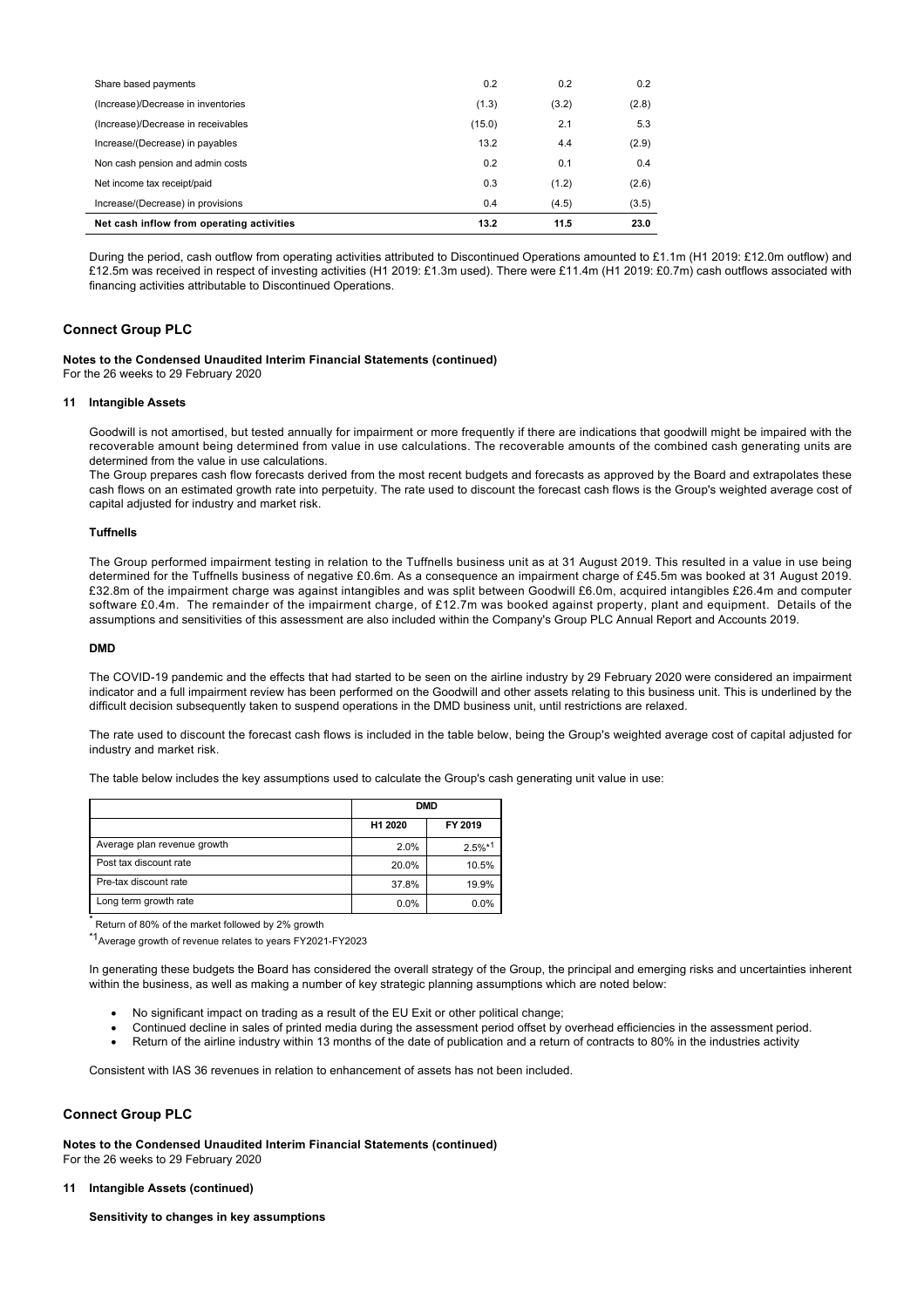Impairment testing is dependent on management's estimates and judgements, particularly as they relate to the forecasting of future cash flows, the discount rates selected and expected long-term growth rates.

The Group has conducted sensitivity analysis on the impairment test of each of the CGU's classified within continuing operations.

#### **DMD**

The DMD CGU has a recoverable amount of £0.2m, this results in the full value of Goodwill being impaired any further deterioration of any of the above assumptions would have no impact on the value of Goodwill. A more optimistic outlook on the airline industry would result in a lower impairment given the current uncertainty this is not considered a reasonable scenario.

## **Summary**

There are no material acquired intangible assets the breakdown of acquired intangibles and goodwill is as follows:

|                                |                   | Goodwill          |            |                          |                          |                   | <b>Acquired Intangibles</b> |            |                   | Total                  |            |                          |
|--------------------------------|-------------------|-------------------|------------|--------------------------|--------------------------|-------------------|-----------------------------|------------|-------------------|------------------------|------------|--------------------------|
| £m                             | On<br>acquisition | <b>H1</b><br>2020 | H1<br>2019 | FY<br>2019               | <b>On</b><br>acquisition | <b>H1</b><br>2020 | H1<br>2019                  | FY<br>2019 | On<br>acquisition | H <sub>1</sub><br>2020 | H1<br>2019 | FY<br>2019               |
| <b>DMD</b>                     | 5.7               | $\blacksquare$    | 5.7        | 5.7                      | 2.6                      | ٠                 | ۰                           |            | 8.3               | ۰                      | 5.7        | 5.7                      |
| <b>Smiths News</b>             | ٠                 |                   |            | ۰                        | 0.3                      | ٠                 |                             |            | 0.3               | ٠                      |            |                          |
| <b>Tuffnells</b>               | 52.1              |                   | 6.0        | $\overline{\phantom{a}}$ | 58.1                     | $\blacksquare$    | 29.8                        |            | 110.2             | ٠                      | 35.8       | $\overline{\phantom{a}}$ |
| Total                          | 57.8              | $\sim$            | 11.7       | 5.7                      | 61.0                     | ۰.                | 29.8                        |            | 118.8             | ٠                      | 41.5       | 5.7                      |
| Other intangibles              |                   |                   |            |                          |                          |                   |                             |            |                   | 5.2                    | 5.6        | 4.4                      |
| <b>Total Intangible assets</b> |                   |                   |            |                          |                          |                   |                             |            |                   | 5.2                    | 47.1       | 10.1                     |

## **Connect Group PLC**

## **Notes to the Condensed Unaudited Interim Financial Statements (continued)** For the 26 weeks to 29 February 2020

## **12 Cash and Borrowings**

Cash and borrowings by currency (sterling equivalent) are as follows:

| £m                                                   | <b>Sterling</b> | Euro | <b>USD</b> | Other                    | <b>Total</b><br>29 Feb<br>2020 | At 28<br>Feb 2019        | At 31<br>Aug 2019 |
|------------------------------------------------------|-----------------|------|------------|--------------------------|--------------------------------|--------------------------|-------------------|
| Cash and bank deposits                               | 36.0            | 0.7  | 0.4        | 0.1                      | 37.1                           | 25.6                     | 24.0              |
| Overdrafts                                           | (16.0)          |      |            |                          | (16.0)                         | (14.2)                   | (16.1)            |
| Revolving credit facility                            | (28.0)          |      |            | $\overline{\phantom{a}}$ | (28.0)                         | (36.0)                   | (30.0)            |
| Term Ioan - disclosed within current liabilities     | (49.5)          |      |            | $\overline{\phantom{a}}$ | (49.5)                         | $\overline{\phantom{a}}$ |                   |
| Term loan - disclosed within non-current liabilities |                 |      |            |                          |                                | (49.1)                   | (49.3)            |
| Total borrowings - continuing                        | (93.5)          |      |            |                          | (93.5)                         | (99.3)                   | (95.4)            |
| Overdrafts - discontinued                            | (10.1)          |      |            |                          | (10.1)                         | $\overline{\phantom{a}}$ |                   |
| Total overdraft and borrowings                       | (103.6)         |      |            | $\overline{\phantom{a}}$ | (103.6)                        | (99.3)                   | (95.4)            |
| <b>Net borrowings</b>                                | (67.6)          | 0.7  | 0.4        | 0.1                      | (66.6)                         | (73.7)                   | (71.4)            |
|                                                      |                 |      |            |                          |                                |                          |                   |
| <b>Total borrowings</b>                              |                 |      |            |                          |                                |                          |                   |
| Amount due for settlement within 12 months           | (103.6)         |      |            | $\overline{\phantom{a}}$ | (103.6)                        | (50.2)                   | (46.1)            |
| Amount due for settlement after 12 months            |                 |      |            |                          |                                | (49.1)                   | (49.3)            |
|                                                      | (103.6)         |      |            |                          | (103.6)                        | (99.3)                   | (95.4)            |

Cash and bank deposits comprise cash held by the Group and short-term bank deposits with an original maturity of three months or less. The carrying amount of these assets approximates their fair value.

In October 2017, the Group agreed bank facilities of £175m with a syndicate of six banks with a term which runs until January 2021. The facility comprises of a term loan of £50m with no amortisation and a revolving credit facility (RCF) for £125m. The £103.6m due for settlement within 12 months relates to the RCF, overdrafts and term loan, the right of offset is included within the Group's facility agreement and the net balance outstanding is £66.6m.

At 29 February 2020, the Group had £108.4m (28 February 2019: £89.9m) of undrawn committed borrowing and cash facilities in respect of which all conditions precedent had been met.

#### **Analysis of net debt**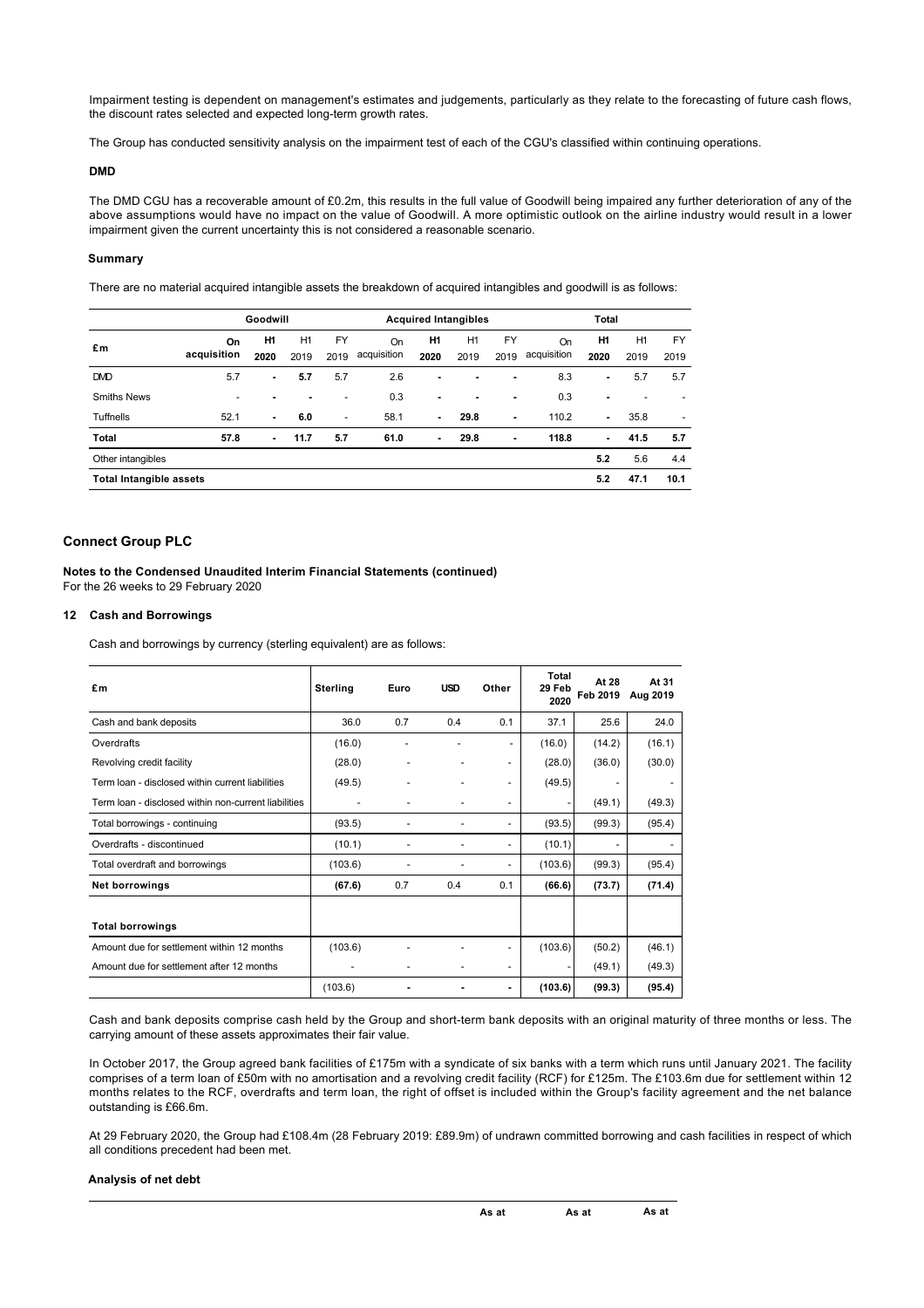| £m                                                     | Feb 2020 | Feb 2019 | Aug 2019 |
|--------------------------------------------------------|----------|----------|----------|
| Cash and bank deposits                                 | 37.1     | 25.6     | 24.0     |
| Overdrafts                                             | (16.0)   | (14.2)   | (16.1)   |
| Cash and cash equivalents                              | 21.1     | 11.4     | 7.9      |
| Overdrafts - included within liabilities held for sale | (10.1)   |          |          |
| <b>Current borrowings</b>                              | (77.5)   | (36.0)   | (30.0)   |
| Non-current borrowings                                 |          | (49.1)   | (49.3)   |
| <b>Net borrowings</b>                                  | (66.6)   | (73.7)   | (71.4)   |
| Lease liabilities*                                     | (79.1)   | (3.8)    | (2.5)    |
| Net debt                                               | (145.7)  | (77.5)   | (73.9)   |

\*The Group has applied the cumulative catch-up approach on transition to IFRS 16; as a result the finance lease liabilities have been replaced with lease liabilities (see Note 2). The Group's banking covenants are on a frozen GAAP basis. Bank Net Debt is net borrowings of £66.6m and finance lease liabilities of £1.4m to calculate Bank Net Debt of £68.0m (H1 2019: £77.5m).

The movement in net debt in the period includes £0.2m loan fee amortisation.

## **Connect Group PLC**

## **Notes to the Condensed Unaudited Interim Financial Statements (continued)**

For the 26 weeks to 29 February 2020

## **13 Leases**

## **Amounts recognised in the Right-of-use assets**

The balance sheet shows the following amounts relating to leases:

| £m                                 | Equipment &<br>vehicles  | Land &<br><b>Buildings</b>   | <b>Total</b>             |
|------------------------------------|--------------------------|------------------------------|--------------------------|
| Cost:                              |                          |                              |                          |
| At 31 August 2019                  |                          |                              |                          |
| <b>Transition adjustment</b>       | 21.9                     | 51.9                         | 73.8                     |
| Additions                          | 0.4                      | 5.3                          | 5.7                      |
| Disposals                          | (0.1)                    | (1.2)                        | (1.3)                    |
| Classified as held for sale        | (20.7)                   | (21.0)                       | (41.7)                   |
| At 29 February 2020                | 1.5                      | 35.0                         | 36.5                     |
| Accumulated depreciation:          |                          |                              |                          |
| At 31 August 2019                  | ٠                        |                              |                          |
| Depreciation charge                | (3.9)                    | (4.1)                        | (8.0)                    |
| Disposals                          | $\overline{\phantom{a}}$ | $\qquad \qquad \blacksquare$ | $\overline{\phantom{a}}$ |
| Impairments                        | ٠                        | ٠                            | $\overline{\phantom{a}}$ |
| Classified as held for sale        | 3.7                      | 1.2                          | 4.9                      |
| At 29 February 2020                | (0.2)                    | (2.9)                        | (3.1)                    |
| Net book value at 29 February 2020 | 1.3                      | 32.1                         | 33.4                     |

## **Amounts recognised in the income statement**

| £m                                                                                                             | 26 weeks<br>to Feb 2020 | 6 months to<br>Feb 2019 | 12 months to<br>Aug 2019 |
|----------------------------------------------------------------------------------------------------------------|-------------------------|-------------------------|--------------------------|
| <b>Continuing operations</b>                                                                                   |                         |                         |                          |
| Interest expense (included in finance cost)                                                                    | 0.9                     |                         |                          |
| Expense relating to short-term and low value leases (included in cost of<br>sales and administrative expenses) | 3.2                     |                         |                          |
| <b>Discontinued operations</b>                                                                                 |                         |                         |                          |
| Interest expense (included in finance cost)                                                                    | 1.1                     |                         |                          |
| Expense relating to short-term and low value leases (included in cost of<br>sales and administrative expenses) | 1.9                     |                         |                          |

## **Connect Group PLC**

**Notes to the Condensed Unaudited Interim Financial Statements (continued)** For the 26 weeks to 29 February 2020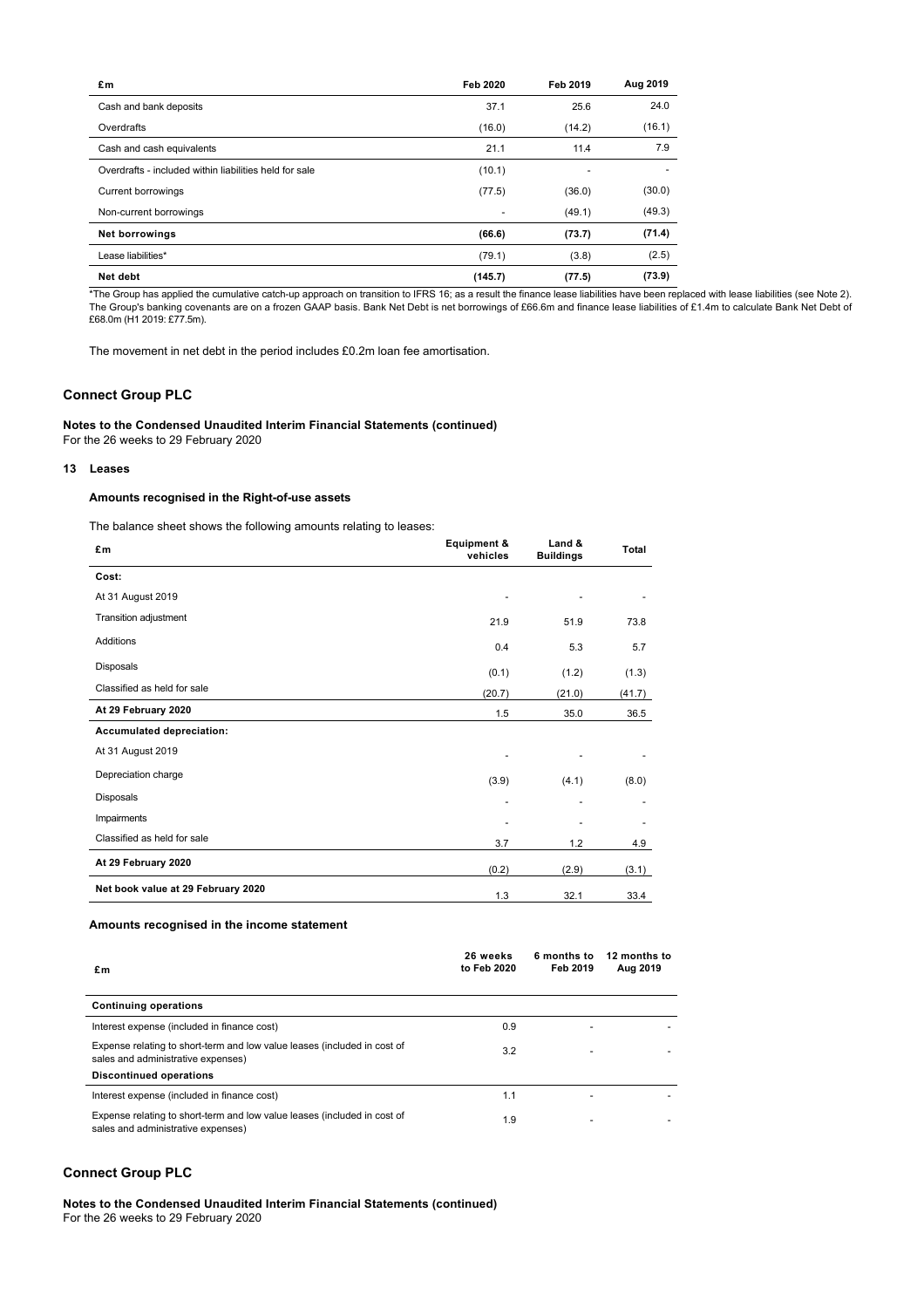#### **Amounts recognised in liabilities**

| £m                             | At 29    | At 28    | At 31          |
|--------------------------------|----------|----------|----------------|
|                                | Feb 2020 | Feb 2019 | Aug 2019       |
| <b>Lease Liabilities</b>       |          |          |                |
| Current                        | (5.6)    | (3.0)    | (2.2)          |
| Non-current                    | (28.4)   | (0.9)    | (0.3)          |
| <b>Continuing operations</b>   | (34.0)   | (3.9)    | (2.5)          |
| <b>Discontinued operations</b> | (45.2)   | ۰        | $\blacksquare$ |
| <b>Total</b>                   | (79.2)   | (3.9)    | (2.5)          |

In the previous year, the Group only recognised lease assets and lease liabilities in relation to leases that were classified as 'finance leases' under IAS 17 Leases. The assets were presented in property, plant and equipment and the liabilities as part of the Group's borrowings. For adjustments recognised on adoption of IFRS 16 on 1 September 2019, please refer to note 2.

## **14 Provisions**

| £m                                          | Reorganisation<br>provisions | Insurance<br>and legal<br>provision | Property<br>provisions | Total    |
|---------------------------------------------|------------------------------|-------------------------------------|------------------------|----------|
|                                             |                              |                                     |                        |          |
| At 1 September 2019                         | (3.6)                        | (2.3)                               | (5.4)                  | (11.3)   |
| <b>Additions</b>                            |                              | (1.2)                               | (1.1)                  | (2.3)    |
| Utilised in period                          | 1.5                          | 0.4                                 | 0.2                    | 2.1      |
| Released                                    | ٠                            | 0.4                                 |                        | 0.4      |
| Unwinding of discount utilisation           | $\overline{\phantom{m}}$     | $\overline{\phantom{a}}$            | (0.1)                  | (0.1)    |
| Transferred to liabilities held for<br>sale | 0.1                          | 2.4                                 | 2.6                    | 5.1      |
| At 29 February 2020                         | (2.0)                        | (0.3)                               | (3.8)                  | (6.1)    |
| £m                                          |                              | <b>Feb 2020</b>                     | Feb 2019               | Aug 2019 |
| Included within current liabilities         |                              | (3.5)                               | (5.9)                  | (7.3)    |
| Included within non-current<br>liabilities  |                              | (2.6)                               | (4.1)                  | (4.0)    |
| Total                                       |                              | (6.1)                               | (10.0)                 | (11.3)   |

Reorganisation provisions is primarily in relation to redundancy costs that were accrued in the prior year as part of the Group's strategy to offshore its shared service centres, the transition had been announced prior to the year end.

The property provision represents the estimated future cost of the Group's potential dilapidation costs. These provisions have been discounted at a risk adjusted rate and this discount will be unwound over the life of the leases. The provisions cover the period to 2031, however, a significant portion of the potential liability falls within five years.

## **Connect Group PLC**

**Notes to the Condensed Unaudited Interim Financial Statements (continued)** For the 26 weeks to 29 February 2020

## **15 Contingent Liabilities**

The Group has a potential liability that could crystallise in respect of previous assignments of leases where the liability could revert to the Group if the lessee defaulted. Pursuant to the terms of the Demerger Agreement from WH Smith PLC in 2006, any such contingent liability, which becomes an actual liability, will be apportioned between Connect Group PLC and WH Smith PLC in the ratio 35:65 (the actual liability of Connect Group PLC in any 12 month period is limited to £5m). The Group's share of such liability has an estimated future cumulative gross rental commitment at 29 February 2020 of £0.6m (31 August 2019: £0.8m).

## **16 Share Capital**

#### **(a) Share capital**

| £m                                               | Feb 2020 | Feb 2019 | Aug 2019 |
|--------------------------------------------------|----------|----------|----------|
| Issued and fully paid ordinary shares of 5p each |          |          |          |
| Opening balance at 1 September                   | 12.4     | 12.4     | 12.4     |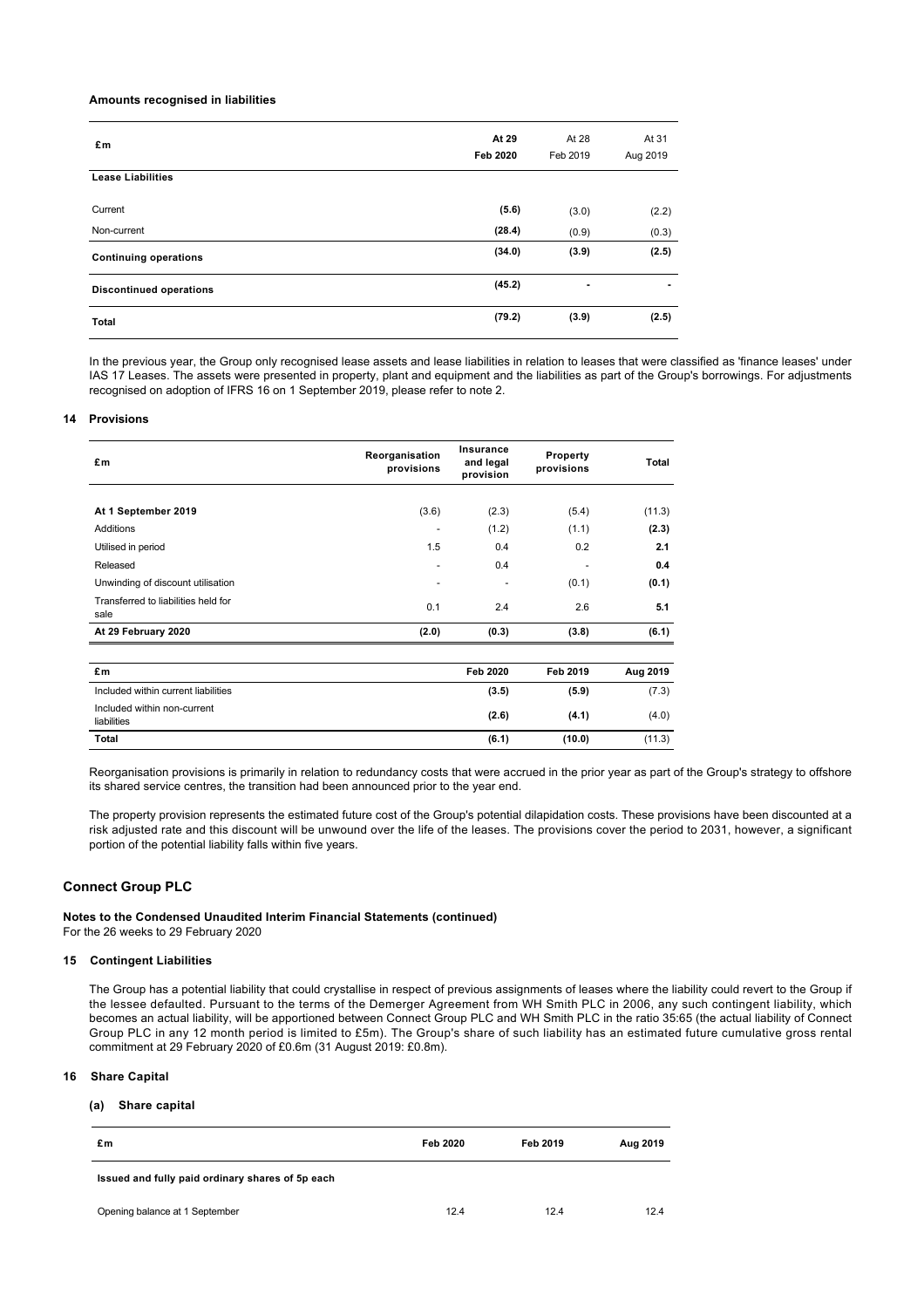| Closing balance                  | 12.4                       | 12.4 | 12.4  |  |
|----------------------------------|----------------------------|------|-------|--|
| (b)<br>Movement in share capital |                            |      |       |  |
| Number (m)                       | Ordinary shares of 5p each |      |       |  |
| At 1 September 2019              |                            |      | 247.7 |  |
| At 29 February 2020              |                            |      | 247.7 |  |

The holders of ordinary shares are entitled to receive dividends as declared from time-to-time and are entitled to one vote per share at the meetings of the Company. The Company has one class of ordinary shares, which carry no right to fixed income.

#### **(c) Share premium**

| £m                             | Feb 2020 | Feb 2019 | Aug 2019 |
|--------------------------------|----------|----------|----------|
|                                |          |          |          |
| Opening balance at 1 September | 60.5     | 60.5     | 60.5     |
| Closing balance                | 60.5     | 60.5     | 60.5     |

## **Connect Group PLC**

**Notes to the Condensed Unaudited Interim Financial Statements (continued)** For the 26 weeks to 29 February 2020

## **17 Related Party Transactions**

No related party transactions had a material impact on the financial performance in the period or financial position of the Group at 29 February 2020. There have been no material changes to or material transactions with related parties as disclosed in Note 33 of the Annual Report and Accounts for the year ended 31 August 2019.

Subsequent to the period end, following the sale of Tuffnells on 2 May 2020, Michael Holt, a current non-executive director of the Group and Executive Chairman of Tuffnells, is expected to continue to have an active role in the supervision or management of Tuffnells. Further, in addition to a service agreement with Palm Bidco Limited, providing for a salary and cash bonus entitlement, it is anticipated that Mr Holt will receive an entitlement, at nominal cost, to 5% of the equity in Palm Bidco Limited. Certain other members of senior management of the Tuffnells business are also expected to receive equity in the Purchaser by way of incentivisation for their future contributions aggregating to 25% of the equity in Palm Bidco Limited (in addition to the anticipated equity entitlement of Mr Holt).

Mr Holt declared this personal interest in the sale of Tuffnells to the Board in line with his statutory duties under the Companies Act and his obligations under the Company's Articles of Association. Following such declaration, the Board determined that, whilst Mr Holt would continue to have responsibility for the contents of this document and participate in discussions to ensure he is aware of his obligations and duties with regards the same, Mr Holt had and will remain subject to a conflict of interest in respect of the sale. In light of this, Mr Holt has not participated in the Board's decision to approve the sale or recommendation that shareholders vote in favour of it.

#### **Key management compensation**

Transactions between the Group and key management personnel in the period relate only to remuneration consistent with the policy set out in the Directors' Remuneration Report within the Group's 2019 Annual Report. There have been no other material changes to the arrangements between the Group and key management personnel in the period.

### **18 Reconciliation of Adjusted free cash flow to equity to net movement in cash and cash equivalents**

A reconciliation of Adjusted free cash flow to equity to net movement in cash and cash equivalents is shown below:

|                                                      | Feb 2020 | Feb 2019 | Aug 2019 |
|------------------------------------------------------|----------|----------|----------|
| Net increase/(decrease) in cash and cash equivalents | 13.2     | 2.7      | (0.8)    |
| Dividend paid                                        | 2.4      | ٠        |          |
| Decrease/(Increase) in borrowings                    | (8.0)    | 2.0      | 8.0      |
| Adjustment for pension funding                       | 0.7      | 1.2      | 1.2      |
| Net outflow on purchase of shares for EBT            | 0.7      | ٠        |          |
| Other                                                | 0.1      | (0.1)    | (0.1)    |
| Total free cash flow                                 | 9.1      | 5.8      | 8.3      |
| Discontinued free cash flow                          | 4.1      | (13.6)   | (17.5)   |
| Continuing free cash flow                            | 5.0      | 19.4     | 25.8     |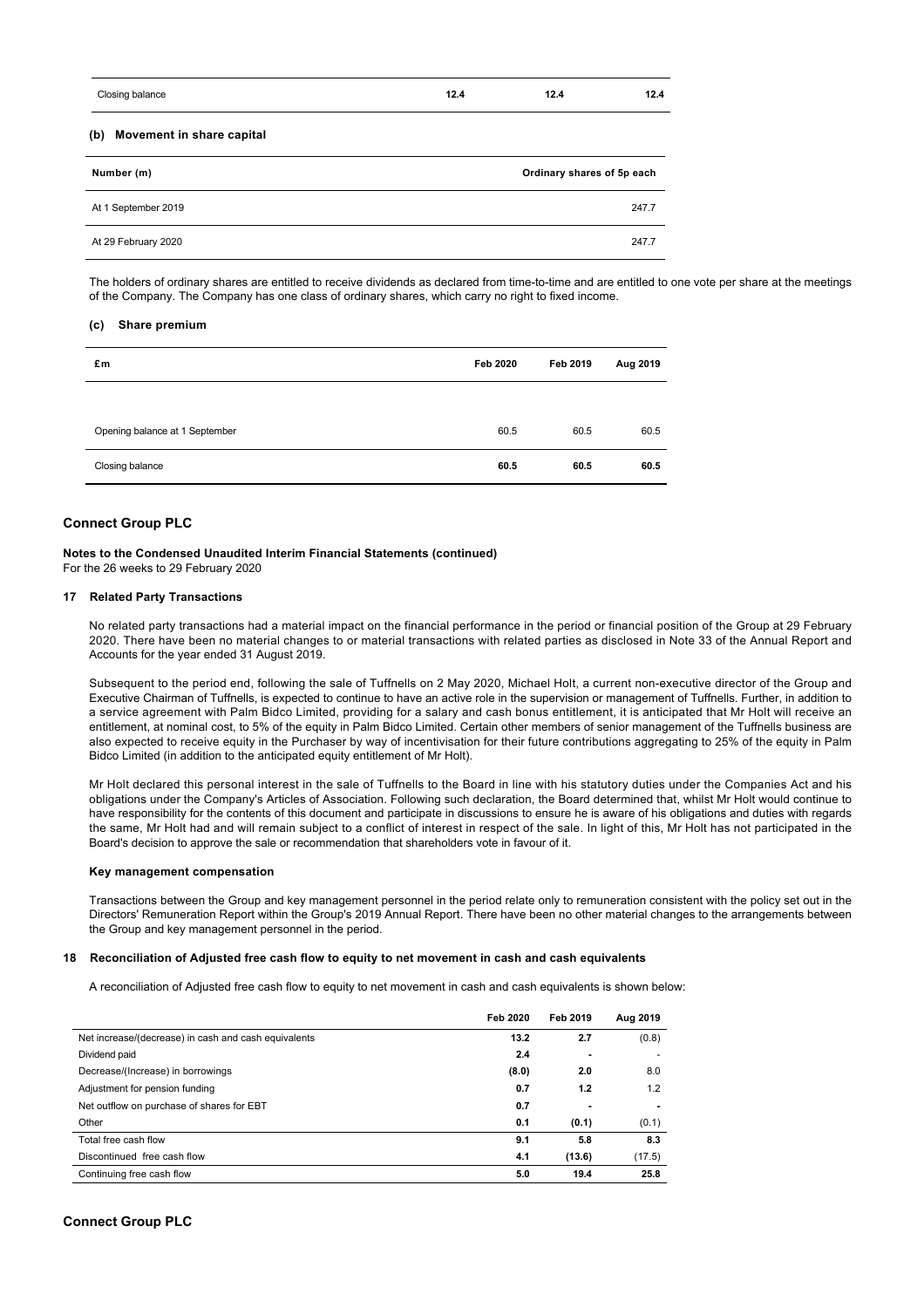**Notes to the Condensed Unaudited Interim Financial Statements (continued)**

For the 26 weeks to 29 February 2020

## **19 Subsequent events**

## **Disposal of Tuffnells**

On 14 April 2020, a share purchase agreement was signed with Palm Bidco Limited to sell Tuffnells subject to shareholder approval. At the General Meeting on 1 May 2020 shareholders approved the sale and completion concluded on 2 May 2020. For more information see note 9.

The cash outflow from the Tuffnells business increased by £2.0m between the balance sheet date (29 February 2020) and completion of the sale. This additional outflow is as a direct result of the COVID-19 pandemic. Whilst this additional cash outflow does impact the total fair value of the business less costs to sell, it is considered a non adjusting event as the scale of the impact was not fully known at the balance sheet date with the UK not going into full lockdown until 23 March 2020. The Group are currently calculating the estimated profit or loss on disposal of the business.

## **COVID-19 Pandemic impacts**

#### Smiths News Core

The Coronavirus pandemic and subsequent UK and international lockdown has significantly impacted the newspaper and magazine supply chain, with uncertain but material consequences for the Group's full year performance.

The Group is proud that Smiths News has been able to continue operations overcoming significant operational challenges to serve communities across the UK. Our colleagues have been designated as key workers and we pay tribute to their unstinting commitment to customers, their wider communities and each other.

Performance will nonetheless be impacted by the contraction of the UK economy and the newspaper and magazine market in particular. At its greatest, approximately 10% of our customers' retail outlets closed, including high-volume travel point and high street retailers. Consumer demand at retailers whose outlets remained open has also been impacted by social restrictions on movement and consequently reduced visits to local stores for regular and impulse purchases.

The physical operation is incurring additional costs from necessary changes to working practices to comply with social distancing guidelines and ensure the health, safety and welfare of our colleagues. There have also been additional costs in customer services following the heightened lockdown in India which impacted our outsourced service centre operations. Further, the deferment of the UEFA European Championship and the Olympics is expected to impact sales of stickers and albums in H2; as these are not annual events, we can expect a compensatory boost to sales in 2021

In response to the unprecedented events, we are taking responsible measures to reduce non-essential costs without impacting our distribution capability or damaging the long-term interests of the Group. These include changes to routing, the restructure of contractor and staffing arrangements, and the deferment of service improvement and longer-term cost initiatives that can be restarted at a later date. Approximately 500 colleagues in roles not critical to the physical operations have been placed on furlough to date.

## DMD and Instore

The Group has taken the decision to temporarily close the operations and furlough all but a skeleton level of staff at both the Group's DMD business (which supplies global airlines and travel points) and the Group's InStore field marketing business.

Overall the exact financial effects cannot be quantified at this point in time.

## **Connect Group PLC**

## **Glossary - Alternative performance measures**

#### **Introduction**

In the reporting of financial information, the Directors have adopted various APMs.

These measures are not defined by International Financial Reporting Standards (IFRS) and therefore may not be directly comparable with other companies' APMs, including those in the Group's industry.

APMs should be considered in addition to, and are not intended to be a substitute for, or superior to, IFRS measurements.

#### **Purpose**

The Directors believe that these APMs assist in providing additional useful information on the underlying trends, performance and position of the Group.

APMs are also used to enhance the comparability of information between reporting periods and business units by adjusting for non-recurring or uncontrollable factors which affect IFRS measures, to aid users in understanding the Group's performance.

Consequently, APMs are used by the Directors and management for performance analysis, planning, reporting and incentive-setting purposes.

#### **Connect Group PLC**

**Glossary - Alternative performance measures (continued)**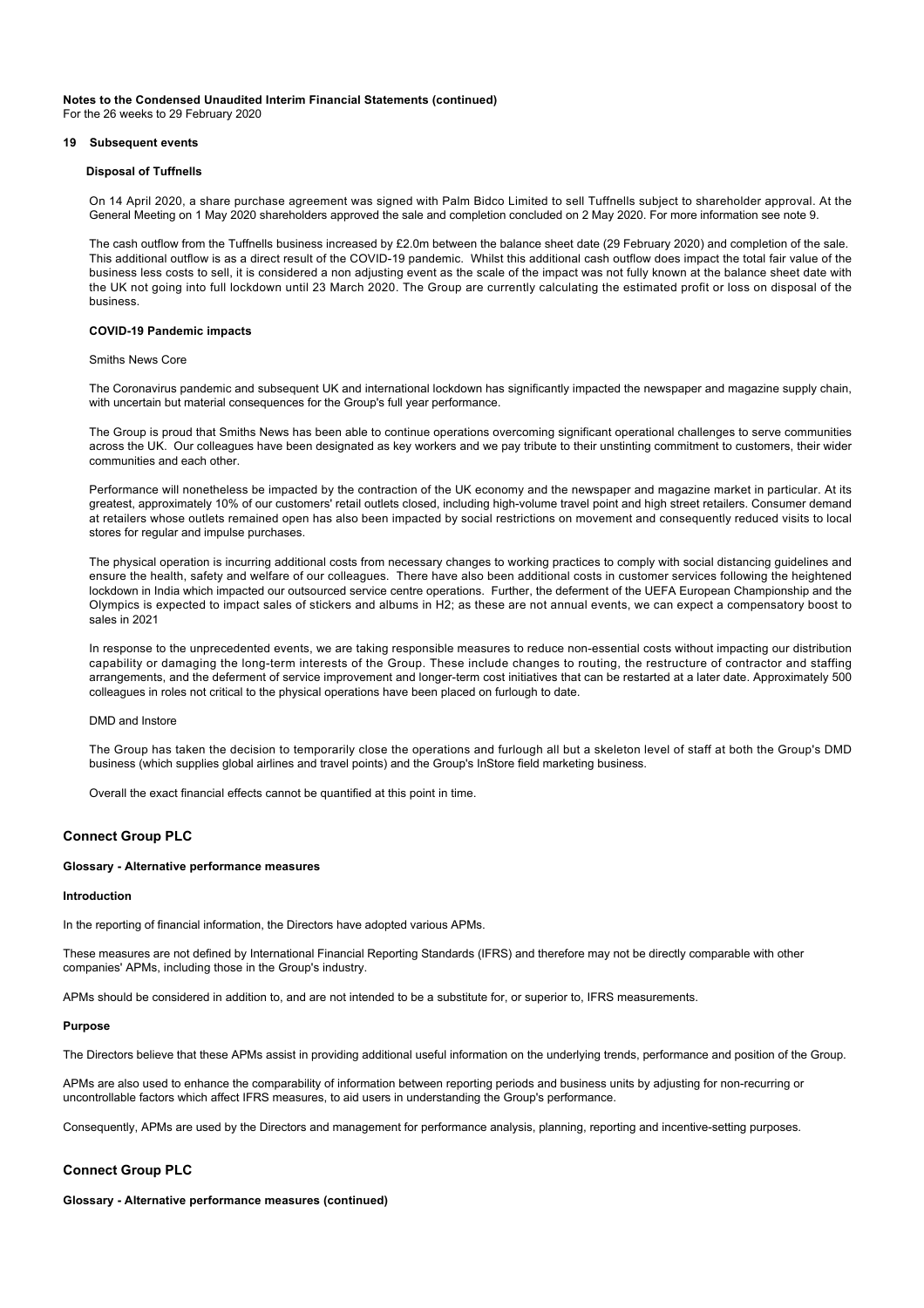The key APMs that the Group has focused on and changes to APMs within the period can be found in Note 1.

| <b>APM</b>                                             | <b>Closest</b><br>equivalent<br><b>IFRS</b><br>measure | <b>Adjustments to</b><br>reconcile<br>to <b>IFRS</b><br>measure                                                                                                | Note/page<br>reference for<br>reconciliation | <b>Definition and purpose</b>                                                                                                                                                                                                                                                                                                                              |
|--------------------------------------------------------|--------------------------------------------------------|----------------------------------------------------------------------------------------------------------------------------------------------------------------|----------------------------------------------|------------------------------------------------------------------------------------------------------------------------------------------------------------------------------------------------------------------------------------------------------------------------------------------------------------------------------------------------------------|
|                                                        |                                                        |                                                                                                                                                                |                                              |                                                                                                                                                                                                                                                                                                                                                            |
| <b>Income Statement</b><br>Adjusted<br>Items           | No direct<br>equivalent                                | N/A                                                                                                                                                            | Note 4                                       | Are items of income or expense that are<br>excluded in arriving at Adjusted operating profit.<br>This enhances users understanding of the<br>Group's performance as it aids the comparability<br>of information between reporting periods and<br>business units by adjusting for non-recurring or<br>uncontrollable factors which affect IFRS<br>measures, |
| Adjusted<br>operating<br>profit                        | Operating<br>profit*                                   | Adjusted items                                                                                                                                                 | Income<br>statement/<br>Note 4               | Adjusted operating profit is defined as operating<br>profit from continuing operations, excluding the<br>impact of adjusting items (defined above). This is<br>the headline measure of the Group's performance<br>and is a key management incentive metric.                                                                                                |
| Adjusted<br>profit<br>before tax<br>Adjusted           | Profit<br>before tax<br>(PBT)<br>Profit after          | Adjusted items<br>Adjusted items                                                                                                                               | Income<br>statement/<br>Note 4<br>Income     | Adjusted profit before tax is defined as profit<br>before tax from continuing operations, excluding<br>the impact of adjusting items (defined above).<br>Adjusted profit after tax is defined as profit after                                                                                                                                              |
| profit after<br>tax                                    | tax (PAT)                                              |                                                                                                                                                                | statement/<br>Note 4                         | tax from continuing operations, excluding the<br>impact of adjusting items (defined above).                                                                                                                                                                                                                                                                |
| Adjusted<br><b>EBITDA</b>                              | Operating<br>profit*                                   | Depreciation and<br>amortisation<br>Adjusted items                                                                                                             | Page 11                                      | This measure is based on business unit operating<br>profit from<br>continuing operations. It excludes depreciation,<br>amortisation and adjusting items. This is the<br>headline measure of the Group's performance and<br>is a key management incentive metric.                                                                                           |
| Adjusted<br>earnings<br>per share                      | Earnings<br>per share                                  | Adjusted items                                                                                                                                                 | Note 8                                       | Adjusted earnings per share is defined as<br>continuing adjusted PBT, less taxation<br>attributable to adjusted PBT and including any<br>adjustment for minority interest to result in<br>adjusted<br>PAT attributable to shareholders; divided by the<br>basic weighted average number of shares in<br>issue.                                             |
|                                                        | <b>Cash flow Statement</b>                             |                                                                                                                                                                |                                              |                                                                                                                                                                                                                                                                                                                                                            |
| Free cash<br>flow                                      | Cash<br>generated<br>from<br>operating<br>activities   | Dividends,<br>acquisitions and<br>disposals,<br>Repayment of<br>bank loans.<br><b>EBT</b> share<br>purchases,<br>Pension deficit<br>repair payments            | Note 20                                      | Free cash flow is defined as cash flow excluding<br>the following: payment of the dividend,<br>acquisitions and disposals, the repayment of<br>bank loans, EBT share purchases and cash flows<br>relating to pension deficit repair. This measure<br>reflects the cash available to shareholders.                                                          |
| Free cash<br>flow<br>(excluding<br>adjusting<br>items) | Cash<br>generated<br>from<br>operating<br>activities   | Dividends.<br>acquisitions and<br>disposals,<br>Repayment of<br>bank loans,<br>EBT share<br>purchases,<br>Pension deficit<br>repair payments<br>Adjusted items | Note 20                                      | Free cash flow (excluding Adjusted items) is Free<br>cash flow adding back Adjusted cash costs.                                                                                                                                                                                                                                                            |
| <b>Balance Sheet</b><br>Bank net                       | Borrowings                                             |                                                                                                                                                                | Cash flow                                    | Net debt is calculated as total debt less cash and                                                                                                                                                                                                                                                                                                         |
| debt                                                   | less cash                                              |                                                                                                                                                                | statement                                    | cash equivalents. Total debt includes loans and<br>borrowings, overdrafts and obligations under<br>finance leases as defined by IAS 17.                                                                                                                                                                                                                    |
| Net debt                                               | Borrowings<br>less cash                                |                                                                                                                                                                | Cash flow<br>statement                       | Net debt is calculated as total debt less cash and<br>cash equivalents. Total debt includes loans and<br>borrowings, overdrafts.                                                                                                                                                                                                                           |

\* Operating profit is presented on the Group income statement. It is not defined per IFRS, however, is a generally accepted profit measure

## **Connect Group PLC**

## **INDEPENDENT REVIEW REPORT TO CONNECT GROUP PLC**

**Introduction**